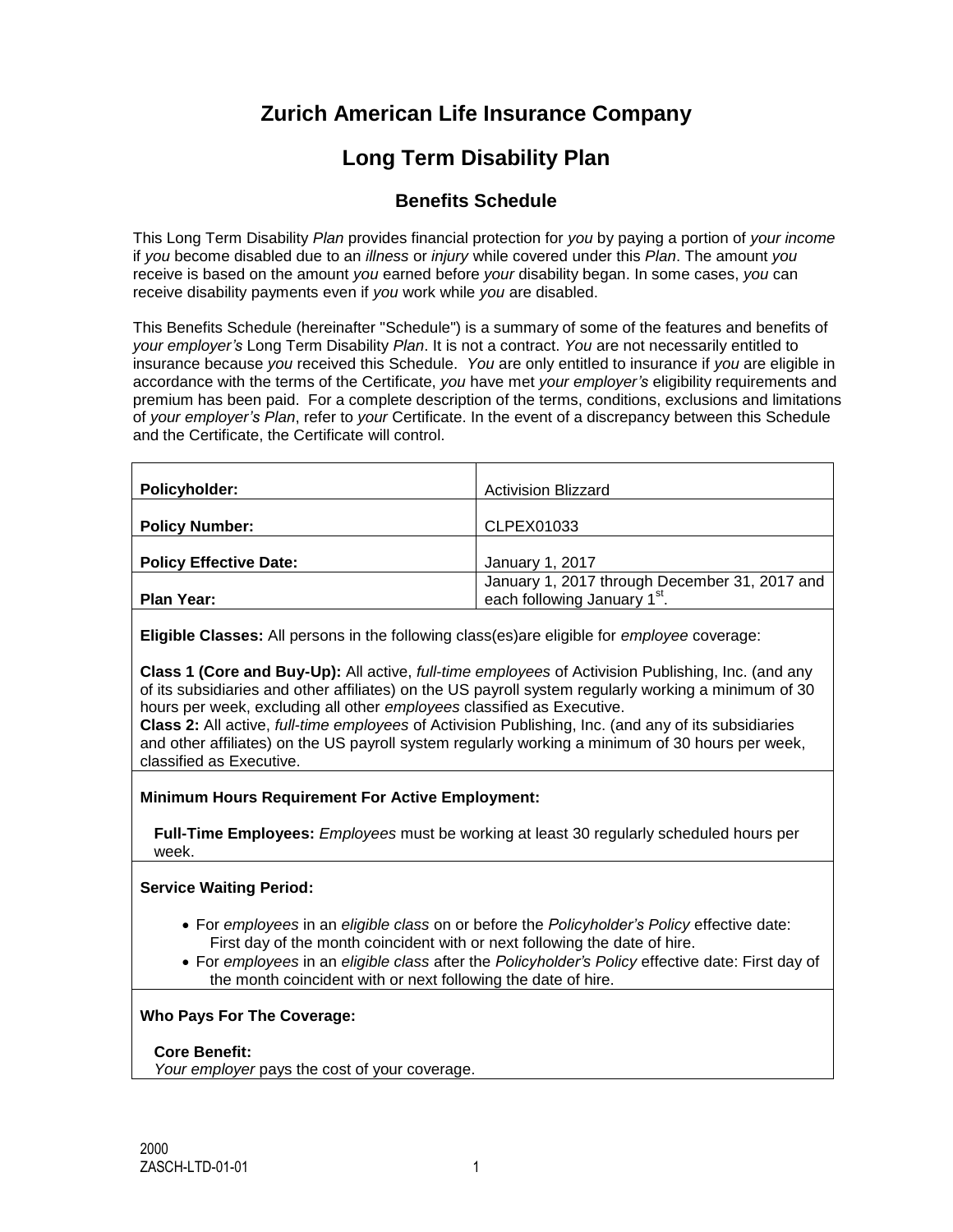# **Buy-Up Benefit (Class 1):**

*You* are required to pay the entire cost of your buy-up coverage (pre-tax).

**Premium Waiver:** If *you* become disabled, no premium payments are required for *your* coverage while *you* are receiving benefits under this *Plan*, provided the premium was paid during the *elimination period*.

| <b>Elimination Period:</b><br>Benefits start after the first 180 days of an approved disability.<br>Benefits begin the day after the <i>elimination period</i> is completed. |         |
|------------------------------------------------------------------------------------------------------------------------------------------------------------------------------|---------|
| <b>Accumulation Period:</b>                                                                                                                                                  | 30 days |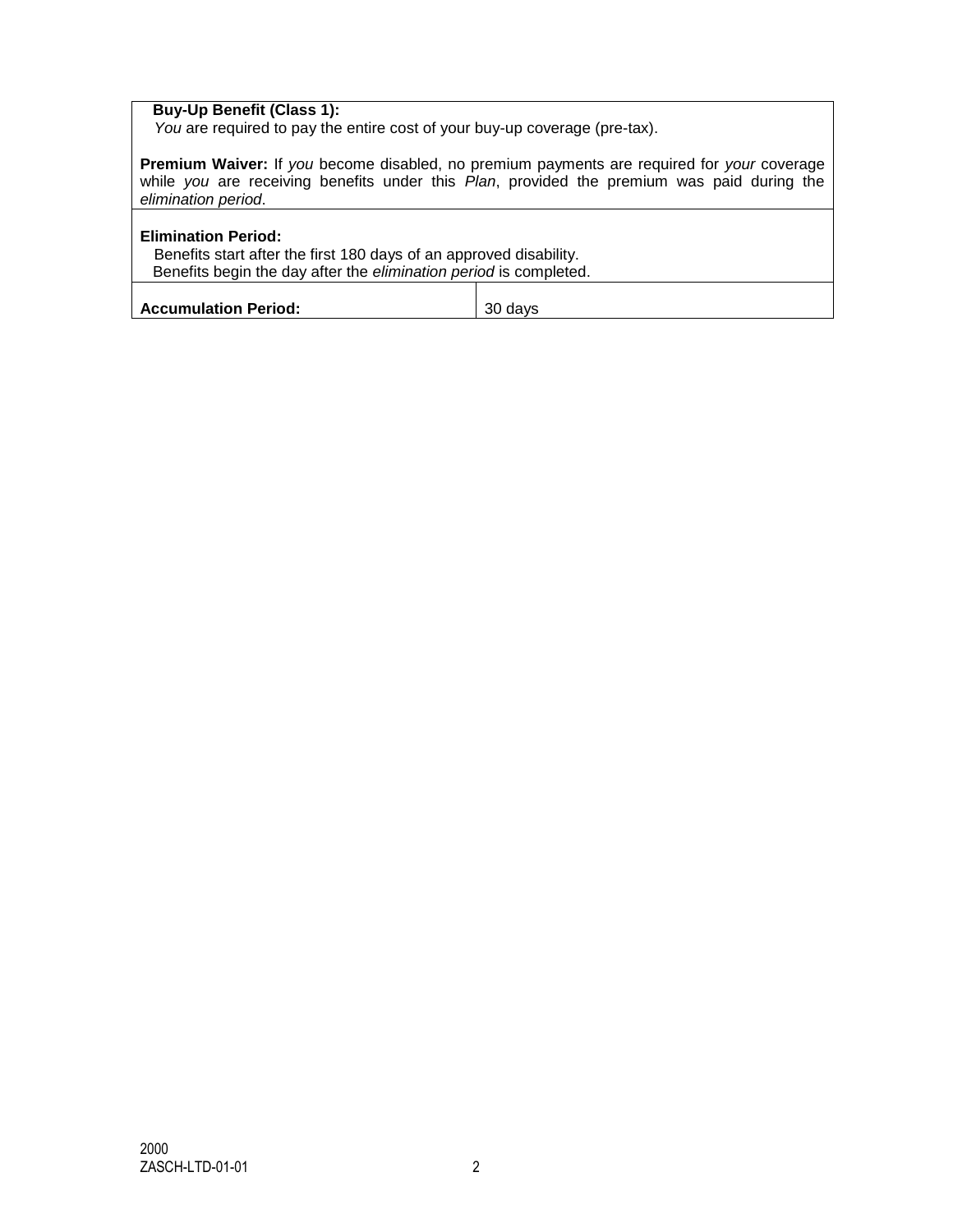# **MONTHLY BENEFIT**

**Class 1:**

**Monthly Benefit Percentage:** 40% of *covered monthly earnings* to the maximum benefit of \$5,000 per month, less *deductible sources of income.*

**Buy-Up Benefit:** 60% of *covered monthly earnings* to the maximum benefit of \$10,000 per month, less *deductible sources of income.*

#### **Class 2:**

**Monthly Benefit Percentage:** 60% of *covered monthly earnings* to a maximum benefit of \$10,000 per month less *deductible sources of income.*

*Your* **benefit may be reduced by** *deductible sources of income* **and** *disability earnings***. Some disabilities may not be covered or may have limited coverage under this** *Plan***.**

| The Minimum Monthly Benefit is: | Greater of \$100 or 10% of your gross disability<br>benefit.<br>You are not eligible for the minimum monthly<br>benefit during periods of overpayment until the<br>overpayment has been recovered by us, or offset<br>by your monthly benefit. |
|---------------------------------|------------------------------------------------------------------------------------------------------------------------------------------------------------------------------------------------------------------------------------------------|
| <b>Survivor Benefit:</b>        | 3 times the gross disability benefit.                                                                                                                                                                                                          |

**Rehabilitation Program Benefit:** 5% of *your gross disability benefit* to a maximum of \$1,000 per month.

Refer to the Certificate for program details.

In addition, *we* will provide a *monthly benefit* to *you* for 3 months following the date *your* disability ends if *we* determine *you* are no longer disabled while:

- *you* are participating in the *rehabilitation program*; and
- *you* are not able to find employment.

**Child Care Expense Benefit:** While *you* are participating in *our rehabilitation program*, *you* may receive payments to cover certain child care expenses limited to the following amounts:

**Child Care Expense Benefit Amount:** \$250 per month per child. **Child Care Expense Maximum Benefit Amount:** \$1,000 per month for all children.

**Limited Benefits for Mental Illness, Mental Disorders, Substance Abuse, Drug or Alcohol Addiction:** 

Benefits for *mental illness*, mental disorders, and drug and alcohol addiction are limited to 24 months while insured under the *Policy* unless *you* are *confined* as a resident inpatient in a *hospital* at the end of the 24 month period. The *monthly benefit* will continue to be paid during such *confinement*.

| <b>Pre-Existing Condition Limitation:</b> | 3/12 applies, refer to the Certificate for a full<br>description. |
|-------------------------------------------|-------------------------------------------------------------------|
|-------------------------------------------|-------------------------------------------------------------------|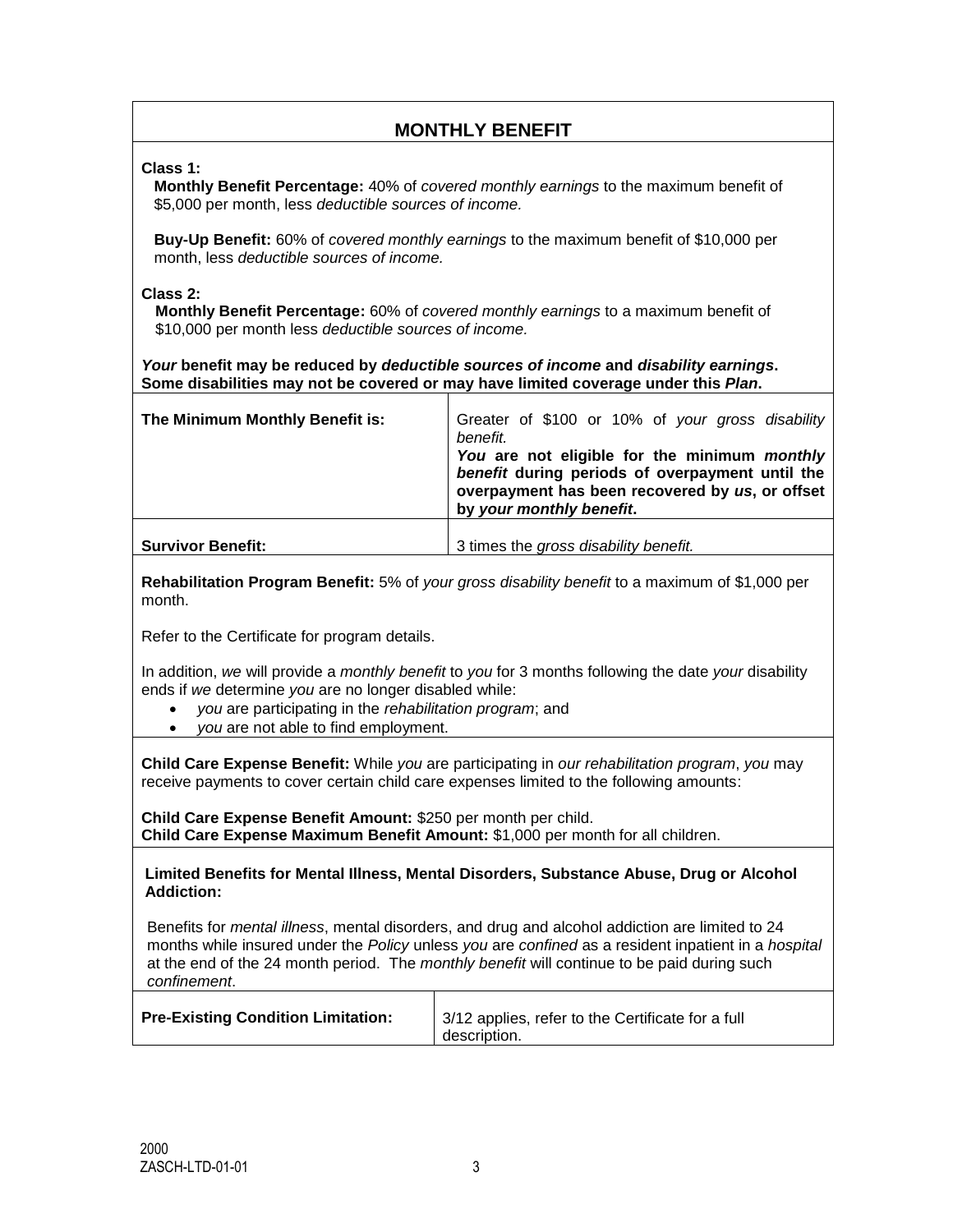## **Maximum Benefit Duration Table**

The table below shows the maximum duration for which benefits may be paid. All other limitations of the *Policy* will apply.

| <b>Age At Disability</b> | <b>Maximum Benefit Period</b>                |
|--------------------------|----------------------------------------------|
| Less than age 62         | To Social Security Normal Retirement<br>Age  |
| Age 62                   | 42 months                                    |
| Age 63                   | 36 months                                    |
| Age 64                   | 30 months                                    |
| Age 65                   | 24 months                                    |
| Age 66                   | 21 months                                    |
| Age 67                   | 18 months                                    |
| Age 68                   | 15 months                                    |
| Age 69 or older          | 12 months                                    |
|                          |                                              |
| <b>Year of Birth</b>     | <b>Social Security Normal Retirement Age</b> |
| 1937 or before           | 65 years                                     |
| 1938                     | 65 years 2 months                            |
| 1939                     | 65 years 4 months                            |
| 1940                     | 65 years 6 months                            |
| 1941                     | 65 years 8 months                            |
| 1942                     | 65 years 10 months                           |
| 1943-1954                | 66 years                                     |
| 1955                     | 66 years 2 months                            |
| 1956                     | 66 years 4 months                            |
| 1957                     | 66 years 6 months                            |
| 1958                     | 66 years 8 months                            |
| 1959                     | 66 years 10 months                           |
| 1960 and after           | 67 years                                     |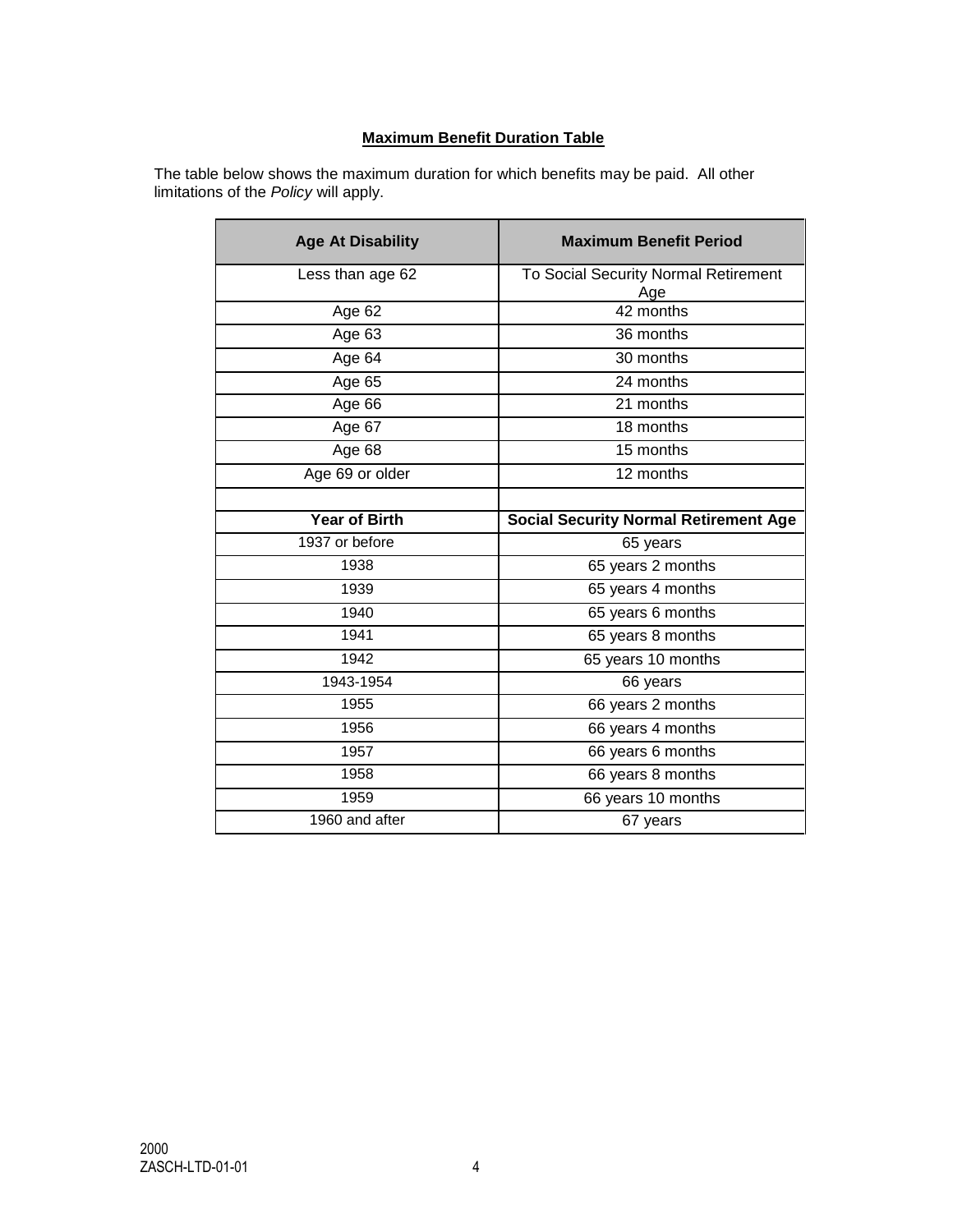# **Limited and Excluded Conditions and Disabilities:**

Total Benefit: The total benefit payable to *you* on a monthly basis (including all benefits provided under this *Plan*) will not exceed 100% of *your covered monthly earnings* unless otherwise stated in the Certificate under specific conditions.

*Your Plan* does not cover disabilities related to all *injuries*, *illness* or disease. Refer to *your* Certificate for a complete list of exclusions and limitations.

The following disabilities have limited benefits under this *Plan*: *mental illness*, mental disorders, and drug and alcohol addiction. Refer to the Certificate for a detailed description of the benefits and the limitations.

If *you* are receiving or are eligible to receive benefits for a disability under a prior disability plan that was sponsored by *your employer* or was terminated before the effective date of this *Plan*, then no benefits will be payable for the disability under this *Policy*.

#### **IMPORTANT: THIS SCHEDULE SHOULD BE ATTACHED TO YOUR CERTIFICATE. THIS SCHEDULE REPLACES ANY PRIOR SCHEDULES ISSUED TO YOU WITH RESPECT TO THE COVERAGES DESCRIBED IN THE CERTIFICATE.**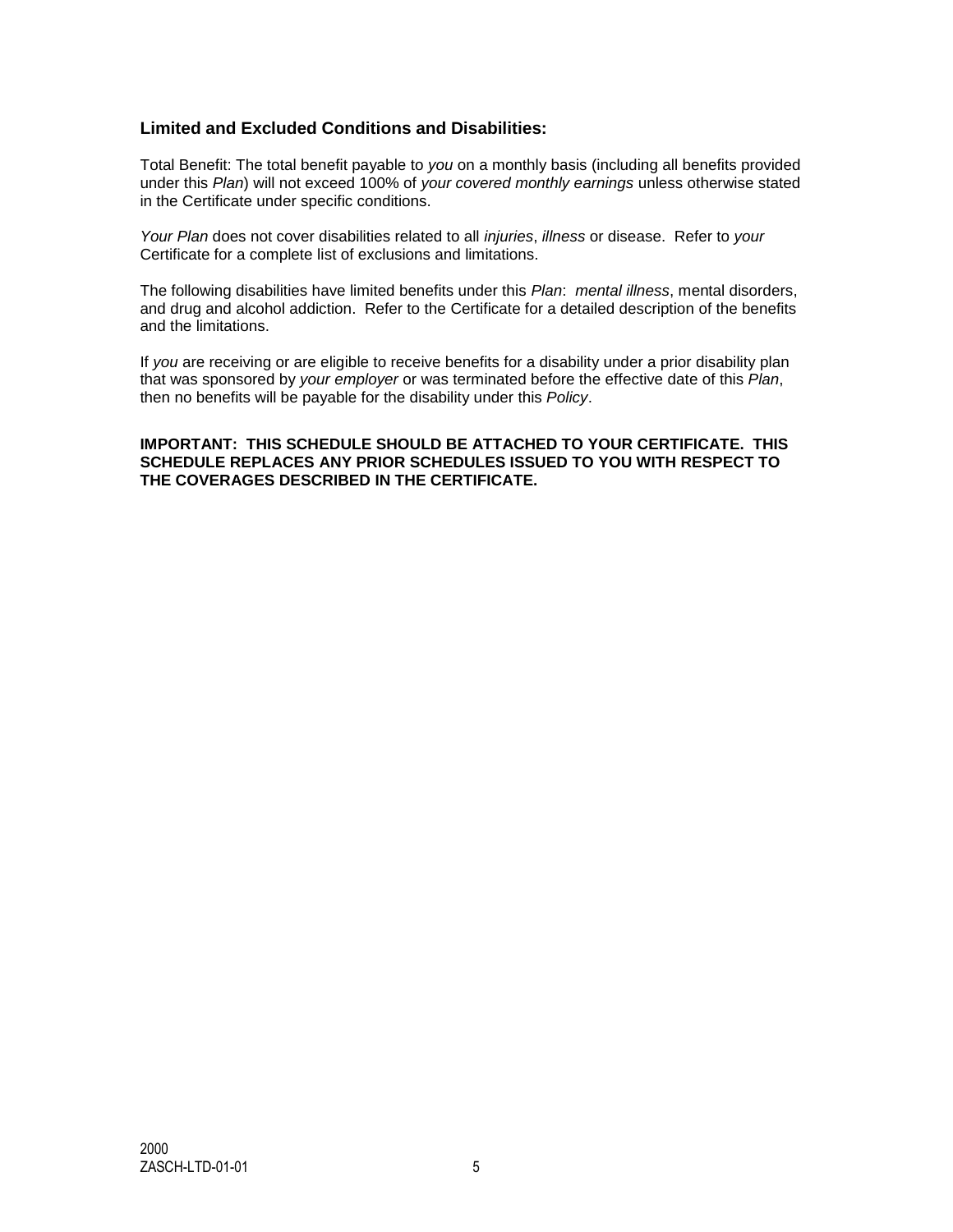# Zurich American Life Insurance Company

# Certificate of Coverage

# **Long Term Disability Plan**

#### **Policyholder:** Activision Blizzard **Policy Number:** CLPEX01033

Zurich American Life Insurance Company is pleased to welcome *you* to the *Plan*. This is *your* Certificate of Coverage, hereinafter "Certificate", as long as *you* are eligible for coverage and *you* meet the requirements for becoming insured. *You* will want to read this Certificate carefully and keep it in a safe place. This Certificate may be delivered electronically when agreed to by the *Policyholder* and *us*.

This Long Term Disability *Plan* provides financial protection for *you* by paying a portion of *your income* if *you* become disabled due to an *illness* or *injury* while covered under this *Plan*. The amount *you* receive is based on the amount *you* earned before *your* disability began. In some cases, *you* can receive disability payments even if *you* work while *you* are disabled.

Throughout this document the words "*we*", "*our"*', "*us*", and "the Company" means Zurich American Life Insurance Company. The words "*you*" and "*your*" mean the insured *employee* of the *Policyholder* sponsoring this *Plan*. Some terms and provisions are written as required by insurance *law*. Important terms are defined in the Glossary Section of the Certificate. Defined terms appear in italic print. If *you* should have any questions about the content or provisions, please consult *us* at the toll free number provided below. *We* will assist *you* in any way to help *you* understand *your* benefits.

The benefits described in this Certificate are subject in every way to the entire Group Insurance Policy. If the terms and provisions of the Certificate are different, the *Policy* will govern. The Group Insurance Policy includes this Certificate, the Benefit Schedule(s), and any riders or amendments issued with the Group Insurance Policy. The *Policyholder's* application and any application or *evidence of insurability* completed by *you* or on *your* behalf, when applying for coverage or an increase in coverage, are also considered part of the *Policy*.

*Your* coverage may be cancelled or changed in whole or in part under the terms and provisions of the *Policy*. The *Policy* is delivered in and is governed by the *laws* of the governing jurisdiction and to the extent applicable by the Employee Retirement Income Security Act of 1974 (ERISA) and any amendments.

#### **THE INSURANCE POLICY UNDER WHICH THIS CERTIFICATE IS ISSUED IS NOT A POLICY OF WORKERS' COMPENSATION INSURANCE. YOU SHOULD CONSULT YOUR EMPLOYER TO DETERMINE WHETHER YOUR EMPLOYER IS A SUBSCRIBER TO THE WORKERS' COMPENSATION SYSTEM.**

For purposes of effective dates and ending dates under the group *Policy*, all days begin at 12:01 a.m. Central Standard Time and end at 12:00 midnight Central Standard Time at the *Policyholder's* address.

Zurich American Life Insurance Company is located at:

#### **1299 Zurich Way Schaumburg, Illinois 60196**

*Our* toll free number is: 877-856-2268 Outside the United States: 719-268-2416 *Our* website address is: www.zurichna.com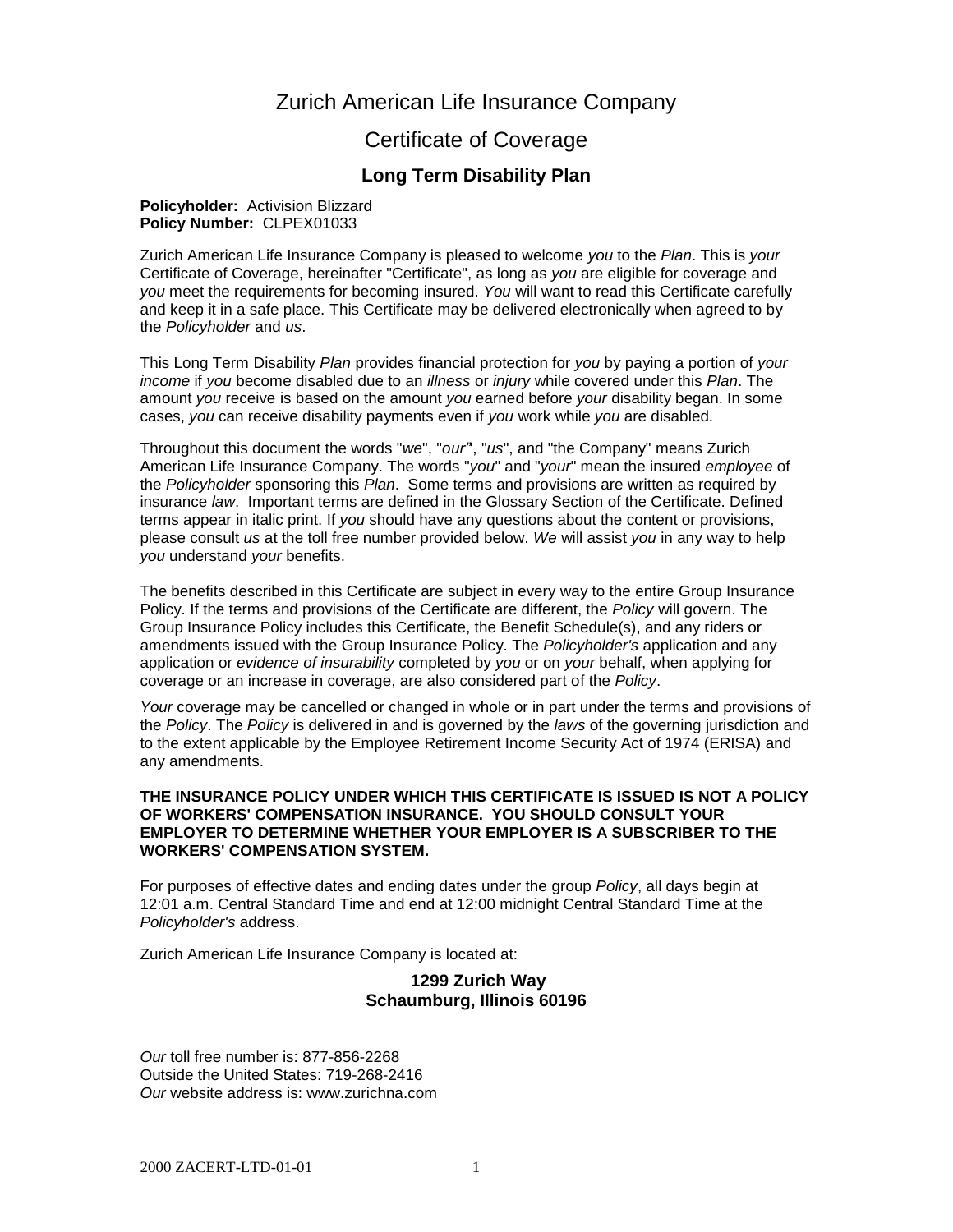# **Table of Contents**

Special Notices General Provisions Long Term Disability Benefits Additional Benefits and Programs Retirement Contribution Benefits Claim Information Claim Procedures and Appeals **Glossary**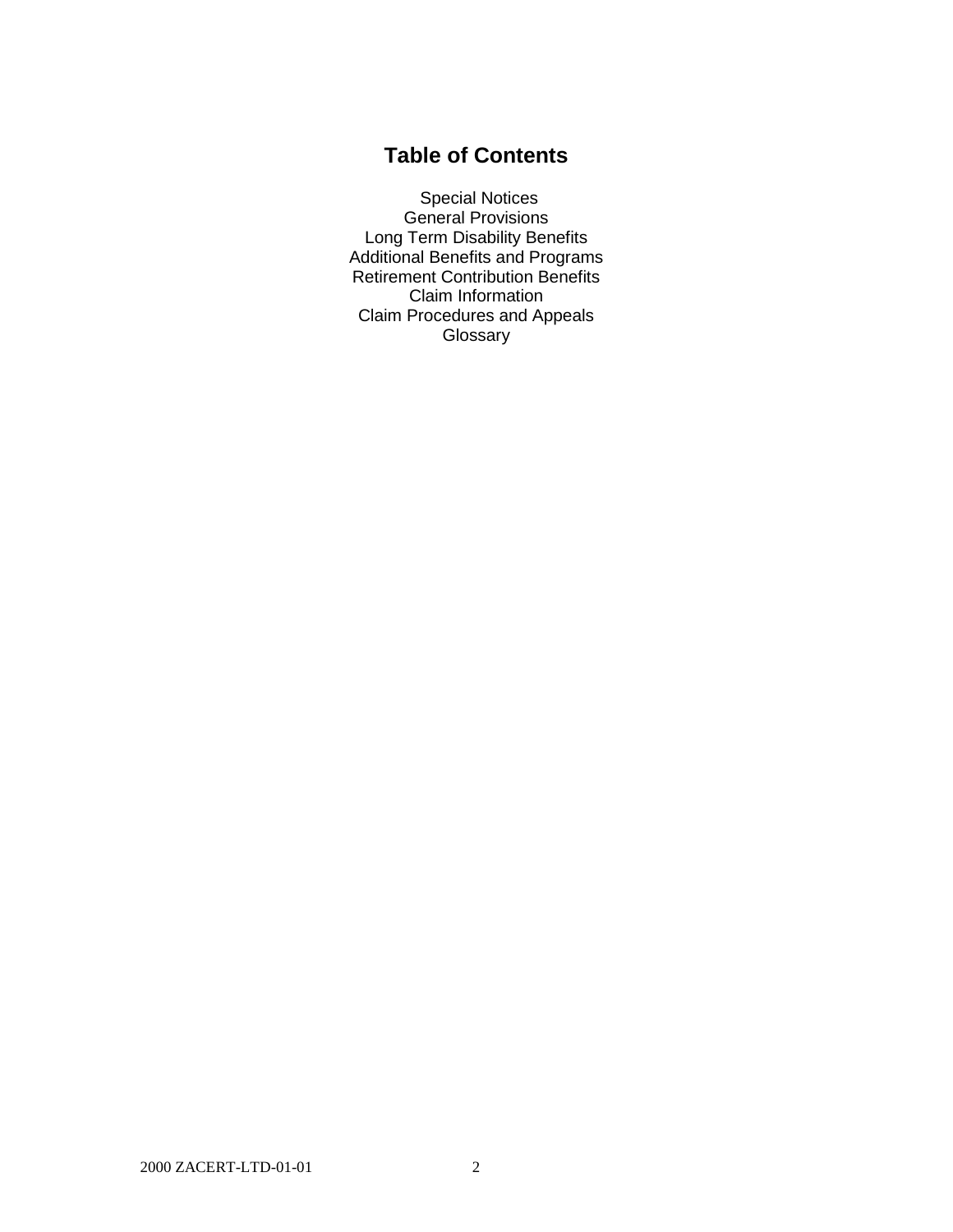# Special Notices

Zurich American Life Insurance Company

| Toll Free Number:                   | 877-856-2268 |
|-------------------------------------|--------------|
| Social Security Advocacy Program:   | 877-856-2268 |
| Claim Information Toll Free Number: | 877-856-2268 |
| Outside the United States:          | 719-268-2416 |

No benefits are covered under this Certificate in the absence of payment of current premiums subject to the *grace period* and the premium section of the Group Insurance Policy. Unless specifically provided for in any applicable termination or continuation of coverage provision, described in this Certificate or under the terms of the Group Insurance Policy, this *Plan* does not pay benefits for a disability incurred before coverage starts under this *Plan*. This *Plan* will not pay any benefits for any losses, claims or expenses that start after coverage ends.

Benefits may be modified during the term of this *Plan* as specifically provided under the terms of the Group Insurance Policy or upon renewal. If benefits are modified, the revised benefits (including any reduction in benefits or elimination of benefits) apply to any losses incurred that start on or after the effective date of the *Plan* modification. There are no vested rights to receive any benefits described in the Group Insurance Policy or in this Certificate beyond the date of termination or renewal including if the loss, *accident* or disability starts on or after the effective date of the *Plan*.

This *Policy* prohibits a distinction on the basis of marital status for lack of marital status between an *Insured* and the other parent in the determination of the *dependents* for the *beneficiaries* of the *Insured*, or both.

#### **Fraud Notice**

**Any person who, with intent to defraud or knowing that he/she is facilitating a fraud against an insurer, submits or an application or files a claim containing a false or deceptive statement, commits insurance fraud, which is a crime and subjects the person to civil and criminal penalties.**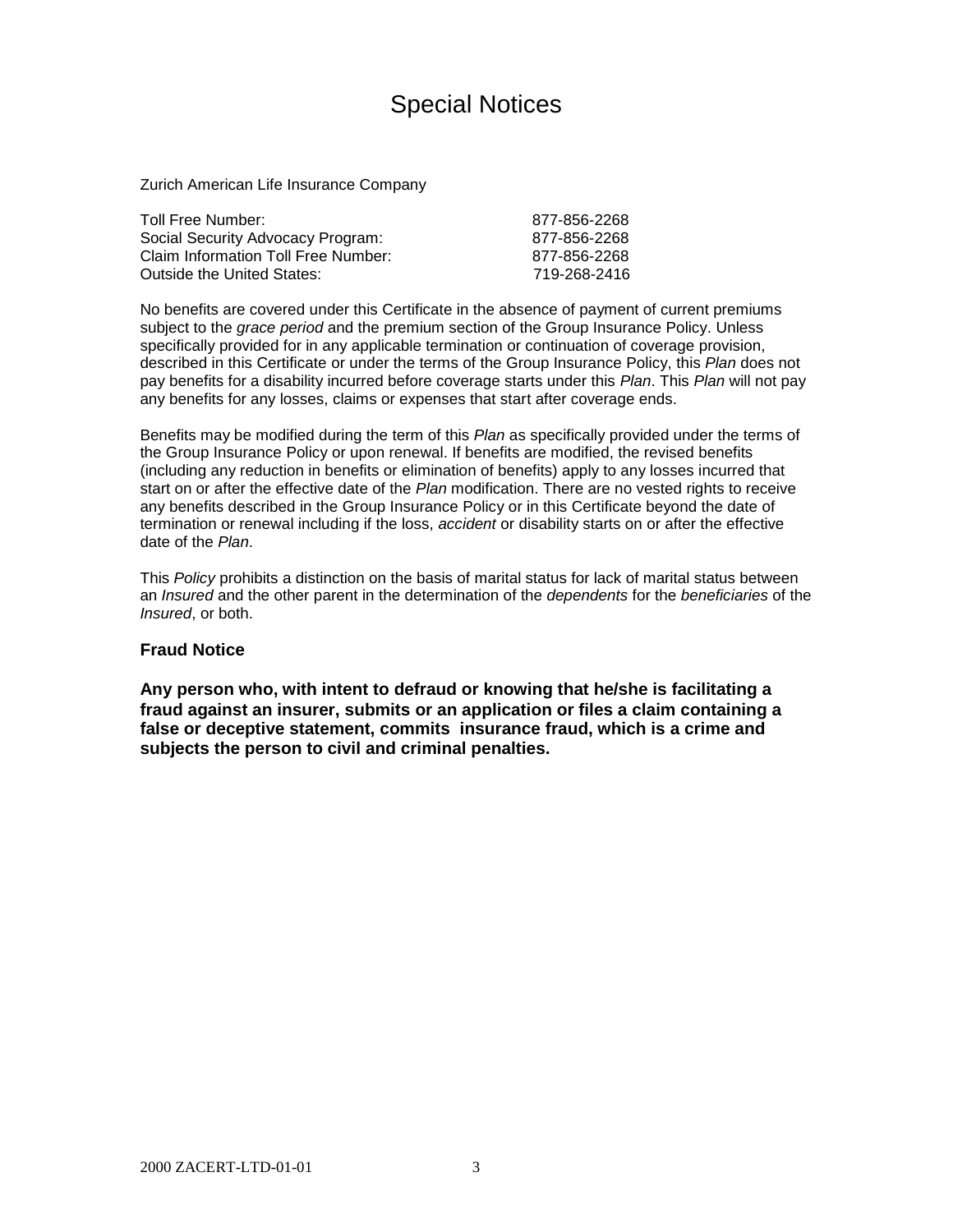# **GENERAL PROVISIONS**

## **Zurich American Life Insurance Company**

# **Your Long Term Disability Plan**

This disability *Plan* provides *you* with a source of monthly *income* if *you* should become disabled and unable to work because of a *sickness* or *injury* while covered under this *Plan*.

#### **What Is The Certificate?**

This Certificate of Coverage ("Certificate") is a written document prepared by Zurich American Life Insurance Company. It tells *you* important information about *your Plan* such as:

- the coverage to which you may be entitled;
- claim processing and administrative procedures;
- to whom *we* will make a payment; and
- the limitations, exclusions and requirements that apply within the *Plan*.

The Certificate may include attachments such as amendments and riders, which describe additional provisions about *your Plan*. Please read the entire document carefully to fully understand *your* Long Term Disability *Plan*.

# **Eligibility**

#### **Who Is Eligible For Coverage?**

To be eligible for coverage under this *Plan*, the following requirements must be met:

- *you* must be employed by the *Policyholder*; and
- *you* must be in *active employment*;
- *you* must be in an *eligible class*; and
- *you* must be working inside the United States.

#### **Determining Your Eligible Class**

*Your employer* determines the criteria that are used to define the *eligible class(es)* for insurance coverage under this *Plan*. Such criteria are based solely upon the conditions related to *your* employment.

The criteria describing *eligible classes* of *employees* are listed on the Schedule of Benefits attached to this Certificate. Refer to the Schedule of Benefits or contact *your employer* to determine if *you* are in an *eligible class*.

#### **When Are You Eligible For Coverage?**

If *you* are working for *your employer* in an *eligible class*, the date *you* are eligible for coverage is the later of:

- the *Plan* effective date; or
- the day after *you* complete *your service waiting period.*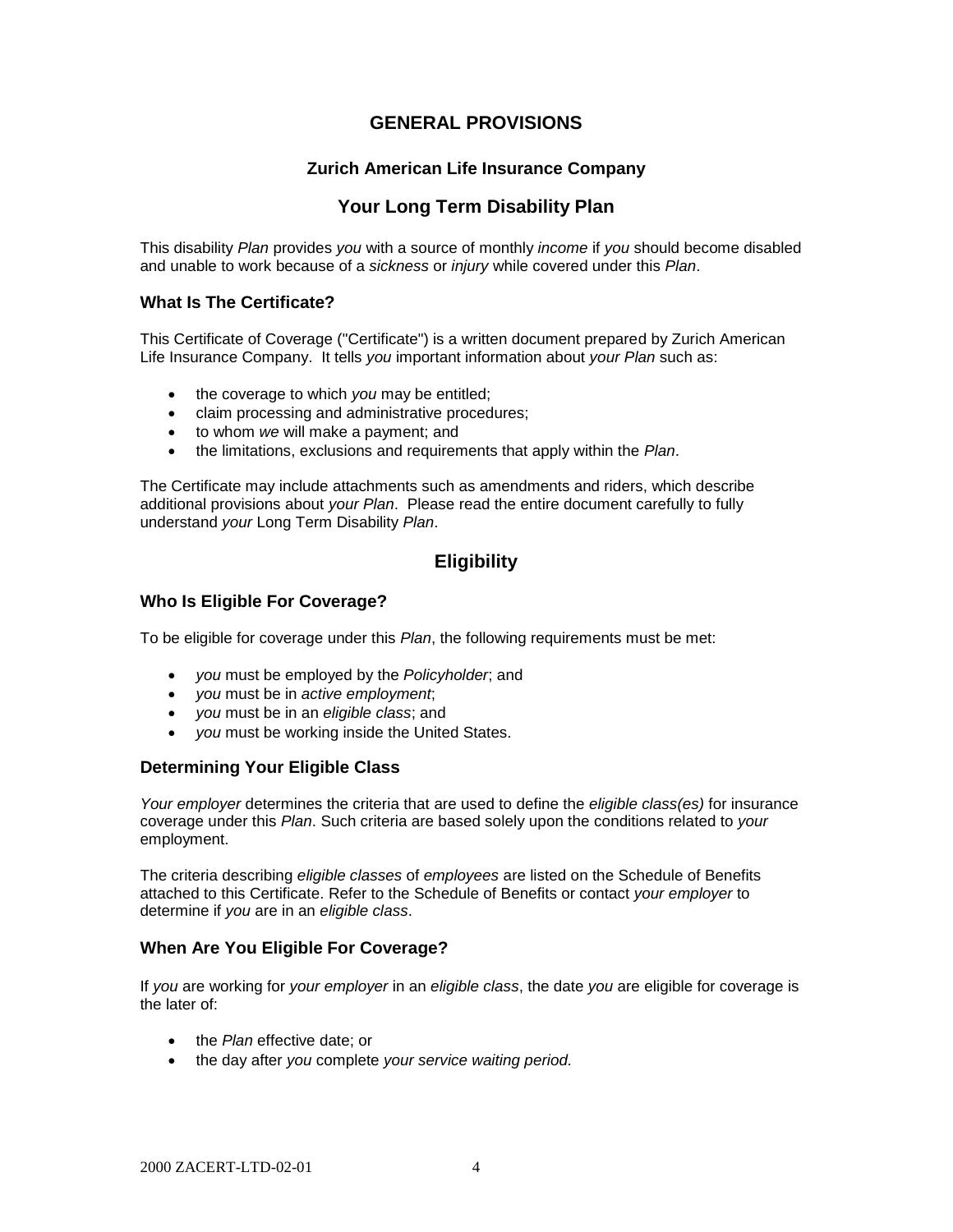#### **New Hires**

If *you* are in an *eligible class* on the date of hire, *your eligibility date* is the date *you* are hired. If *you* enter an *eligible class* after *your* date of hire, *your eligibility date* is the date *you* complete *your service waiting period*. If *you* have already satisfied the *service waiting period* with the *Policyholder* before *you* enter the *eligible class*, *your eligibility date* is the date *you* enter the *eligible class*.

## **What Is A Service Waiting Period?**

Once *you* enter an *eligible class, you* will need to complete the *service waiting period* before *your* coverage under the *Plan* begins. The *service waiting period* is the continuous length of time that *you* must be in *active employment* and in an *eligible class* before *you* are eligible for coverage under this *Plan*. The *service waiting period* will be extended by the number of days *you* are not in *active employment.* The *service waiting period* is shown on the Benefits Schedule.

Except as noted in the "Reinstatement Provision", if *you* terminate this insurance and later wish to reapply, or if *you* are a former *employee* who is rehired, a new *service waiting period* must be satisfied.

# **Effective Date Of Coverage**

#### **When Does Your Coverage Begin?**

#### **Core Plan**

When *your employer* pays 100% of the cost of *your* coverage under a *Plan*, *your* coverage will begin at 12:01 a.m. Central Standard Time on the first day of the following month on which *you* are eligible for coverage.

#### **Buy-Up Plan (Class 1 Only)**

When *you* and *your employer* share the cost of *your* coverage under a *Plan* or when *you* pay 100% of the cost of *your* coverage, *you* will be covered at 12:01 a.m. Central Standard Time on the latest of:

- the date *you* are eligible for coverage, if *you* apply for insurance on or before that date;
- the date *you* apply for insurance, if *you* apply within 31 days after *your eligibility date*; or
- the date *we* approve *your* application, if *evidence of insurability* is required; or
- the date *your* required premium payment is received by *us*.

## **What If You Are Absent From Work On The Date Your Coverage Would Normally Begin?**

If *you* are absent from work due to *injury*, *sickness*, a *mental illness*, temporary *layoff* or *leave of absence*, on the date *your* insurance would otherwise become effective, *your* coverage, increase in coverage or new benefits will begin the date *you* return to *active employment*.

# **Enrollment**

## **How Do You Enroll For Coverage?**

*You* will be provided with the *Plan* design and enrollment information when *you* first become eligible. If *you* are not required to contribute towards the cost of coverage, *you* are not required to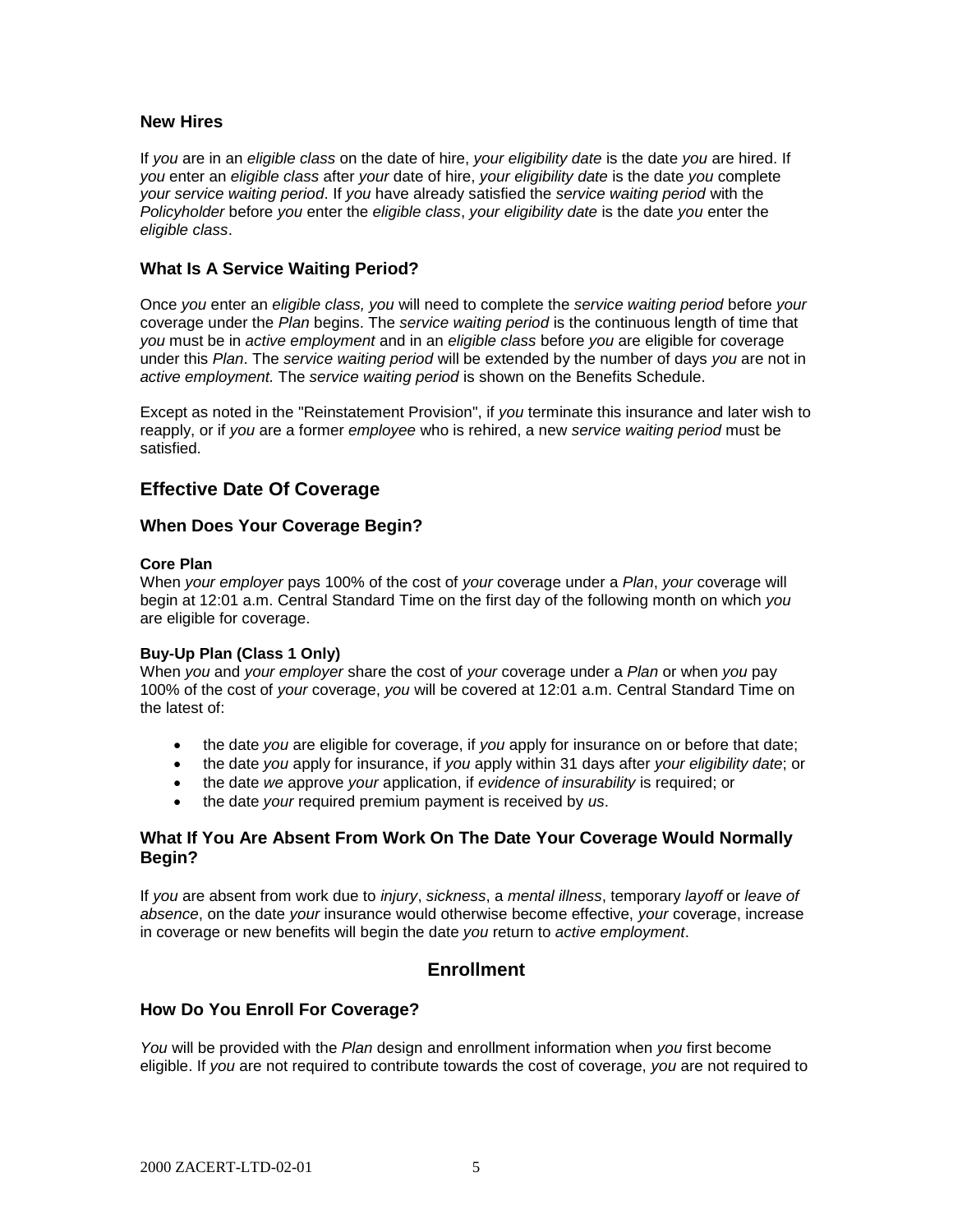request coverage or complete an enrollment form. *Your* enrollment will be handled by *your employer*.

If *you* must contribute towards the cost of coverage or *you* elect to purchase additional coverage at the time of enrollment *you* are required to enroll for coverage. To do so, *you* must complete and sign a group insurance enrollment form, satisfactory to *us,* and deliver it to *your employer*.

# **After Coverage Begins**

## **When May You Elect To Change Your Coverage?**

*You* will need to contact *your employer* to determine when *you* may increase or decrease *your* coverage. Y*our employer* will provide *you* with information and forms *you* need to initiate the process. *Your employer* will notify *us* of the date of the change.

## **When Will Changes To Your Coverage Take Effect?**

#### **Effective Date for Benefit Changes Due to a Change in Covered Monthly Earnings**

A change in *your monthly benefit* due to a change in *your covered monthly earnings* will be effective the first of the next month following the date of the change, if *you* are in *active employment* or if *you* are on a covered *layoff or leave of absence.* If *you* are not in *active employment* due to *injury* or *sickness,* any increased or additional coverage will begin on the date *you* return to *active employment*.

#### **Effective Date for Benefit Changes Due to a Change in Insurance Class**

A change in *your monthly benefit* due to a change in *your eligible class* will be effective the first of the next month following the date of the change, if *you* are in *active employment* or if *you* are on a covered *layoff or leave of absence.* If *you* are not in *active employment* due to *injury* or *sickness,* any increased or additional coverage will begin on the date *you* return to *active employment*.

#### **Effective Date for Benefit Changes by Policy Amendment**

A change in *your covered monthly benefit* due to a change in the *Policy* by an amendment elected by the *Policyholder*, will be effective on the date of the change, if *you* are in *active employment*, or if *you* are on a covered *layoff or leave of absence.* If *you* are not in *active employment* on the date a *benefit payable* change would otherwise be effective, any increased or additional coverage will begin on the date *you* return to *active employment*. A change in *your benefit payable* because of a change made by the Company will normally be effective on the *Policy* anniversary date, or as otherwise determined by state or federal *law*, or by *us*. However, if *you* are not in *active employment* on the date a *benefit payable* change would otherwise be effective, the *benefit payable* change will not be in force until *you* return to *active employment*.

Neither an increase nor a decrease in coverage will affect a *payable claim* that occurs prior to the increase or decrease.

#### **How Do You Pay For Your Coverage?**

*We* will bill *your employer* for the premium and any amount *you* owe. *Your employer* will pay the premium on *your* behalf.

*Your employer* may require *you* to pay a portion for or all of the cost of *your* insurance. *Your employer* will determine the amount of *your Plan* contributions, if any. *Your employer* will advise *you* of the required amount of *your* contributions and inform *you* of any required payroll deductions.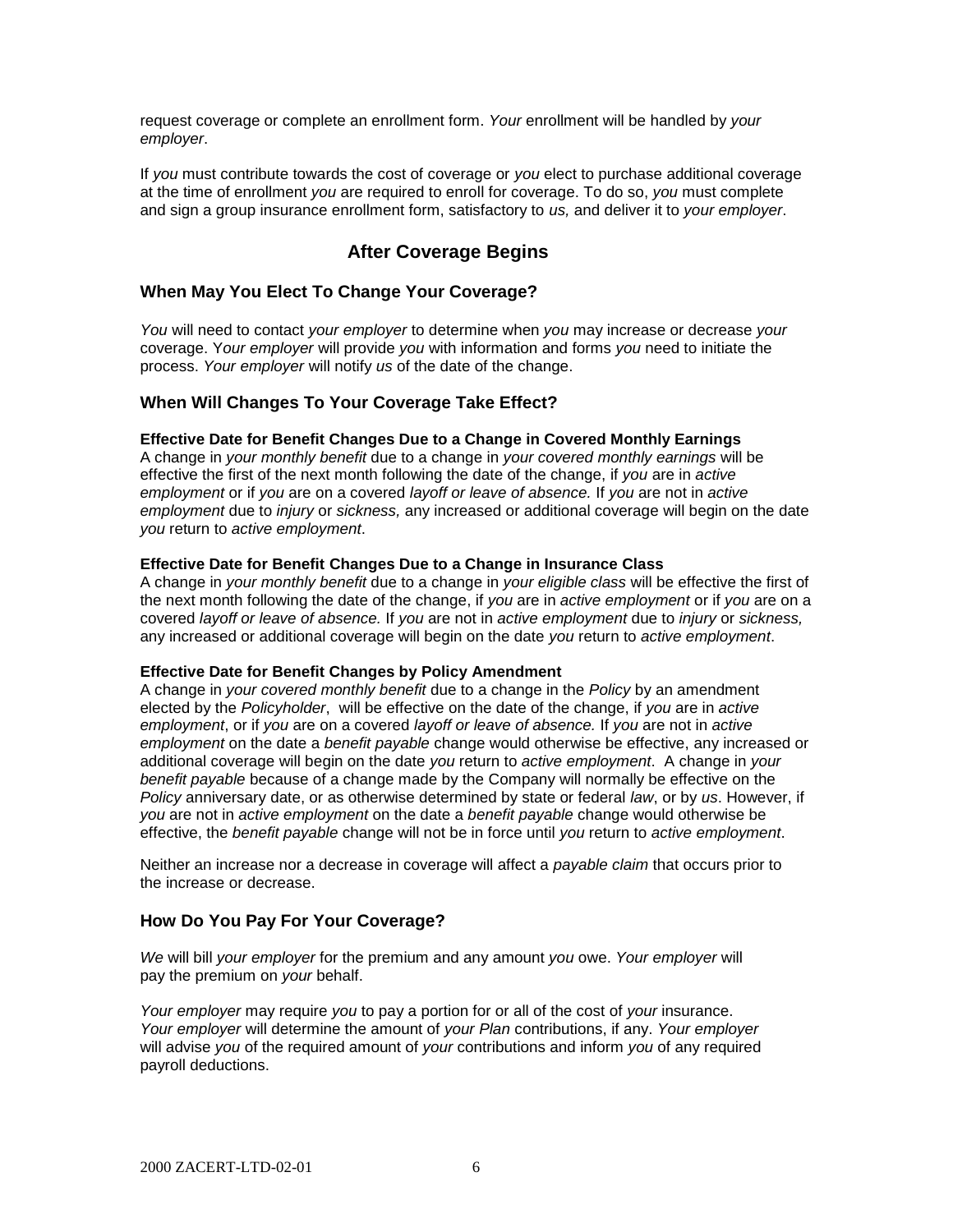Once *you* have satisfied the *elimination period*, *your* premium and contributions, if any, will be waived for any period *you* are eligible to receive *monthly benefits*.

# **When Coverage Ends**

#### **When Does Your Coverage End?**

*Your* coverage under this *Plan* ends on the earliest of:

- the date the *Policy* or a *Plan* is cancelled;
- *you* voluntarily stop *your* coverage;
- the date *you* are no longer in an *eligible class;*
- the date *you* are no longer eligible for coverage;
- the date *your eligible class* is no longer covered;
- the last day of the period for which *you* made any required contributions;
- the last day *you* are in *active employment* except as provided under the covered *layoff or leave of absence* provision;
- *your* employment stops for any reason, including job elimination, or being placed on severance. This will be the date *you* stop *active employment;*
- the date on which *you* retire;
- the date on which *you* voluntarily or involuntarily lose *your* professional license; or
- the date on which *you* begin active duty in the armed forces of any country.

#### **When Will Your Coverage Continue If You Are Temporarily Not Working?**

If premium payments continue to be made on *your* behalf, *we* may deem *your* employment to continue for purposes of remaining eligible for coverage under this *Plan* as described below:

If *you* are not in *active employment* due to *illness* or *injury* or other authorized leave as agreed to by *your employer* and *us*, *your* coverage may continue up to a maximum of three (3) months from the start of *your* absence or until stopped by *your employer*. *Your* coverage will not continue beyond the end of the next *Policy* month after the *Policy* month in which *your* absence started.

If *you* are on a temporary *layoff*, and if premium is paid, *you* will be covered through the end of the month that immediately follows the month in which *your* temporary *layoff* begins.

If *you* are on an *employer* approved *leave of absence*, and if premium is paid, *you* will be covered up to a maximum of three (3) months from the start of *your* absence or until stopped by *your employer*.

#### **Reinstatement Of Coverage**

If *your* Long Term Disability coverage ends, *you* may apply to reinstate coverage subject to the rules described in the "When Does Your Coverage Begin" Section. If *we* approve *your* request, the reinstatement will be effective on the first day of the month coinciding with or following the approval date.

If *you* return to *active employment* within six (6) months of the date *your* coverage terminated and *you* request coverage from *your employer* within 31 days of *your* return, the *pre-existing condition* limitation and the *service waiting period* requirement will apply only to the extent they would have applied if *your* coverage had not ended.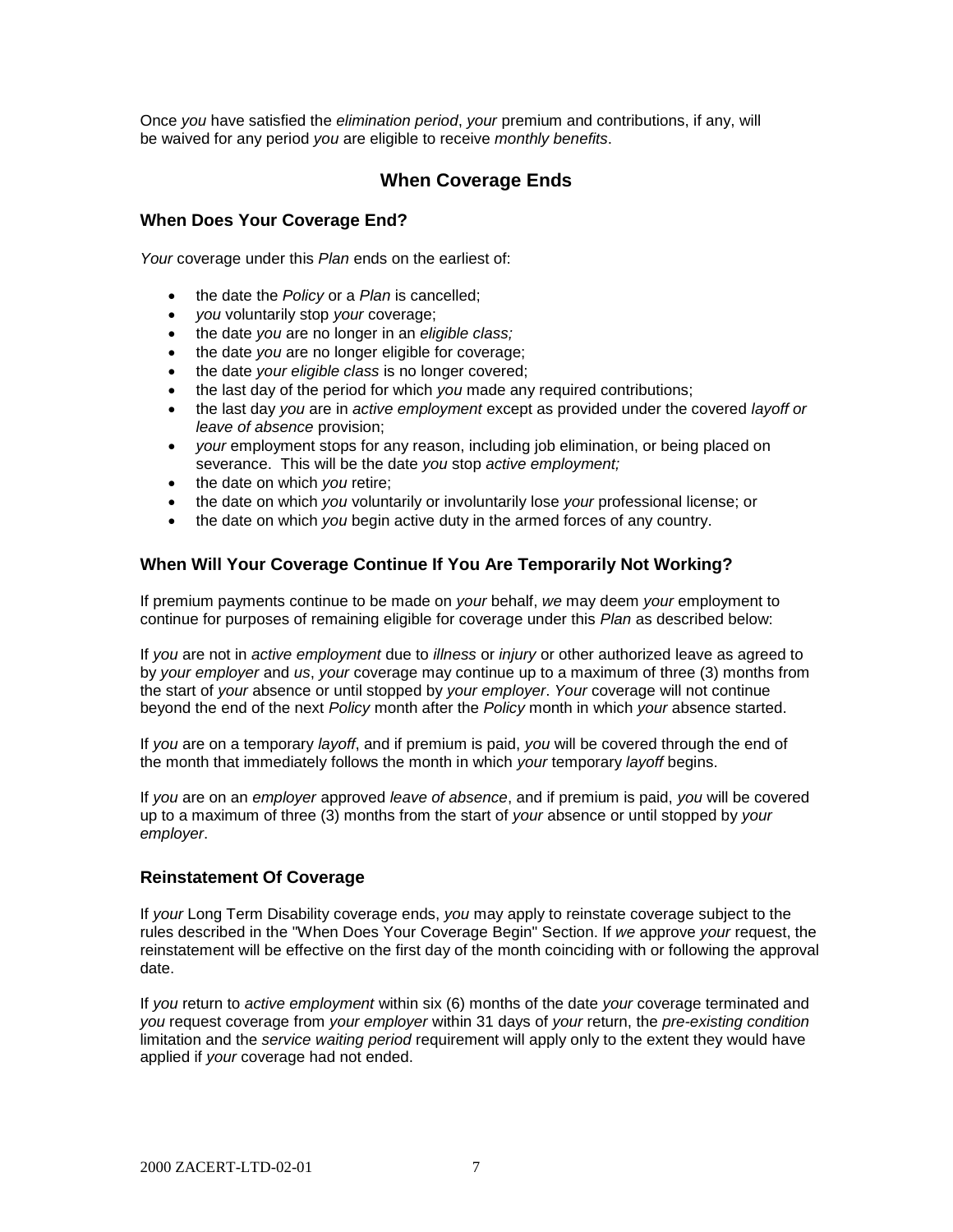# **What Happens To My Coverage Under This Policy While I Am On A Family And Medical Leave Of Absence Or A Military Leave of Absence?**

Coverage will be continued until the end of the later of:

- the leave period required by the federal Family and Medical Leave of Absence Act of 1993 and any amendments; or
- the leave period required by applicable national, state or local *law*, or any similar *law*, *plan* or *act*; or
- if the *Policyholder's Policy* does not provide for continuation of *your* coverage during a family and medical *leave of absence*, *your* coverage will be reinstated when *you* return to *active employment*.

If *you* return to work within six (6) months, *we* will not:

- apply a new *service waiting period*; or
- apply a new *pre-existing conditions* exclusion.

For the above exceptions to apply, *you* must request to reinstate contributory coverage within 31 days of *your* return to *active work*.

## **How Can Statements Made In Your Application For This Coverage Be Used?**

In the absence of fraud, *we* consider any statements *you* or *your employer* makes in a signed application for coverage or an *evidence of insurability* form, or that *your employer* makes in the application process, a representation and not a warranty. If any of the statements *you* or *your employer* make are not complete and/or not true at the time they are made, *we* can:

- reduce or deny any claim; or
- cancel *your* coverage from the original effective date or any the increase in coverage.

*We* will use only statements made by the *employer* in the application process and statements made by *you* in a signed application as a basis for doing this. If a statement is used in a contest, a copy of that statement will be furnished to *you* or, in the event of *your* death or incapacity, to *your eligible survivor* or personal representative.

If the *Policyholder* gives *us* information about *you* that is incorrect, *we* will:

- use the facts to decide whether *you* have coverage under the *Plan* and in what amounts; and
- make a fair adjustment of the premium.

*Our* failure to implement or insist upon compliance with any provision of this *Policy* at any given time or times shall not constitute a waiver of *our* right to implement or insist upon compliance with that provision at any other time or times. This applies whether or not the circumstances are the same.

#### **Incontestability**

During the first two (2) years that *your* insurance is in force, *we* may use any statement *you* have made in contesting the validity of that coverage. This also applies to any increase in *your* coverage for the two (2) years that follow the effective date of that increase, if *evidence of insurability* was required in order for the increase to take effect.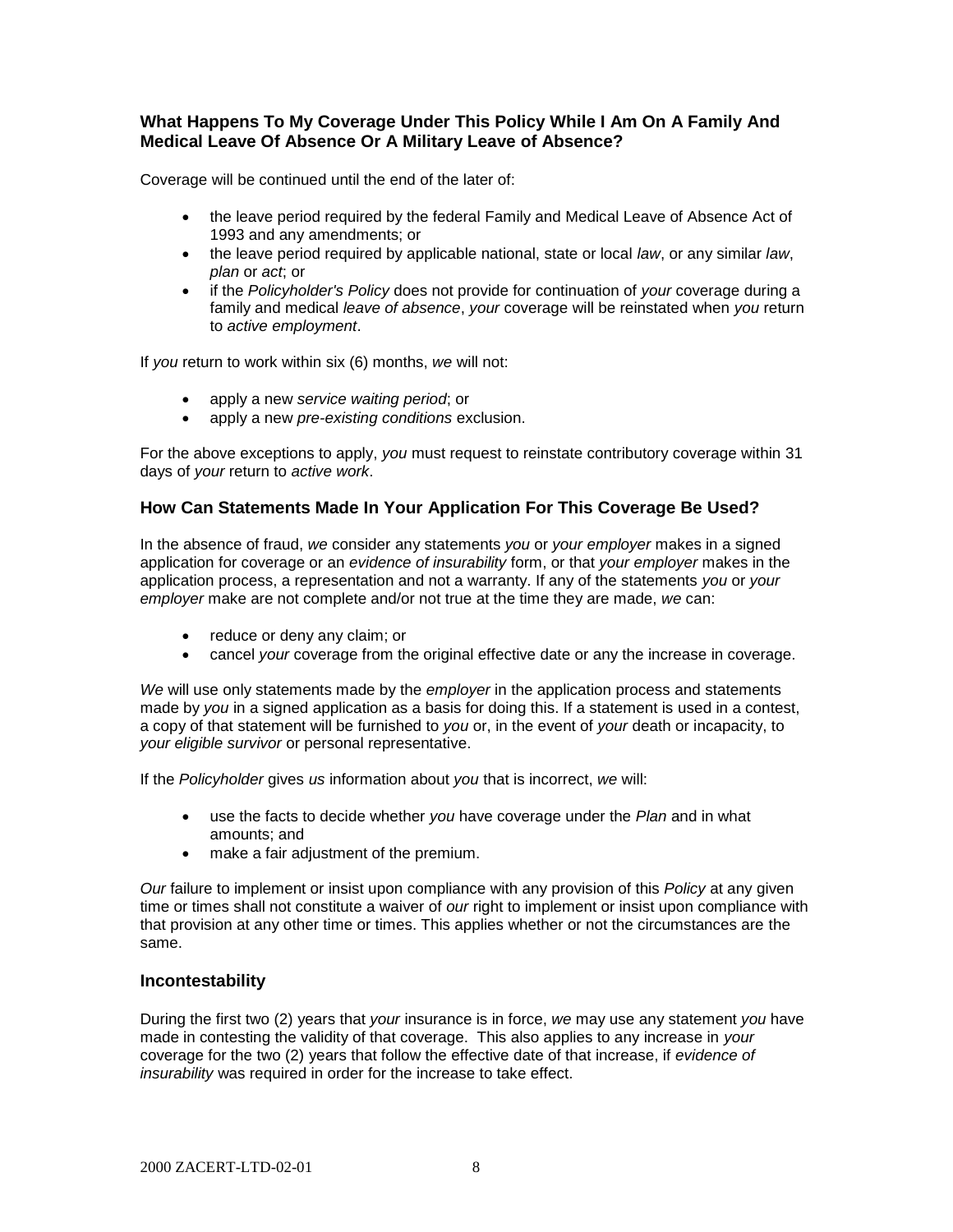Once coverage, including an increase in coverage has been continuously in effect for two (2) years, in the absence of fraud, the validity of *your* insurance may not be contested by *us*.

#### **Subrogation And Right Of Reimbursement**

This provision does not reduce or delay disability benefits. As used herein, the term "*Third Party*," means any party that is, or may be, or is claimed to be responsible for *illness* or *injuries* to *you* that caused *your* disability. Such *illness* or *injuries* are referred to as "*Third Party Injuries*". "*Third Party*" includes any party responsible for payment of benefits for loss of time or wages as a result of *third party Injuries*.

By accepting benefits under this *Plan*, *you* specifically acknowledge *our* right of subrogation. When this *Plan* pays benefits for disabilities incurred due to *third party injuries*, *we* shall be subrogated to *your* right of recovery against any party to the extent of all benefits provided by this *Plan*. *We* may proceed against any party with or without *your* consent.

By accepting benefits under this *Plan*, *you* or *your* representatives further agree to:

- notify *us* within 30 days and in writing when notice is given to any party, including an insurance company or attorney, of the intention to investigate or pursue a claim to recover damages or obtain compensation due to *third party injuries* sustained by *you*;
- cooperate with *us* and do whatever is necessary to secure *our* rights of subrogation and recovery under this Certificate;
- give *us* a first-priority lien on any recovery, settlement, or judgment or other source of compensation which may be had from any party to the extent of the full cost of all benefits associated with *third party injuries* provided by this *Plan* (regardless of whether specifically set forth in the recovery, settlement, judgment or compensation agreement);
- pay, as the first priority, from any recovery, settlement judgment, or other source of compensation, any and all amounts due *us* as recovery of the full cost of all benefits associated with *third party injuries* paid by this *Plan* (regardless of whether specifically set forth in the recovery, settlement, judgment, or compensation agreement), unless otherwise agreed to by *us* in writing; and
- do nothing to prejudice *our* rights as set forth above. This includes, but is not limited to, refraining from making any settlement; or recovery, which specifically attempts to reduce or exclude the full cost of all benefits paid by the *Plan*; and
- serve as a constructive trustee for the benefits of this *Plan* over any settlement or recovery funds received as a result of *third party injuries*.

*We* may recover full cost of all benefits paid by this *Plan* under this Certificate without regard to any claim of fault on *your* part, whether by comparative negligence or otherwise.

#### **Does The Coverage Under A Plan Replace Or Affect Any Workers' Compensation Or State Disability Insurance?**

The coverage under a *plan* does not replace or affect the requirements for coverage by Workers' Compensation or state disability insurance. However, any Workers' Compensation benefits are considered a *deductible source of incom*e.

#### **Recovery Of Overpayments**

If payments are made in amounts greater than the benefits that *you* are entitled to receive, *we* have the right to recover any overpayments. Refer to the claim information section for the process *we* use to recover overpayments.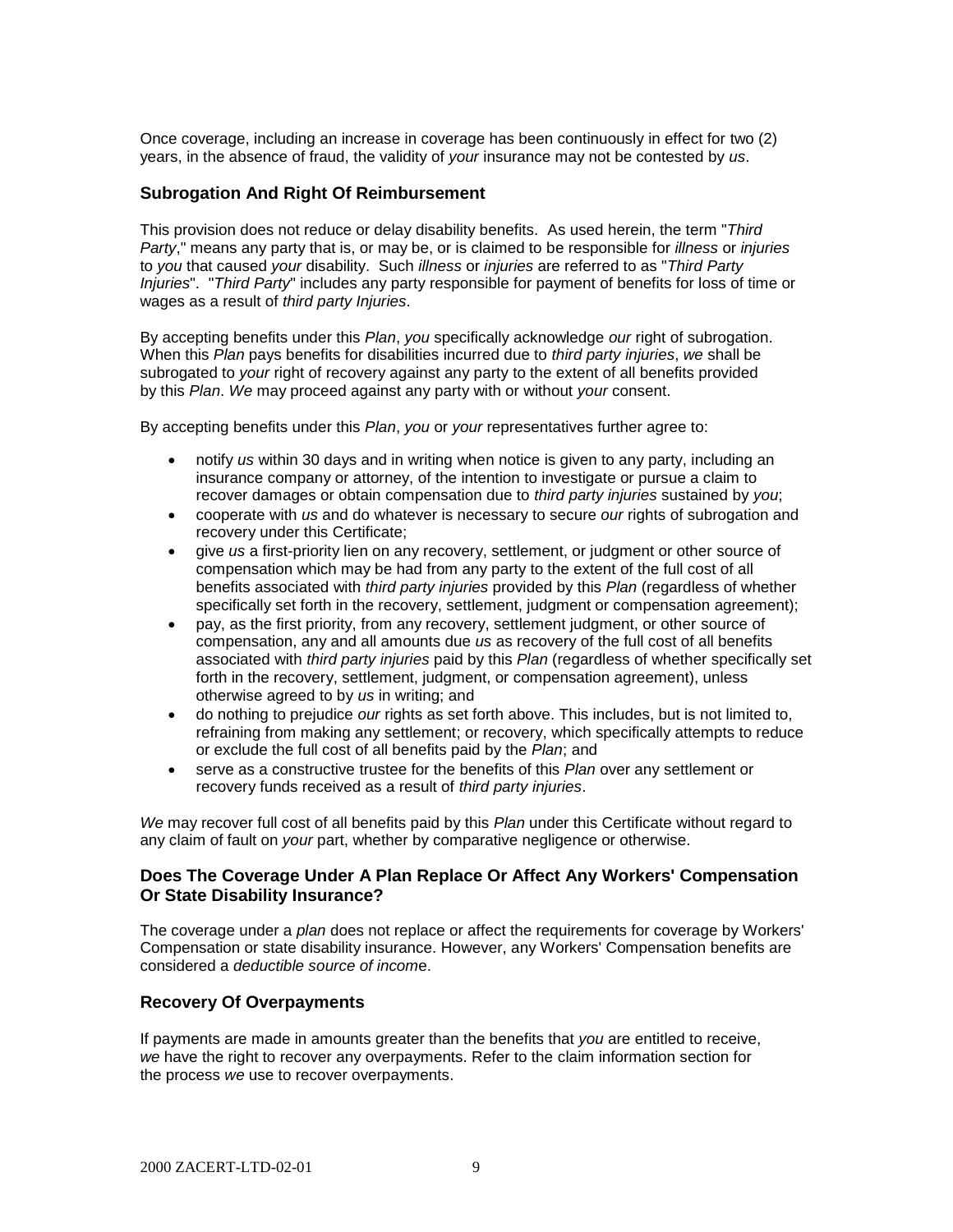### **How Will We Handle Insurance Fraud?**

*We* shall have the right and promise to use all means available to *us* to detect, investigate, deter and prosecute those who commit insurance fraud. *We* shall have the right to pursue all legal remedies if *you* and/or *your employer* perpetrate insurance fraud.

Insurance fraud occurs when *you* or *your Policyholder* knowingly and with intent to defraud or deceive *us*, provide *us* with false information or file a claim for benefits that contains any false, incomplete or misleading information, or conceals for the purpose of misleading, information concerning any material fact.

It is a crime if *you* or the *Policyholder* commit insurance fraud and may subject such person to criminal and civil penalties. Such penalties include, but are not limited to fines, denial or termination of insurance benefits, recovery of any amounts paid, civil damages, criminal prosecution and penalties.

## **Does The Policyholder Act As Our Agent?**

No. For purposes of the *Policy*, the *Policyholder* acts on its own behalf. Under no circumstances will the *Policyholder* be deemed *our* agent.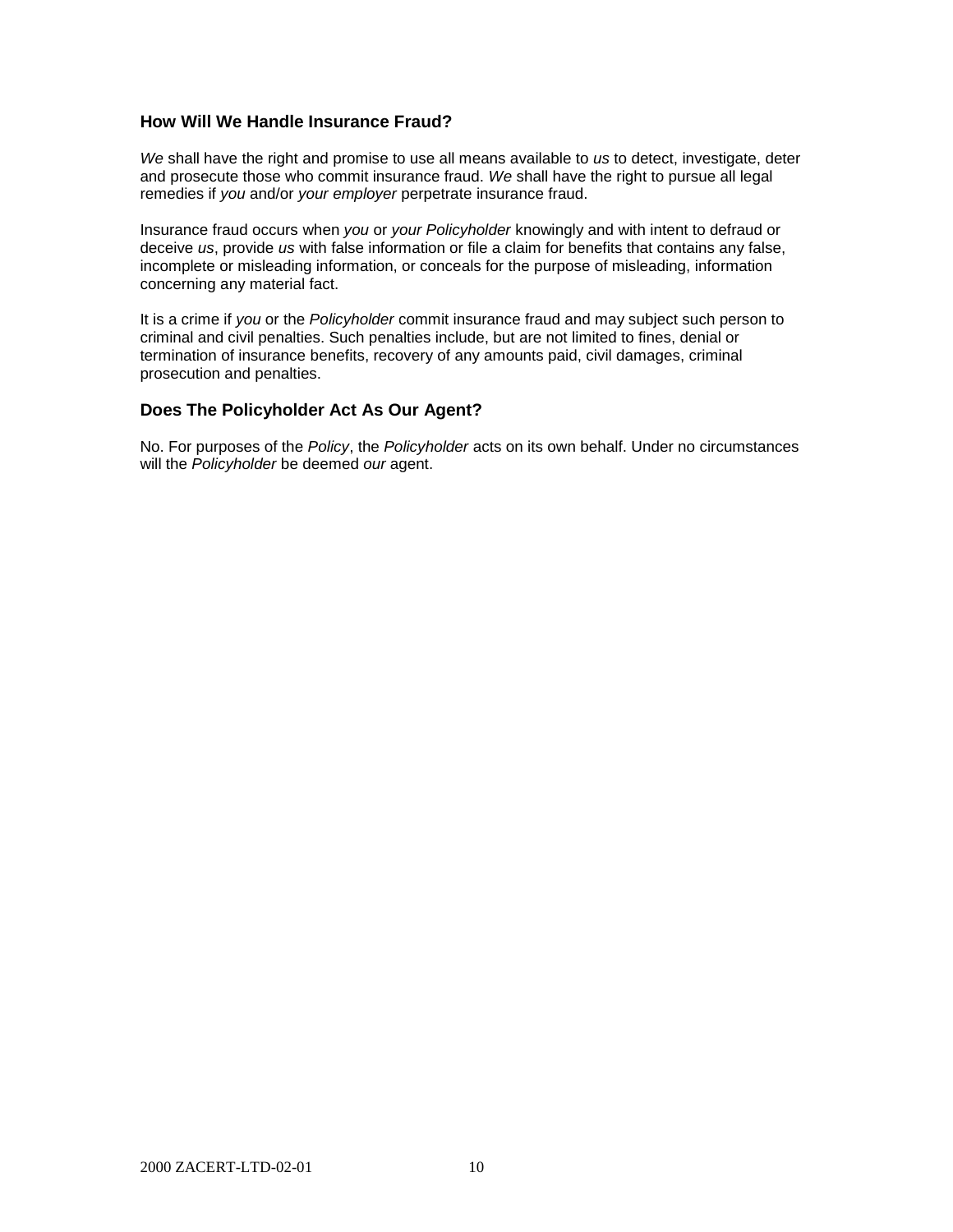# **LONG TERM DISABILITY BENEFITS**

## **How Do We Define A Long Term Disability?**

During the *elimination period* and the first 24 months benefits are payable, *you* are disabled when *we* determine that:

- *you* are unable to perform the *material and substantial duties* of *your regular occupation* due solely to *your sickness* or *injury*; and
- *you* are under the *regular care* of a *physician*; and
- *you* have a 20% or more loss in *your indexed monthly earnings* due to that *sickness* or *injury*.

After 24 months benefits have been payable, *you* are disabled when *we* determine that due to the same *sickness* or *injury:*

- *you* are unable to perform the duties of any *gainful occupation* for which *you* are reasonably fitted by education, training or experience; and
- *you* are under the *regular care* of a *physician;* and
- *you* have a 40% or more loss in *your indexed monthly earnings* due to the same *sickness* or *injury*.

*You* must be under the *regular care* of a *physician* in order to be considered disabled.

The loss of a professional or occupational license or certification does not, in itself, constitute disability.

*We* will assess *your* ability to work and the extent to which *you* are able to work by considering the facts and opinions from *your physicians* and *physicians* and medical practitioners or vocational experts of *our* choice.

*We* may require *you* to be examined by a *physician*, other medical practitioner and/or vocational expert of *our* choice. *We* will pay for this examination. *We* can require an examination as often as it is reasonable to do so. *We* may also require *you* to be interviewed by *our* authorized representative. Refusal to be examined or interviewed may result in denial or termination of *your* claim.

#### **How Long Must You Be Disabled Before You Are Eligible To Receive Benefits?**

*You* must be continuously disabled through *your elimination period*. The days that *you* are not disabled will not count toward *your elimination period*. *We* will treat *your* disability as continuous if *your* disability stops for 30 days or less during the *elimination period*. No benefit is payable for or during the *elimination period*.

*Your elimination period* is 180 days.

#### **Can You Satisfy Your Elimination Period If You Are Working?**

Yes. If *you* are working while *you* are disabled, as defined under this *Plan*, only the days *you* are determined to be disabled will count toward *your elimination period*.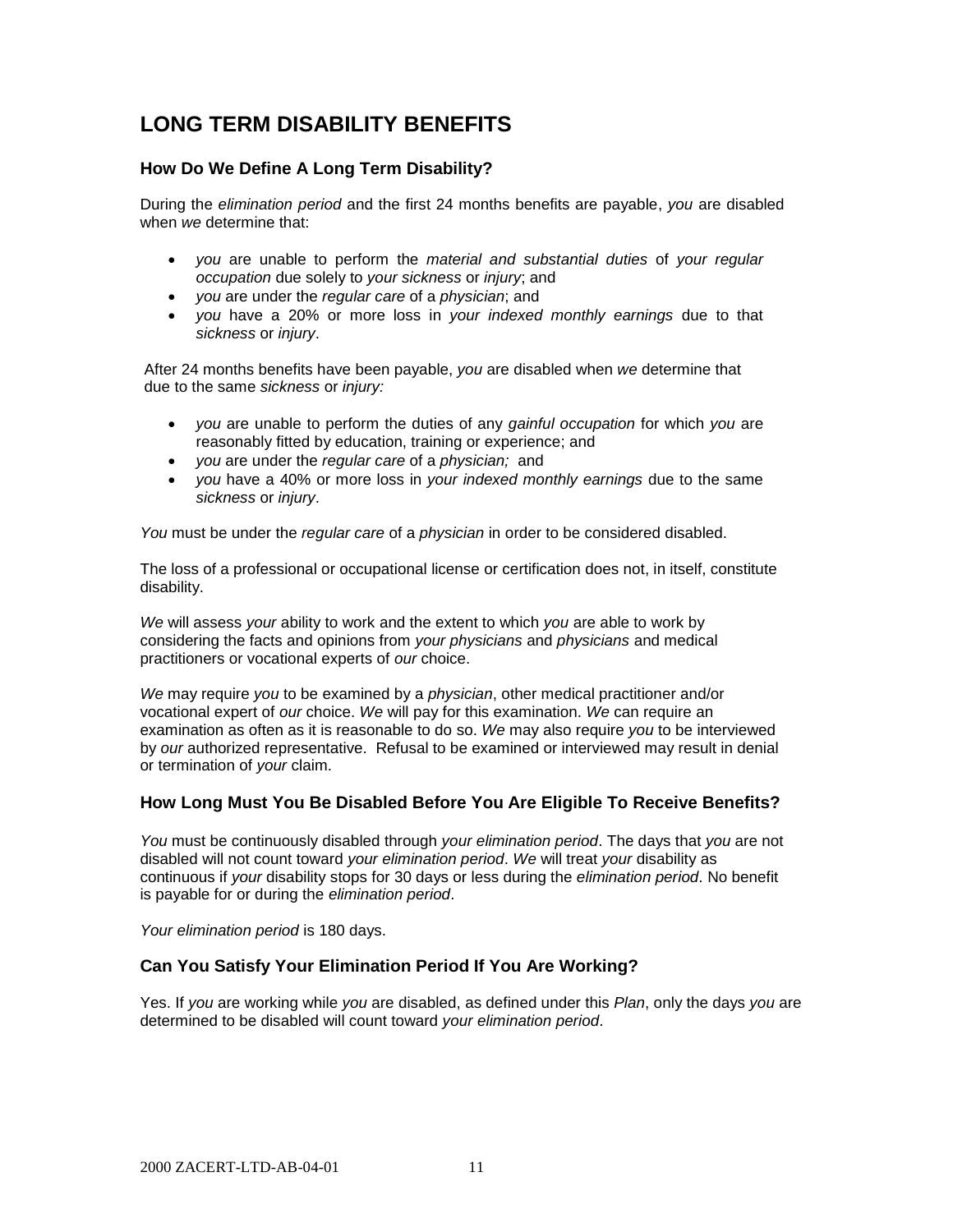# **When Will You Begin To Receive Benefits?**

*You* will begin to receive benefits when *we* approve *your* claim, providing the *elimination period* has been satisfied and *you* are disabled, but not beyond the *maximum monthly benefit*  period shown in the Benefits Schedule. No benefits are payable during the *elimination period*.

*We* will send *you* a *monthly benefit* for any period for which *we* are liable.

### **What Are Your Covered Monthly Earnings?**

#### **Class 1**

*"Covered monthly earnings"* means *your* gross monthly *income* from *your employer* in effect just prior to *your* date of disability. It includes *your* total *income* before taxes. It is prior to any deductions made for pre-tax contributions to a qualified deferred compensation plan, section 125 plans, or flexible spending account.

It does not include *income* received from commissions, bonuses, overtime pay, any other extra compensation, or *income* received from sources other than *your employer.*

As of the first of each year, the *employee's* salaries will be frozen and premium will be paid on that amount. Claims will be based on current salaries.

#### **Class 2**

*"Covered monthly earnings"* means *your* gross monthly *income* from *your employer* in effect just prior to *your* date of disability. It includes *your* total *income* before taxes. It is prior to any deductions made for pre-tax contributions to a qualified deferred compensation plan, section 125 plans, or flexible spending account.

*Covered monthly earnings* include bonuses. It does not include any shift differential, commissions, expenses, allowances and other unusual and non-recurring compensation, such as relocation assistance and event awards. Bonuses will be averaged for the 12 months just prior to the date disability begins, or the months employed, if less than 12 months.

As of the first of each year, the *employee's* salaries will be frozen and premium will be paid on that amount. Claims will be based on current salaries.

#### **How Is Your Benefit Determined If You Are Disabled And Not Working?**

*We* will follow this process to calculate *your benefit amount*:

- 1) Multiply *your covered monthly earnings* by the *monthly benefits* percentage shown in the Benefits Schedule.
- 2) The *maximum monthly benefit* is listed in *your* Benefits Schedule.
- 3) Compare the answer from item 1) with the maximum *monthly benefit*. The lesser of these two amounts is *your gross disability benefit*.
- 4) Subtract from *your gross disability benefit* any *deductible sources of income*.

The amount figured in item 4) is *your monthly benefit*. The *monthly benefit* will be recalculated when *your income* changes or *you* receive any new *deductible sources of income*.

After the *elimination period*, if *you* are disabled for less than one (1) month, *we* will send *you* 1/30th of *your* benefit for each day of disability.

*Monthly benefit* means *your benefit amount* after any *deductible sources of income* have been subtracted from *your gross disability benefit*.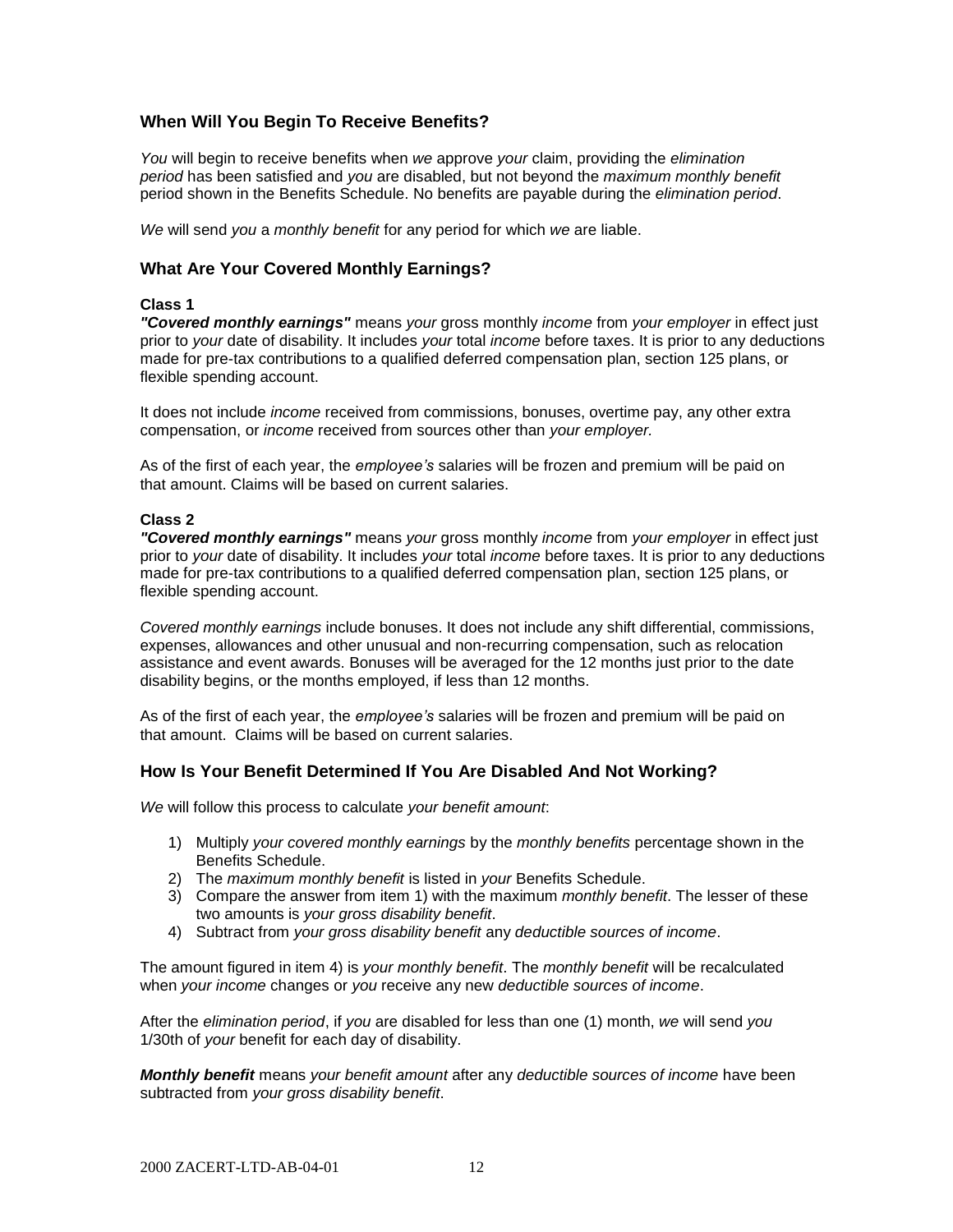*Maximum monthly benefit* means the maximum *benefit amount* for which *you* are insured under this *Plan* as shown in the Benefits Schedule.

*Gross disability benefit* means the *benefit amount* before *we* subtract *deductible sources of income* and *disability earnings.*

*Deductible sources of income* means other *income* from deductible sources listed in the *Plan* that *you* receive or are entitled to receive while *you* are disabled. This *income* will be subtracted from *your gross disability benefit*.

### **How Is Your Benefit Determined If You Are Disabled And Working?**

For the first 12 months of payable benefits:

- 1. If *you* are disabled and return to work, *we* will not reduce *your monthly benefit* for *disability earnings* if:
	- *your* monthly *disability earnings,* if any, are less than 20% of *your indexed monthly earnings* due to the same *sickness* or *injury*; and
	- *you* have satisfied the *elimination period*.
- 2. If *you* are disabled and *your* monthly *disability earnings* are 20% or more of *your indexed monthly earnings,* due to the same *sickness* or *injury*, *we* will calculate *your monthly benefit* as follows:
	- During the first 12 months of payable benefits, while working, *your monthly benefit* will not be reduced by *your disability earnings* as long as *disability earnings* plus the *gross disability benefit* does not exceed 100% of *indexed monthly earnings.*
		- 1) Add *your* monthly *disability earnings* to *your gross disability benefit*.
		- 2) Compare the answer in item 1) to *your indexed monthly earnings*.

If the answer from item 1) is less than or equal to 100% of *your indexed monthly earnings, we* will not further reduce *your monthly benefit*.

If the answer from item 1) is more than 100% of *your indexed monthly earnings*, *we* will subtract the amount over 100% from *your monthly benefit*.

 After benefits have been payable for 12 months, while working, the amount of *your monthly benefit* will change and *we* will consider a portion of *your disability earnings* to be a *deductible source of income.* 50% of *your disability earnings* will be added to *your* other *deductible sources of income*, if any. The sum will be deducted from *your gross disability benefit.* This amount will be *your monthly benefit*.

*We* may require *you* to send proof of *your disability earnings* on a monthly basis. *We* will recalculate *your* benefit each month and adjust *your monthly benefit* based on *your* monthly *disability earnings*.

As part of *your* proof of *disability earnings*, *we* can require that *you* send *us* appropriate financial records, including copies of *your* IRS federal income tax return, W-2's and 1099's, which *we* believe are necessary to substantiate *your income*.

After the *elimination period*, if *you* are disabled for less than one (1) month, *we* will send *you* 1/30th of *your monthly benefit* for each day of disability.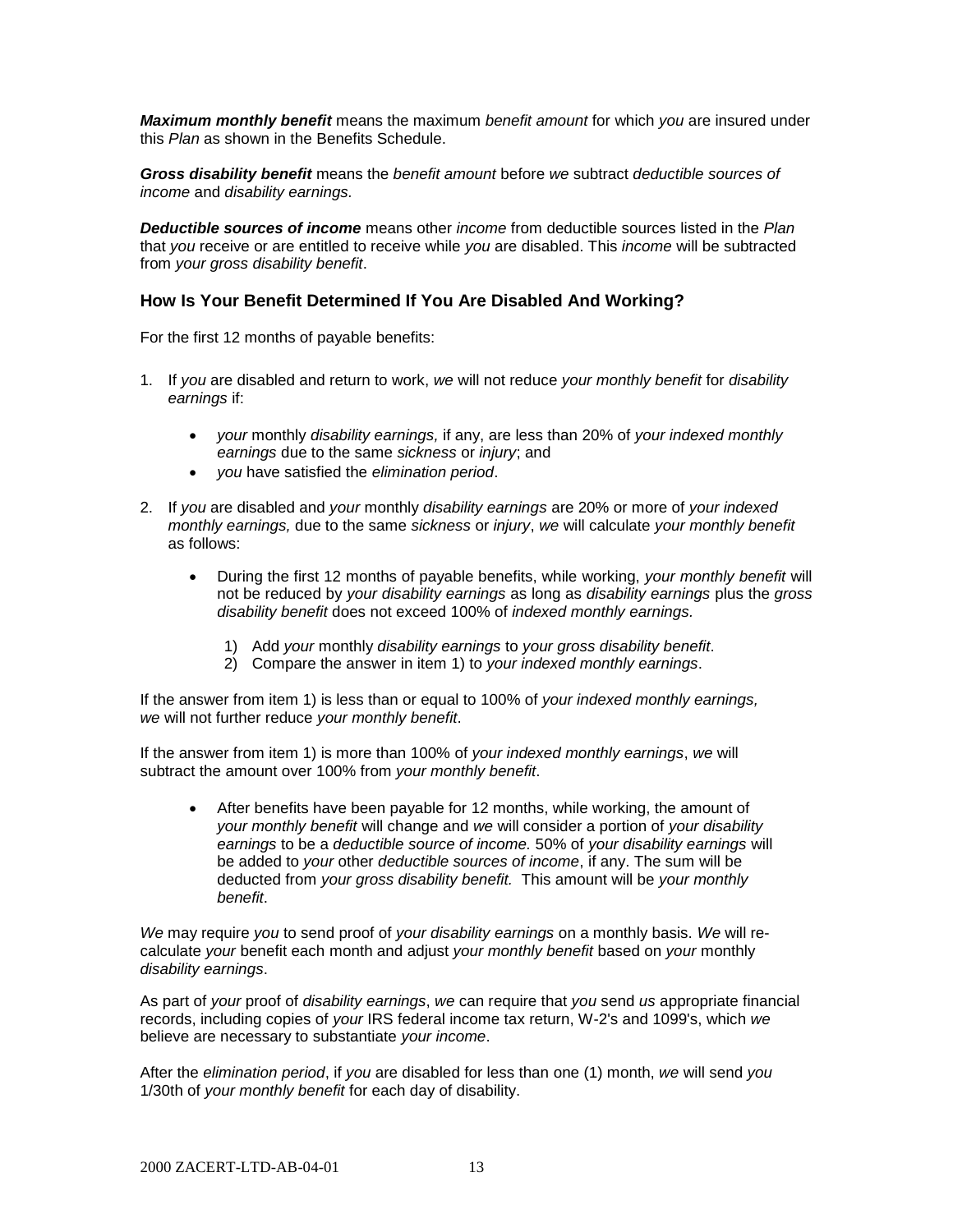#### **When Will Your Monthly Benefits End If Working While Disabled?**

During the first 24 months of *disability benefits*, if *your monthly disability earnings* exceed 80% of *your indexed monthly earnings*, *we* will stop *your* benefits and *your* claim will end.

Beyond 24 months of *disability benefits*, if *your* monthly *disability earnings* exceed 60% of *your indexed monthly earnings*, *we* will stop *your* benefits and *your* claim will end.

*Disability earnings* means the earnings which *you* receive while *you* are disabled and working, plus the earnings *you* could receive if *you* were working to *your* greatest extent possible. This would be, based on *your* restrictions and limitation:

- During the first 24 months of disability benefits, the greatest extent of work *you* are able to do in *your regular occupation*, that is reasonably available.
- Beyond 24 months of disability payments, the greatest extent of work *you* are able to do in any occupation, that is reasonably available, for which *you* are reasonably fitted by education, training or experience.

Salary continuance paid to supplement *your disability earnings* will not be considered payment for work performed.

*We* will review *your* status from time to time. *We* will require satisfactory proof of earnings and continued disability. No disability benefits will be paid, and insurance will end if *we* determine *you* are able to work under a transitional work arrangement or other modified work arrangement and *you* refuse to do so without *good cause*.

#### **What Will We Use For Covered Monthly Earnings If You Become Disabled During A Covered Layoff Or Leave Of Absence?**

If *you* become disabled while *you* are on a covered *layoff or leave of absence*, *we* will use *your* monthly earnings from *your employer* in effect just prior to the date *your* absence [begins.](http://begins.is/)

#### **How Can We Protect You If Your Disability Earnings Fluctuate?**

If *your disability earnings* routinely fluctuate widely from month to month, *we* may average *your disability earnings* over the most recent three (3) months to determine if *your* claim should continue.

If *we* average *your disability earnings*, *we* will terminate *your* claim if:

- during the first 24 months of disability benefits, the average of *your disability earnings* from the last three (3) months exceeds 80% of *indexed monthly earnings*; or
- beyond 24 months of disability benefits, the average of *your disability earnings* from the last three (3) months exceeds 60% of *indexed monthly earnings*.

*We* will not pay for any month during which *disability earnings* exceed the above amounts. The minimum *monthly benefit* will not be paid when *disability earnings* exceed the above amounts.

#### **What Are "Deductible Sources Of Income" And How Do They Affect My Benefits?**

*Deductible sources of income* are other *income* benefits *you, your spouse* or *your dependents* may be entitled to receive because of *your* disability or retirement. These benefits are taken into consideration when *your monthly benefit* is calculated and may reduce *your monthly benefit.*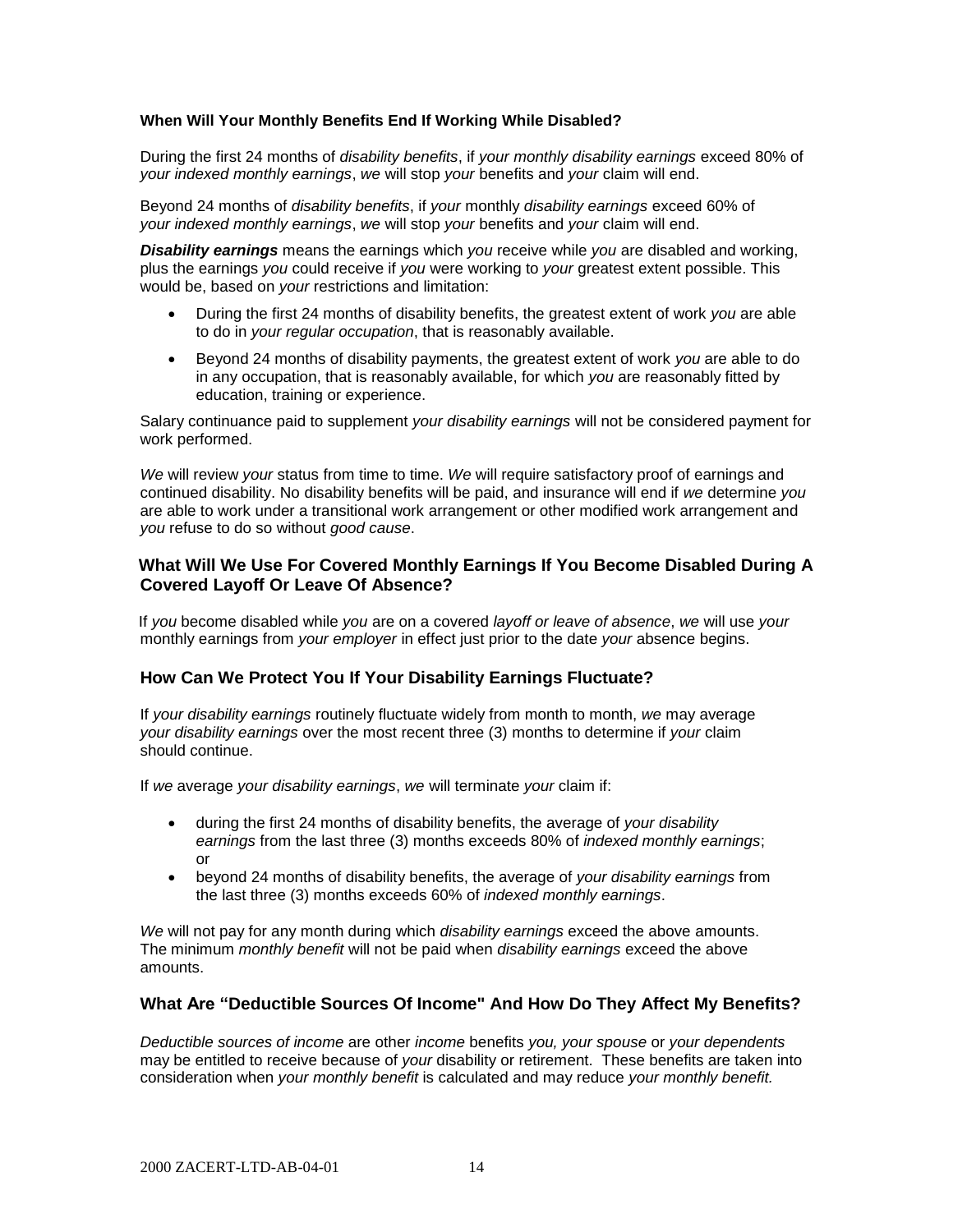*We* will subtract from *your gross disability benefit* the following *deductible sources of income*:

- 1. The amount that *you* receive or are entitled to receive under:
	- a workers' compensation law;
	- an occupational disease law;
	- any other *plan, act or law* with similar intent.
- 2. The amount that *you* receive or are entitled to receive as disability *income* benefits under any:
	- state compulsory benefit act or law;
	- automobile liability insurance policy;
	- other group insurance plan;
	- governmental retirement system as a result of *your* job with *your employer*.
- 3. The gross amount that *you, your spouse* and children receive or are entitled to receive as disability benefits because of *your* disability under:
	- the United States Social Security Act;
	- the Canada Pension Plan:
	- the Quebec Pension Plan:
	- the Railroad Retirement Act;
	- any similar *plan, act or law* of any country, state or province.

Amounts paid to *your* former *spouse* or to *your* children living with such *spouse* will not be included.

- 4. The gross amount that *you* receive as retirement payments or the amount *your spouse and children* receive as retirement payments because *you* are receiving retirement payments under:
	- the United States Social Security Act;
	- the Canada Pension Plan:
	- the Quebec Pension Plan;
	- the Railroad Retirement Act:
	- any similar *plan, act or law* of any country, state or province.

Benefits paid to *your* former *spouse* or *your* children living with such *spouse* will not be included.

- *5.* The amount that *you*:
	- receive as disability benefits under *your employer's retirement plan*;
	- voluntarily elect to receive as retirement benefits under *your employer's retirement plan*;
	- receive as retirement benefits when *you* reach the later of age 62 or *normal retirement age*, as defined in *your employer's retirement plan*.

Disability payments under a *retirement plan* will be those benefits which are paid due to disability and do not reduce the retirement benefit which would have been paid if the disability had not occurred.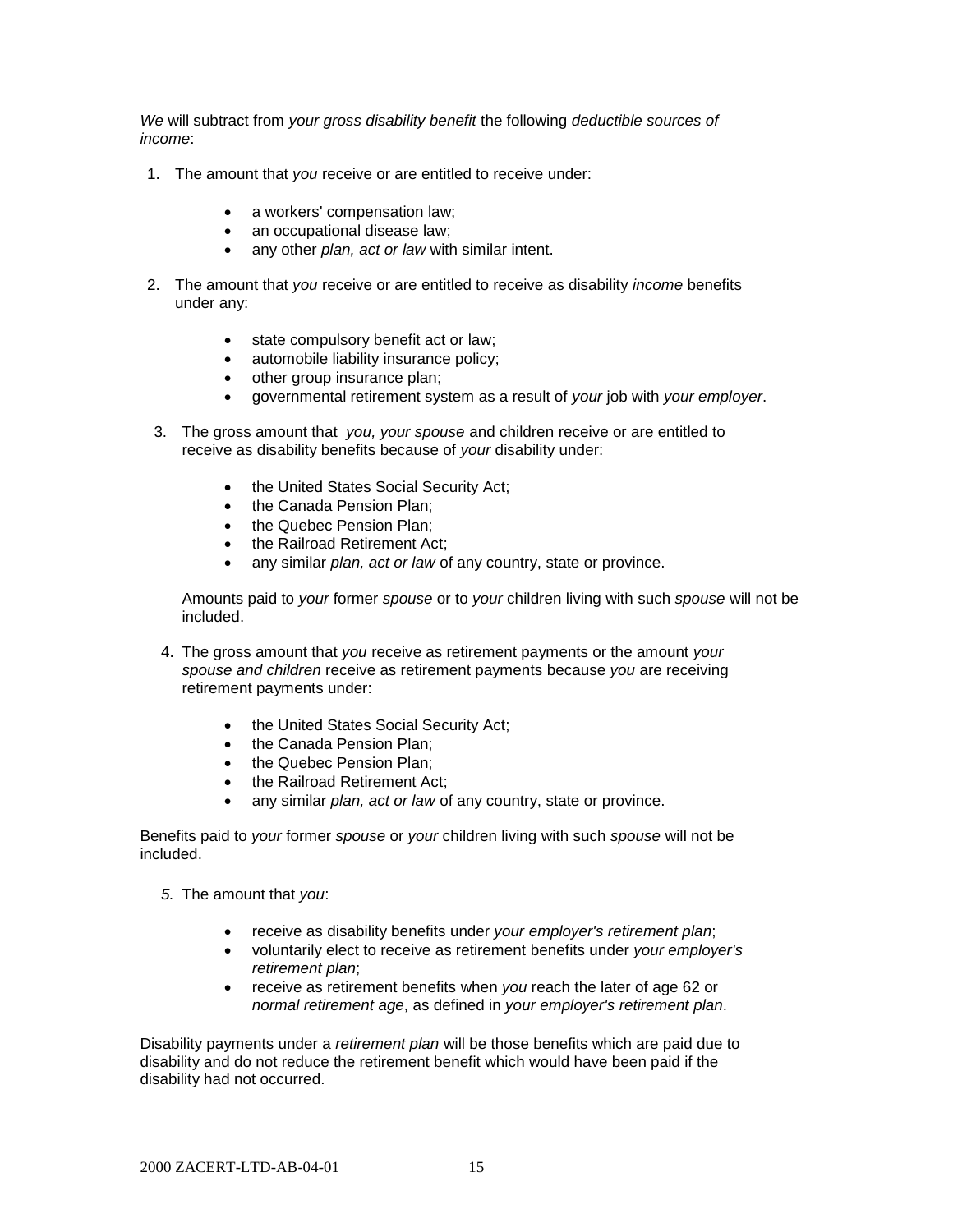Retirement benefits will be those benefits that are paid based on *your employer's*  contribution to the *retirement plan*. *Disability benefits* which reduce the retirement benefit under the *Plan* will also be considered as a retirement benefit.

Regardless of how the retirement funds from the *retirement plan* are distributed, *we* will consider *your* and *your employer's* contributions to be distributed simultaneously throughout *your* lifetime.

Amounts received do not include amounts rolled over or transferred to any eligible *retirement plan*. *We* will use the definition of eligible *retirement plan* as defined in Section 402 of the Internal Revenue code including any future amendments that affect the definition.

- 6. 100% of the amount *you* receive under Title 46, United States Code Section 688 (The Jones Act).
- 7. *Third party* payments, damages, settlements or judgments received for *your* disability (after subtracting attorney's fees).
- 8. 100% of the amount *you* receive under the maritime doctrine of maintenance, wages and cure. This includes only the "wages" part of such benefits.
- 9. The amount of loss of time benefits that *you* receive or are entitled to receive under any *salary continuation or accumulated sick leave*.
- 10. The amount *you* receive or are entitled to receive under any unemployment *income act or law* due to the end of employment with *your employer* or payable by insured and uninsured plans or as a result of *your* membership or association in any group, union or other organization.

With the exception of retirement payments, or amounts that *you* receive from a partnership, proprietorship or any similar draws, *we* will only subtract *deductible sources of income* which are payable as a result of the same disability.

*We* will not reduce *your* payment by *your* Social Security retirement *income* if *your* disability begins after age 65 and *you* were already receiving Social Security retirement payments.

### **What Are Not Deductible Sources Of Income?**

*We* will not subtract from *your gross disability benefit income you* receive from, but not limited to, the following:

- $\bullet$  401(k) plans;
- profit sharing plans;
- thrift plans;
- tax sheltered annuities;
- stock ownership plans;
- non-qualified plans of deferred compensation;
- individual retirement accounts (IRA);
- individual disability income plans;
- 457 deferred compensation plans;
- 403(b) tax sheltered annuity plans:
- retirement benefits from a former employer*.*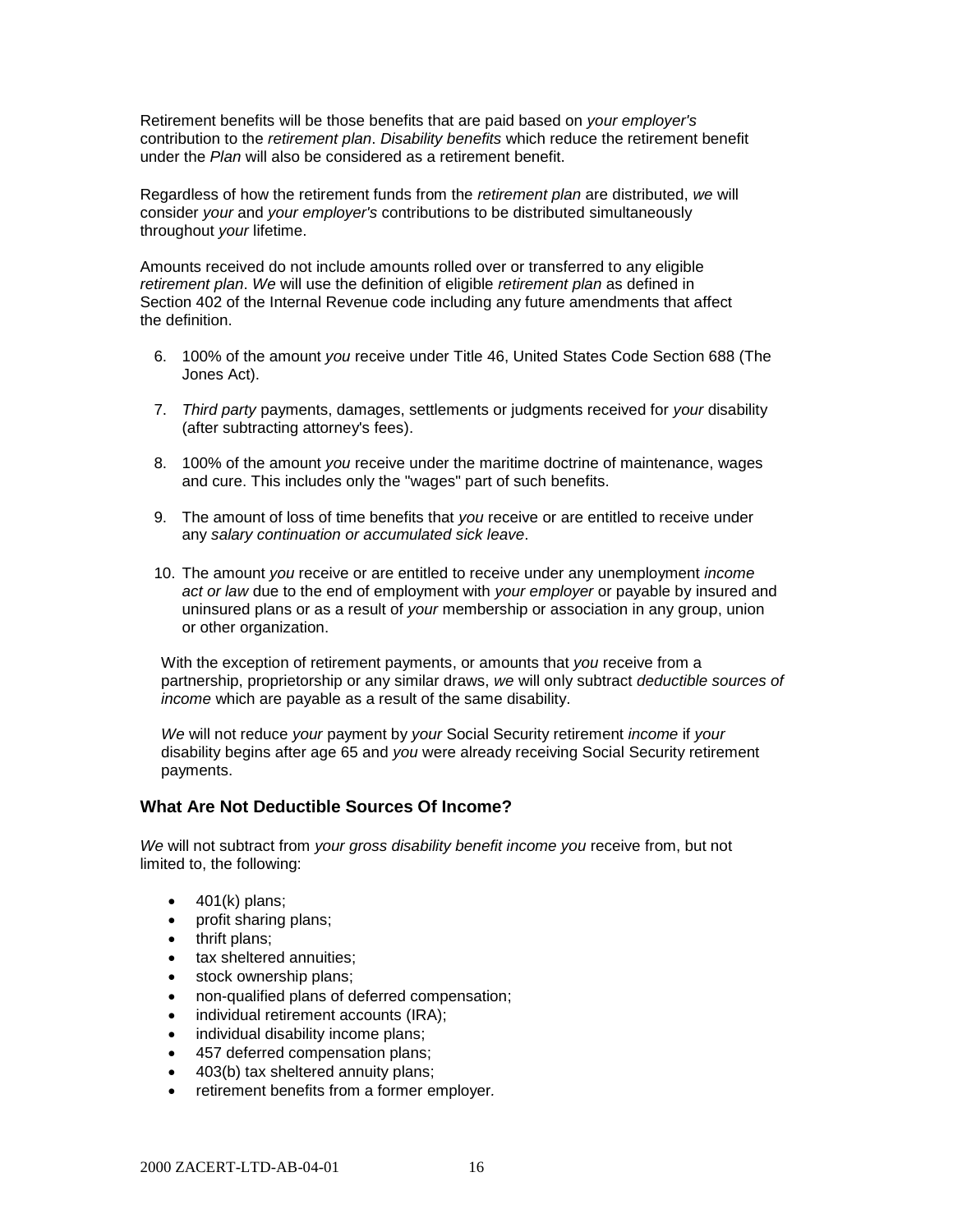## **What If Subtracting Deductible Sources Of Income Results In A Zero Benefit (Minimum Monthly Benefit)?**

If *your monthly benefit* is reduced to zero due to subtracting *deductible sources of income*, *you* will receive a minimum *monthly benefit*. *Your* minimum *monthly benefit* is listed on the Benefits Schedule.

*We* may apply *your* minimum *monthly benefit* toward any outstanding overpayment.

#### **What Happens When You Receive A Cost Of Living Increase From Deductible Sources Of Income?**

Once *we* have subtracted any *deductible source of income* from *your gross disability benefit*, *we* will not further reduce *your monthly benefit* due to a cost of living increase from that source.

#### **What If We Determine You May Qualify For Deductible Income Benefits?**

When *we* determine that *you* may qualify for benefits under the *deductible sources of income*  section, *we* will estimate *your* entitlement to these benefits. *We* can reduce *your monthly benefit* by the estimated amounts if such benefits:

- have not been awarded or received; and
- have not been denied; or
- have been denied, and the denial is being appealed, if appeal rights are provided.

*Your monthly benefit* may **NOT** be reduced by the estimated amount if:

- apply for the disability benefits under the *deductible sources of income* section, and appeal *your* denial to all administrative levels *we* feel are necessary; and
- sign *our* reimbursement agreement form. This form states that *you* promise to pay *us* any overpayment caused by an award.

If *your* benefit has been reduced by an estimated amount, *your* benefit will be adjusted when *we* receive proof:

- of the amount awarded; or
- that benefits have been denied and all appeals *we* feel are necessary have been completed. In this case, a lump sum refund of the estimated amount will be made to *you*.

#### **What Happens If You Receive A Lump Sum Payment?**

If *you* receive a lump sum payment from any *deductible source of income*, the lump sum will be pro-rated on a monthly basis over the time period for which the sum was given. If no time period is stated, *we* will use a reasonable one.

#### **What Is The Maximum Benefit Period?**

*You* will receive a benefit for each month *you* remain disabled up to the maximum benefit period*. Your* maximum benefit period is based on *your* age when disability occurs. Refer to the Long Term Disability Benefits Schedule for specific maximum benefit period durations.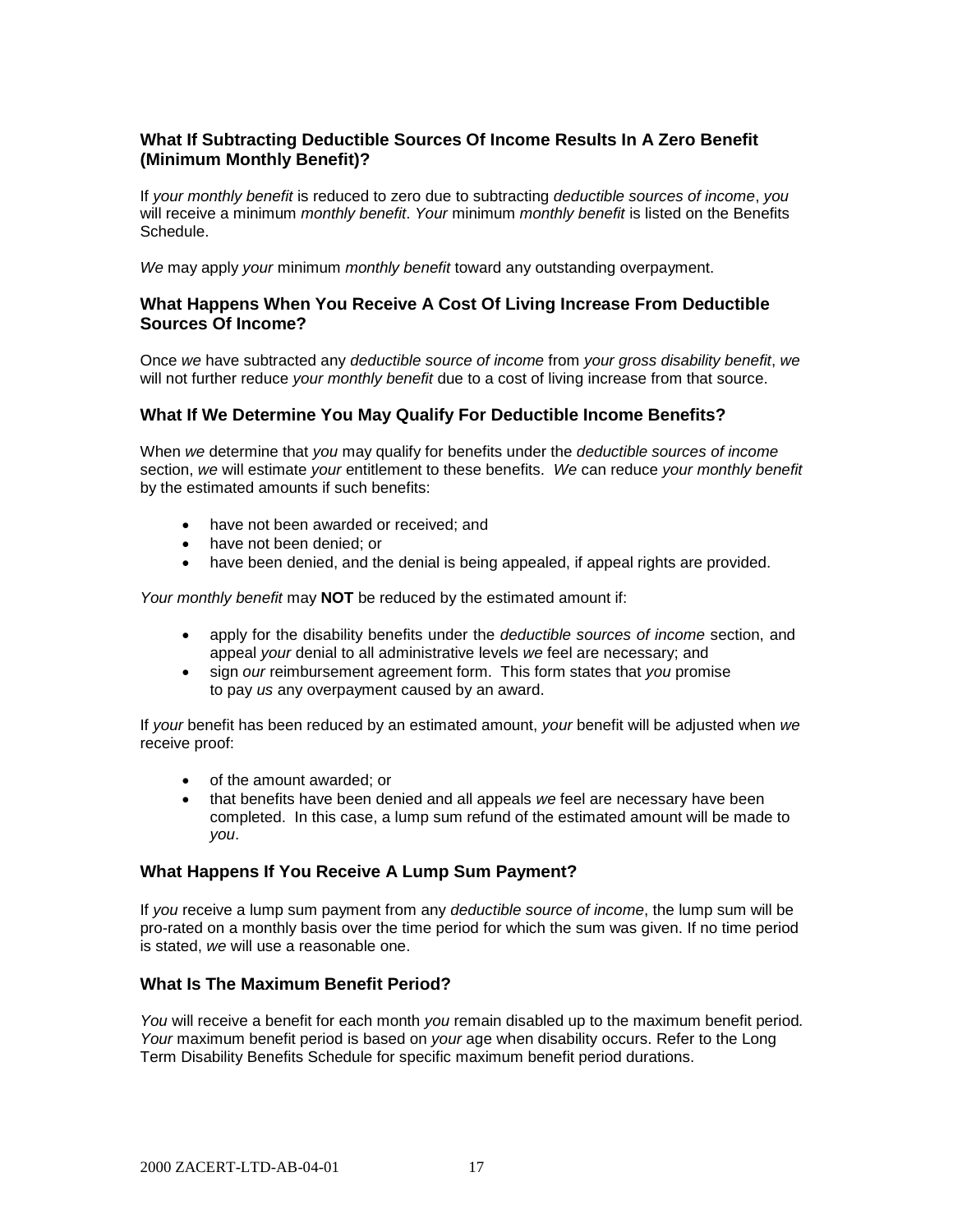# **When Will Benefits Stop?**

*Your* claim will end and benefits will stop on the earliest of the following:

- the end of the maximum benefit period;
- the date *you* are no longer disabled under the terms of the *Plan*;
- during the first 24 months of benefits, when *you* are able to work in *your regular occupation* on a *part-time basis* but *you* choose not to;
- after 24 months of benefits, when *you* are able to work in any *gainful occupation* on a *part-time basis* but *you* choose not to;
- if *you* are working and *your* monthly *disability earnings* exceed 80% of *your indexed monthly earnings*;
- the date *your* earnings exceed 80%;
- the date *you* fail to submit proof of continuing disability;
- if *you* are incarcerated;
- the date *you* die:
- the date *your employer* offers *you* another or modified job position, which *physicians*  agree *you* are able to perform, at a pay rate that exceeds 80% of *your indexed monthly earnings.*

#### **Disability Benefits Will Not Be Paid For Any Period Of Disability During Which You:**

- are not following a plan of *appropriate care* for *your* disability, or complications of *your* disability;
- are not receiving *appropriate care*;
- refuse to participate in *our rehabilitation program*, a worksite modification program, a transitional work arrangement or other modified work arrangement which may be for *your regular occupation* or *any reasonable occupation*;
- *you* fail to cooperate with *us* in the administration of the claim. Such cooperation includes, but is not limited to provding any information or documents needed to determine whether benefits are payable or the actual *benefit amount* due.

# **What Disabilities Have A Limited Pay Period Under Your Plan?**

*We* will pay disability benefits on a limited basis for a disability caused by, or contributed to by, any one or more of the following conditions:

- disabilities, which as determined by *us*, due in whole or in part to *mental illness* have a limited pay period during *your* lifetime;
- disabilities which as determined by *us*, due in whole or in part to alcohol abuse, drug abuse or dependency have a limited pay period during *your* lifetime.

#### **Mental Illness**

The lifetime cumulative maximum benefit period for all disabilities caused by, or contributed to by *mental illness*, and is 24 months during *your* lifetime. Only 24 months of benefits will be paid for any combination of such disabilities even if the disabilities are not continuous; and/or are not related.

#### **Drug or Alcohol Abuse**

The lifetime cumulative maximum benefit period for all disabilities caused by, or contributed to by alcohol abuse, drug abuse or dependency, and is 24 months during *your* lifetime. Only 24 months of benefits will be paid for any combination of such disabilities even if the disabilities are not continuous; and/or are not related.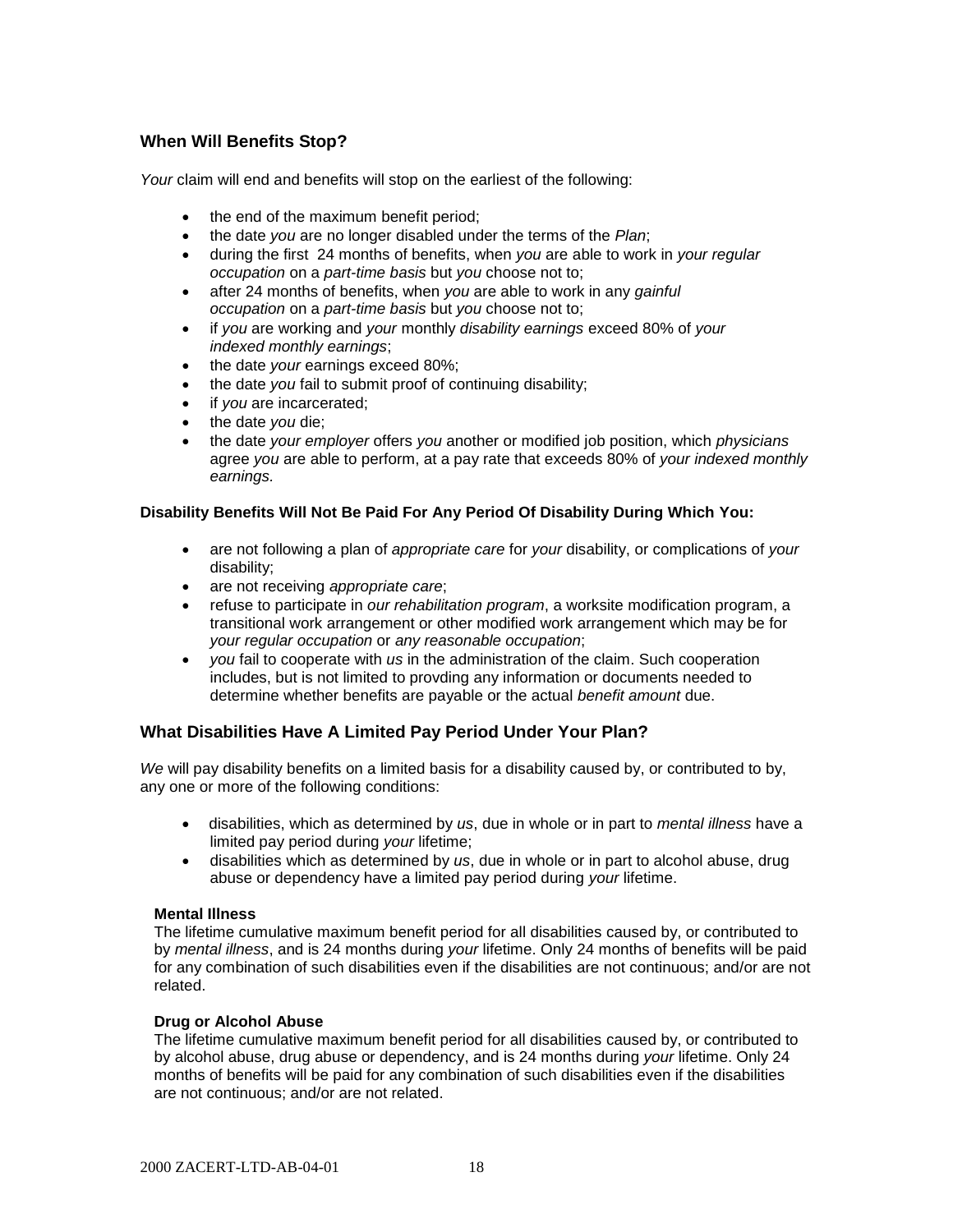#### **Benefit Extension**

*We* will continue *your* benefits beyond the 24 month period if *you* meet one or both of these conditions:

1. If *you* are *confined* to a *hospital* or *institution* at the end of the 24 month period, *we* will continue *your* benefits during *your confinement*. If *you* are still disabled when *you* are discharged, *we* will continue *your* benefits for a recovery period of up to 180 days.

If *you* become *re-confined* at any time during the recovery period and remain *confined* for at least 14 days in a row, *we* will continue *your* benefits during that additional *confinement* and for one additional recovery period up to 180 more days.

2. In addition to item 1), if, after the 24 month period for which *you* have received benefits, *you* continue to be disabled and subsequently become *confined* to a *hospital* or *institution* for at least 14 days in a row, *we* will continue benefits during the length of the *re-confinement*.

*We* will not pay beyond the limited pay period as indicated above, or the maximum benefit period, whichever occurs first. *We* will not apply any period of *confinement* to *your* lifetime cumulative maximum.

# **Exceptions**

*We* will not apply the *mental illness* limitation to dementia if it is a result of:

- stroke;
- trauma;
- viral infection:
- Alzheimer's disease; or
- other conditions not listed which are not usually treated by a mental health provider or other qualified provider using psychotherapy, psychotropic drugs, or other similar methods of treatment.

#### **What Disabilities Are Not Covered Under Your Plan?**

*Your Plan* does not cover any disabilities caused by, contributed to by, or resulting directly or indirectly from:

- a *pre-existing condition;*
- **•** intentionally self-inflicted injuries or attempted suicide;
- active participation in a riot or an act of insurrection, rebellion or civil commotion;
- military service;
- the revocation, restriction or non-renewal of *your* license, permit or certification necessary to perform the duties of *your* occupation unless due solely to *injury* or *illness* otherwise covered by the Group Insurance Policy;
- participation in an illegal activity or illegal act or to which a contributing cause was *your* being engaged in an illegal occupation;
- commission of a crime for which *you* have been convicted, this includes but is not limited to local, state, country, provincial or federal *law,* or the disability results from commission of, or attempting to commit a criminal act;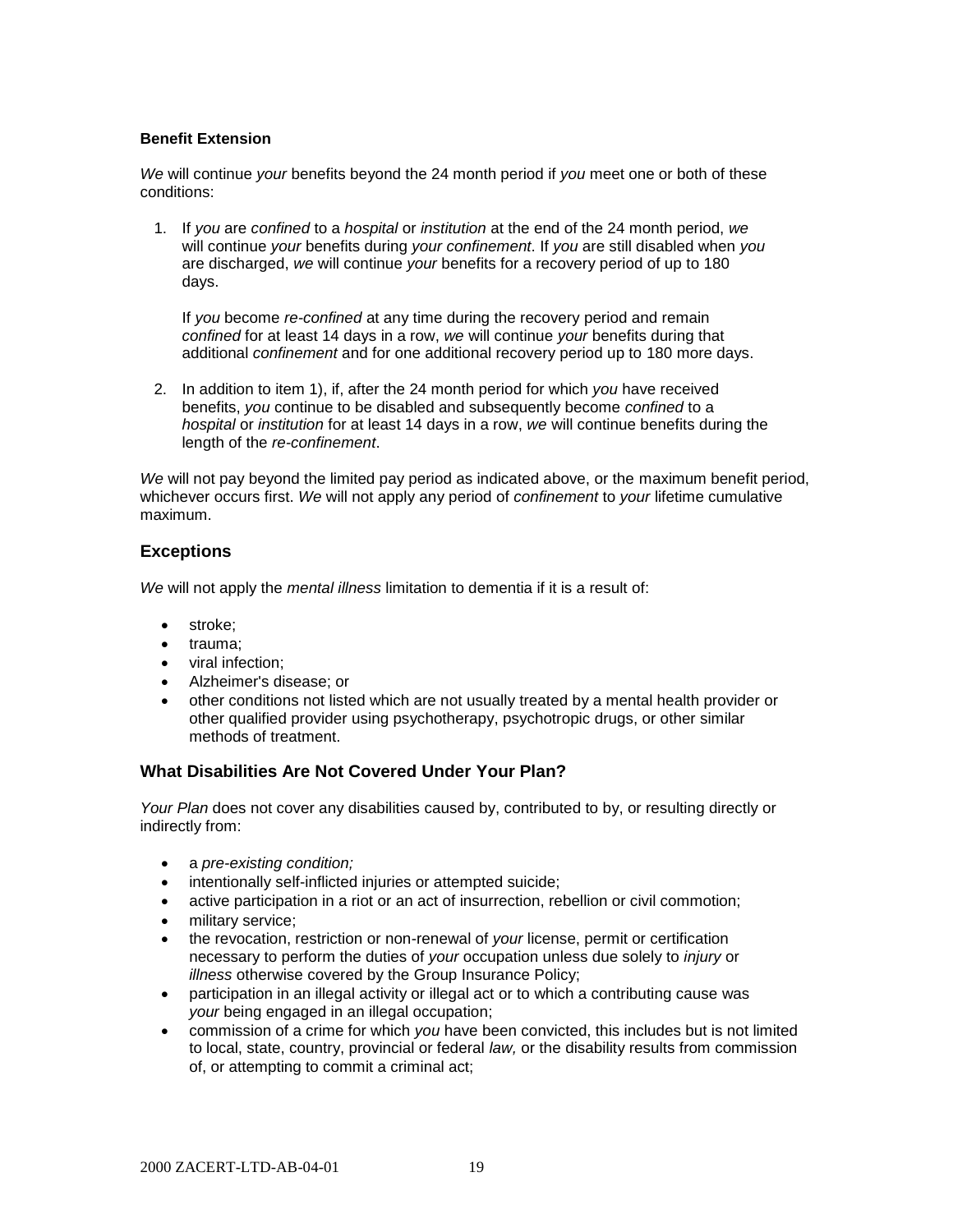- active participation in terrorism; or
- *injury* or *sickness* while *you* are serving on full-time active duty in any armed forces.

## **What Is A Pre-Existing Condition?**

*You* have a *pre-existing condition* if both 1 and 2 are true:

- 1. (a) *you* received medical treatment, consultation, care or services including diagnostic measures, or were prescribed drugs or medicines in the three (3) months just prior to *your* effective date of coverage or the date an increase in benefits through amendment or *your* enrollment in another plan option, would otherwise be available;
	- (b) or *you* had symptoms for which an ordinarily prudent person would have consulted a health care provider in the three (3) months just prior to *your* effective date of coverage or the date an increase in benefits would otherwise be available; and
- 2. the disability begins in the first 12 months after *your* effective date of coverage.

#### **How Does A Pre-Existing Condition Affect An Increase In Your Benefits?**

If there is an increase in *your* benefits due to an amendment of the *Plan*; or *your* enrollment in another plan option, a benefit limit will apply to the increased amount only if *your* disability is due to a *pre-existing condition*.

*You* will be limited to the benefits *you* had on the day before the increase if *your* disability begins during the 12 months period starting with the date the increase in benefits would have been effective.

## **What If You Are Not In Active Employment When Your Employer Changes Insurance Carriers To Us? (Continuity Of Coverage)**

When the *Plan* becomes effective, *we* will provide coverage for *you* if:

- *you* are not in *active employment* because of a *sickness* or *injury*; and
- *you* were covered by the prior policy.

*Your* coverage is subject to payment of premium.

*Your monthly benefit* will be limited to the amount that would have been paid by the prior carrier. *We* will reduce *your monthly benefit* by any amount for which *your* prior carrier is liable.

#### **How Does The Pre-Existing Condition Work If You Were Covered Under Your Employer's Prior Plan? (Continuity Of Coverage)**

*You* may be eligible for a *monthly benefit* even if *your* disability results from a *pre-existing condition* if, *you* were:

- in *active employment* and insured under the *Plan* on its effective date; and
- insured by the prior policy at the time of change.

In order to receive a *monthly benefit you* must satisfy the *pre-existing condition* provision under:

- 1. *our Plan*; or
- 2. the prior carrier's plan, if benefits would have been paid had that policy remained in force.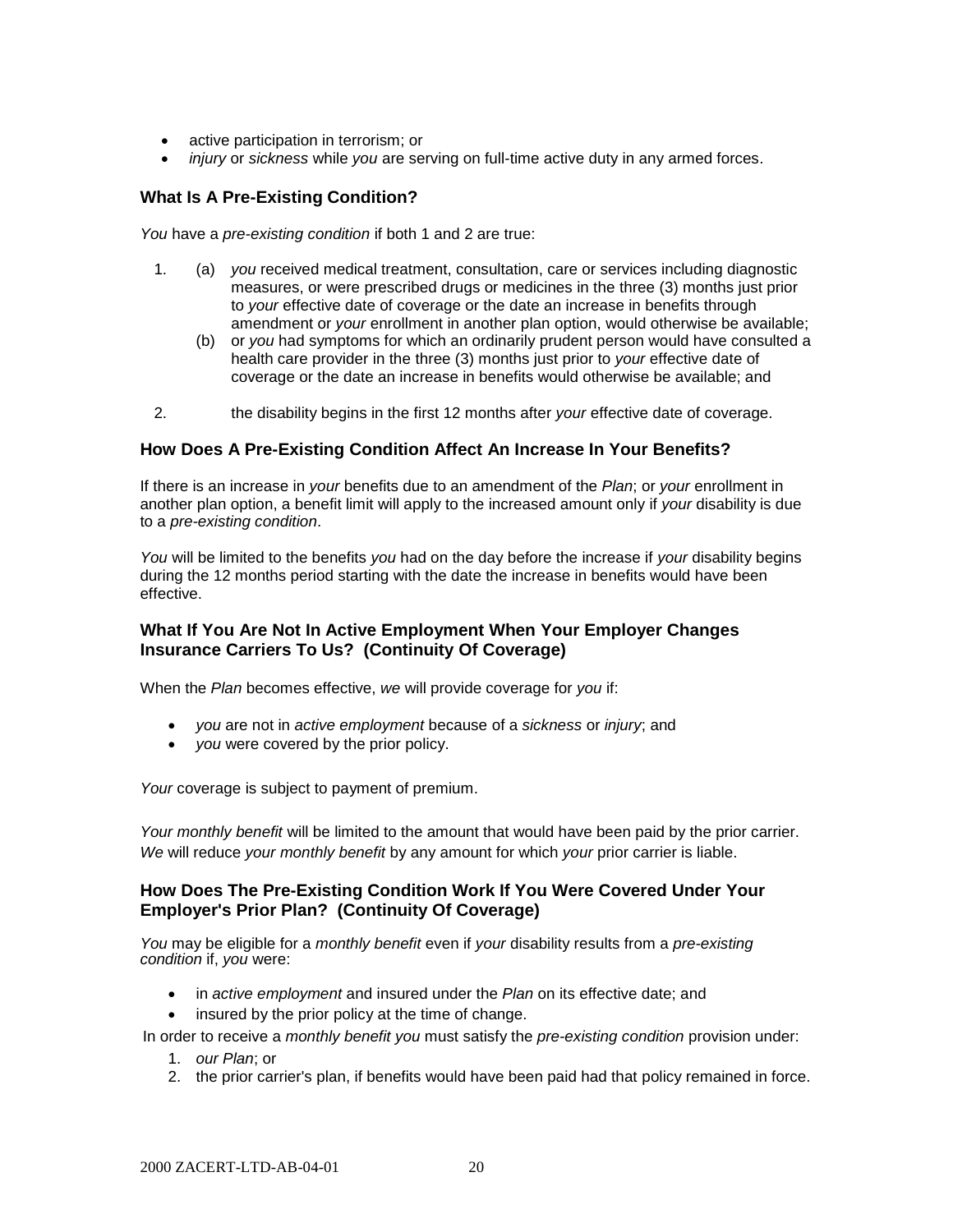If *you* do not satisfy item 1) or 2) above, *we* will not pay benefits under *our Plan*. If *you* satisfy item 1), *we* will determine *your* benefits according to *our Plan* provisions. If *you* only satisfy item 2), *we* will administer *your* claim according to *our Plan* provisions.

However, *your monthly benefit* will be the lesser of:

- the *monthly benefit* that would have been payable under the terms of the *prior plan* if it had remained in force;
- the *monthly benefit* under *our Plan*.

*Your* benefits will end on the earlier of the following dates:

- the end of the maximum benefit period under *our Plan*; or
- the date benefits would have ended under the *prior plan* if it had remained in force.

### **What Happens If You Return To Work Full-Time With Your Employer And Your Disability Occurs Again?**

If *you* have a *recurrent disability*, as determined by *us*, *we* will treat *your* disability as part of *your* prior claim and *you* will not have to complete another benefit *elimination period* if:

- *you* were continuously insured under the *Plan* for the period between the end of *your* prior claim and *your recurrent disability*; and
- *your recurrent disability* occurs within six (6) months from the end of *your* prior claim.

*Your recurrent disability* will be subject to the same terms of the *Plan* as *your* prior claim and will be treated as a continuation of that disability.

Any disability, which occurs after six (6) months from the date *your* prior claim ended, will be treated as a new claim. The new claim will be subject to all of the *Policy* provisions, including the *elimination period*.

If *you* become covered under any other group Long Term Disability plan, *you* will not be eligible for benefits under this disability *Plan*.

## **What Happens If You Return To Work Full Time For An Employer Other Than The Employer And Your Disability Occurs Again?**

If *you* have a *recurrent disability*, *we* will treat *your* disability as part of *your* prior claim and *you* will not have to complete another *elimination period* if:

- *you* were continuously working *full-time* for the period between the end of *your* prior claim and *your recurrent disability*; and
- *your recurrent disability* occurs within six (6) months from the end of *your* prior claim.

*Your recurrent disability* will be subject to the same terms of the *Plan* as *your* prior claim and will be treated as a continuation of that disability.

If *you* become entitled to benefits under any other group Long Term Disability plan, *you* will not be eligible for benefits under this disability *Plan*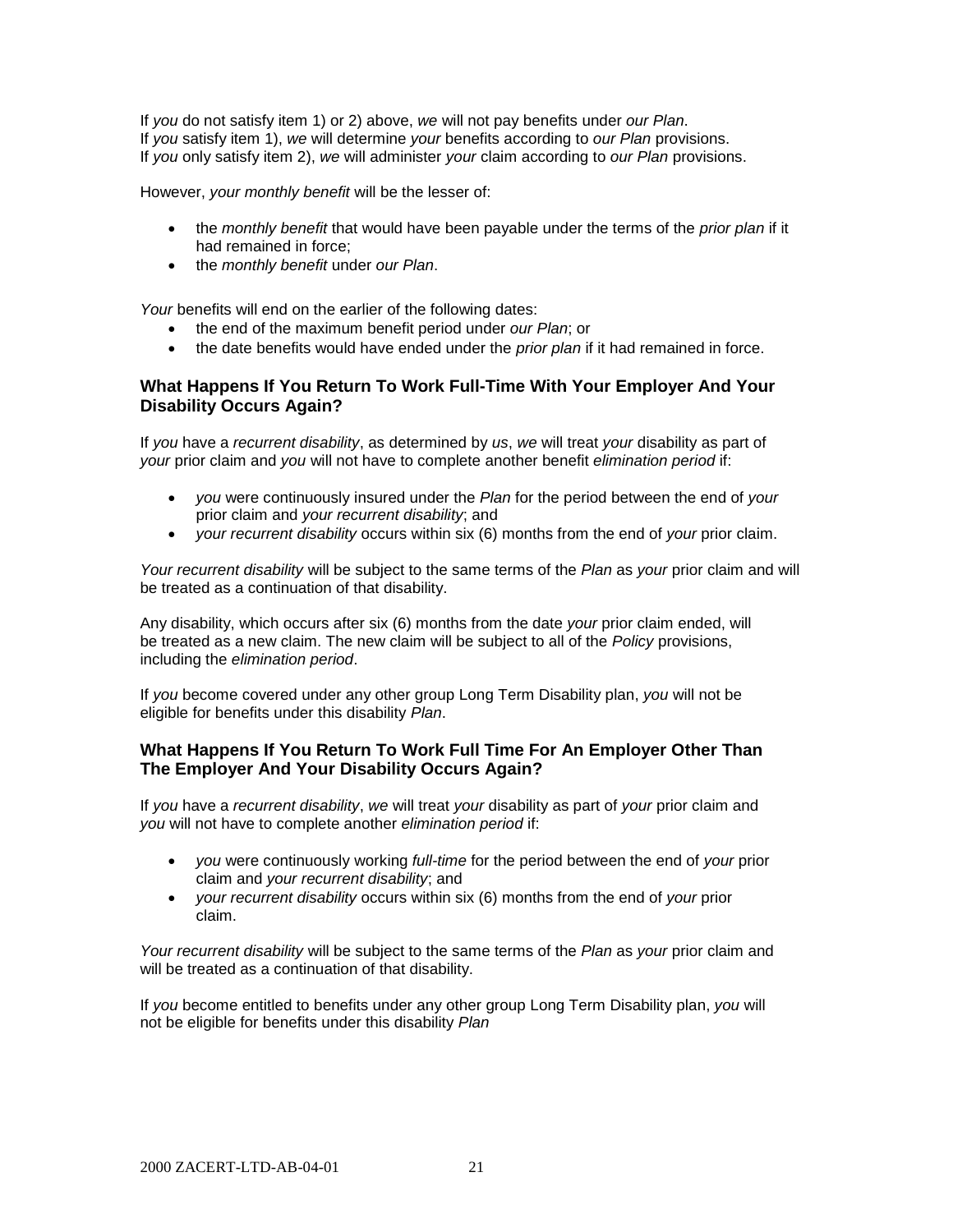# Additional Long Term Disability Benefits and Programs

# **Zurich American Life Insurance Company**

# **Survivor Benefit**

## **What Benefits Will Be Provided To Your Family If You Die?**

#### **Death Benefit**

When *we* receive proof that *you* have died, while *totally disabled*, *we* will pay *your eligible survivor* a lump sum benefit equal to three (3) months of *your gross disability benefit* if, on the date of *your* death:

- *your* disability had continued for six (6) months; and
- *you* were receiving or were entitled to receive payments under this *Plan*.

However, *we* will first apply the survivor benefit to any overpayment that may exist on *your* claim. If *you* have no *eligible survivors*, payment will be made to *your* estate.

# **Rehabilitation Program**

#### **A Program To Help You Return To Work**

*We* have a vocational *rehabilitation program* available to assist *you* in returning to work. *We* will determine whether *you* are eligible for this program. In order to be eligible for rehabilitation services and benefits, *you* must be medically able to engage in a return to work program.

*Your* claim file will be reviewed by one of *our* rehabilitation professionals to determine if a *rehabilitation program* might help *you* return to *gainful employment*. As *your* file is reviewed, medical and vocational information will be analyzed to determine an appropriate return to work program. *We* will make the final determination of *your* eligibility for participation in the program. *We* will provide *you* with a written rehabilitation plan developed specifically for *you*.

The *rehabilitation program* may include, but is not limited to, the following services and benefits:

- coordination with *your employer* to assist *you* to return to work;
- adaptive equipment or job accommodations to allow *you* to work;
- vocational evaluation to determine how *your* disability may impact *your* employment options;
- job placement services;
- resume preparation;
- job seeking skills training; or
- education and retraining expenses for a new occupation.

#### **Additional Benefits While You Participate In Our Rehabilitation Program**

*We* will pay an additional benefit of 5% of *your gross disability benefit* to a maximum benefit of \$1,000 per month. This benefit is not subject to *Policy* provisions which would otherwise increase or reduce the *benefit amount* such as *deductible sources of income*. However, the maximum benefit and maximum benefit period will apply.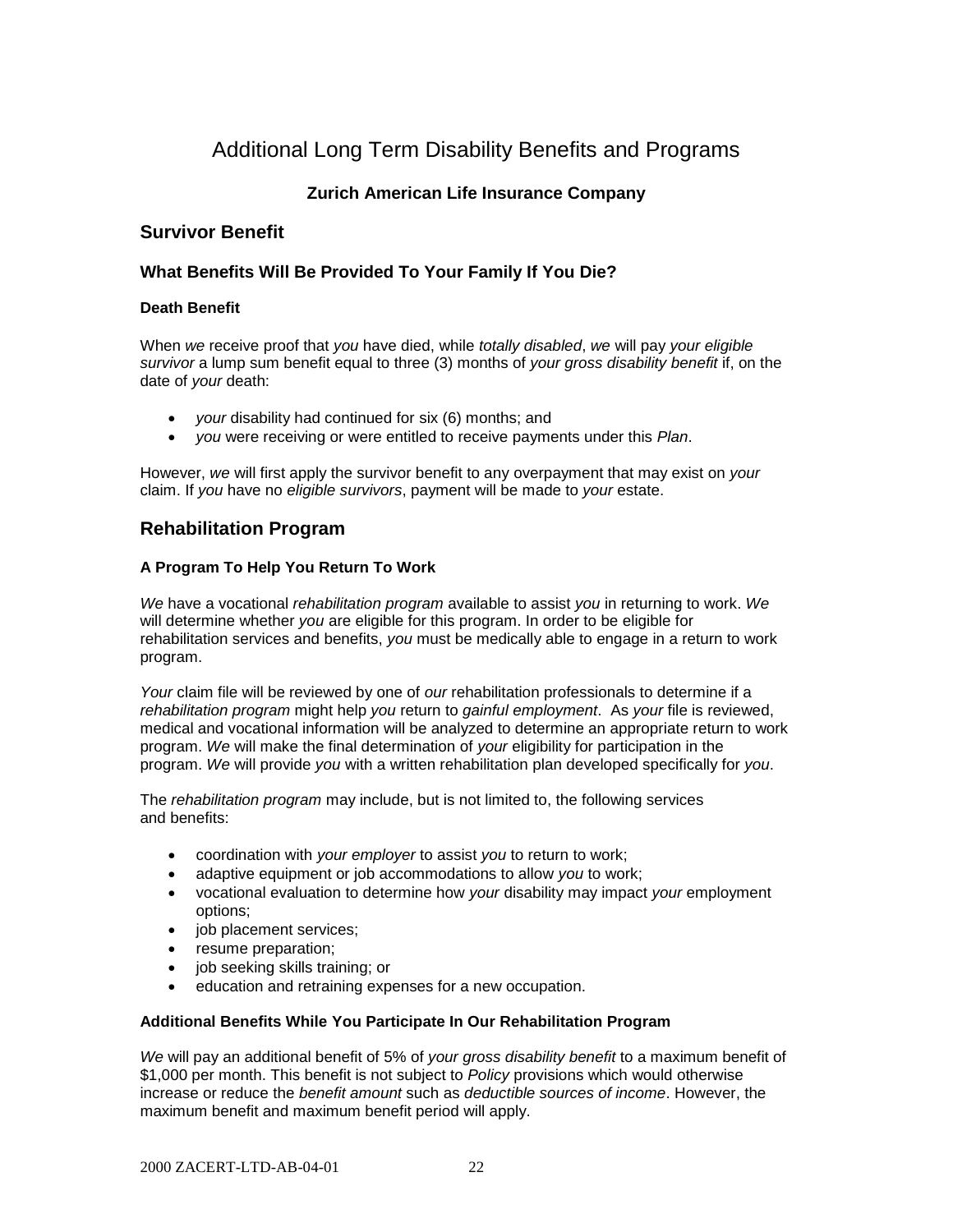In addition, *we* will continue benefits for *you* for three (3) months following the date *your* disability ends if *we* determine *you* are no longer disabled while:

- *you* are participating in *our rehabilitation program*; and
- *you* are not able to find employment.

This benefit payment may be paid in a lump sum.

#### **When Will The Rehabilitation Program Benefits End?**

Benefits for the *rehabilitation program* will end on the earliest of the following dates:

- the date *we* determine that *you* are no longer eligible to participate in *our rehabilitation program*s; or
- any other date on which benefits would stop in accordance with this *Plan*.

#### **Dependent Care Expense Benefits While You Participate In A Rehabilitation Program**

While *you* are participating in *our rehabilitation program***,** *we* will pay a *dependent* care expense benefit when *you* are disabled and *you* are incurring expenses:

- to provide care for a child under the age of five (5); and/or
- for a family member who requires personal care assistance on a daily basis.

The payment of the *dependent* care expense benefit will begin immediately after *you* start *our rehabilitation program*. *Our* payment of the *dependent* care expense benefit will:

- be \$250 per month, per *dependent*; and
- not exceed \$1,000 per month for all *dependent* care expenses combined.

To receive this benefit, *you* must provide satisfactory proof that *you* are incurring expenses that entitle *you* to the *dependent* care expense benefit.

*Dependent* care expense benefits will end on the earlier of the following:

- the date *you* are no longer incurring expenses for *your dependent*;
- the date *you* no longer participate in *our rehabilitation program*; or
- any other date benefits would stop in accordance with this *Plan*.

#### **Worksite Modification Benefit**

## **How Can We Help Your Employer Identify And Provide Worksite Modification?**

A worksite modification might be what is needed to allow *you* to perform the *material and substantial duties* of *your regular occupation* with *your employer*. One of *our* designated professionals will assist *you* and *your employer* to identify a modification *we* agree is likely to help *you* remain at work or return to work. This agreement will be in writing and must be signed by *you*, *your employer* and *us*. When this occurs, *we* will assist *your employer* with the cost of the modification, up to the greater of:

- $\bullet$  \$2,000; or
- the equivalent of two (2) months of y*our monthly benefit*. This benefit is available to *you* on a one time only basis.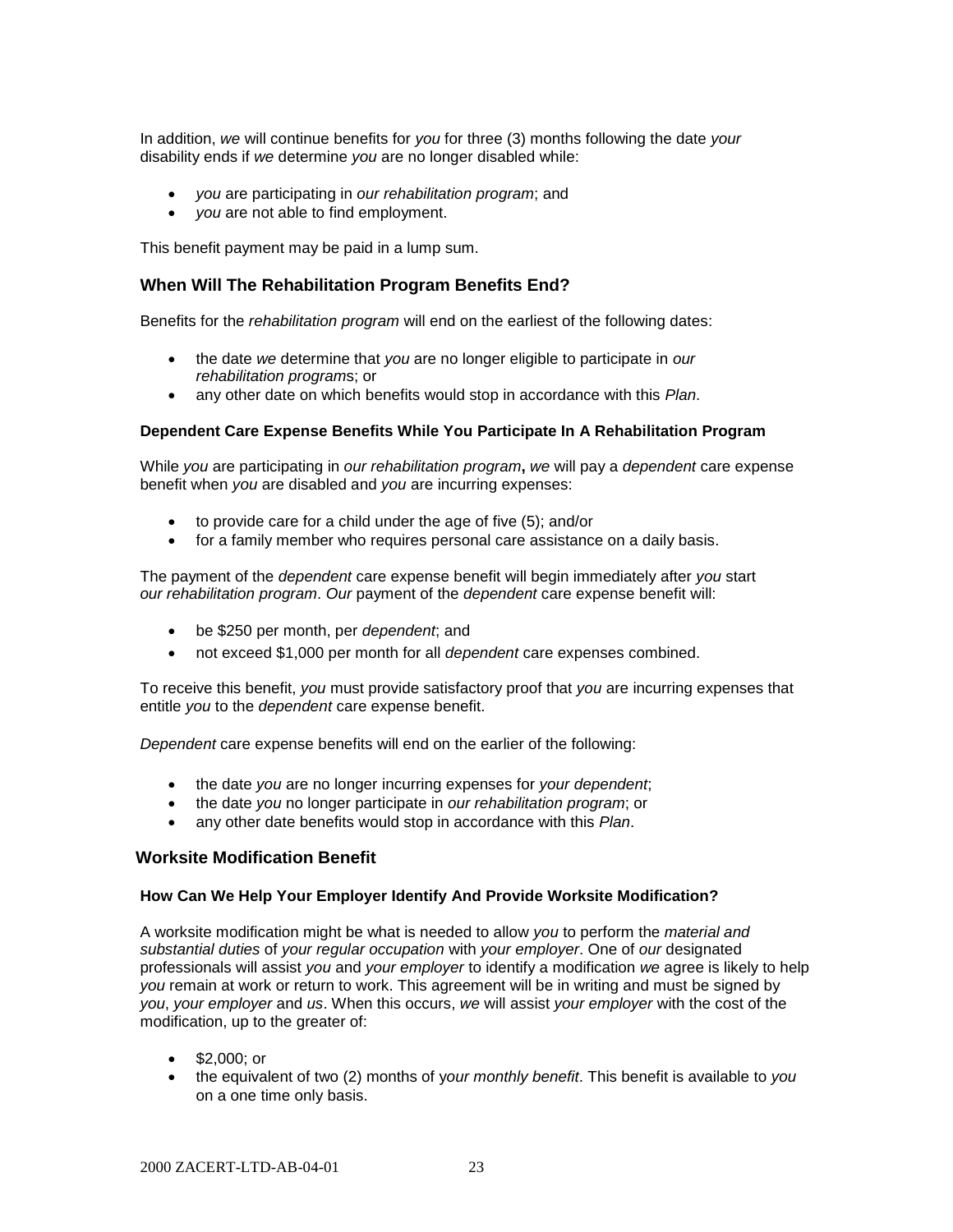# **Plan Conversion Option**

#### **What Insurance Is Available If You End Employment (Conversion)?**

If *you* end employment with *your employer, your* coverage under this *Plan* will end. *You* may be eligible to purchase insurance under *our* Group Conversion Policy. To be eligible, *you* must have been insured under *your employer's* group *Plan* for at least 12 consecutive months. *We* will consider the amount of time *you* were insured under *our Plan* and the plan it replaced, if any.

You must apply for insurance under the conversion policy and pay the first quarterly premium within 60 days after the date *your* employment ends. *We* will determine the coverage *you* will have under the conversion policy. The conversion policy may not be the same coverage *we* offered *you* under *your employer's* group *Plan.*

*You* are not eligible to apply for coverage under *our* Group Conversion Policy if:

- *you* are or become insured under another group Long Term Disability plan within 31 days after *your* employment ends;
- *you* are disabled under the terms of the *Plan*;
- *you* recover from a disability and do not return to work for *your employer;*
- *you* are on a *leave of absence*; or
- *your* coverage under the *Plan* ends for any of the following reasons:
	- 1) the *Plan* is cancelled;
	- 2) the *Plan* is changed to exclude the group of *employees* to which *you* belong;
	- 3) *you* end *your* working career or retire and receive payment from any *employer's retirement plan*;
	- 4) *you* are age 70 or older; or
	- 5) *you* fail to pay the required premium under this *Plan*.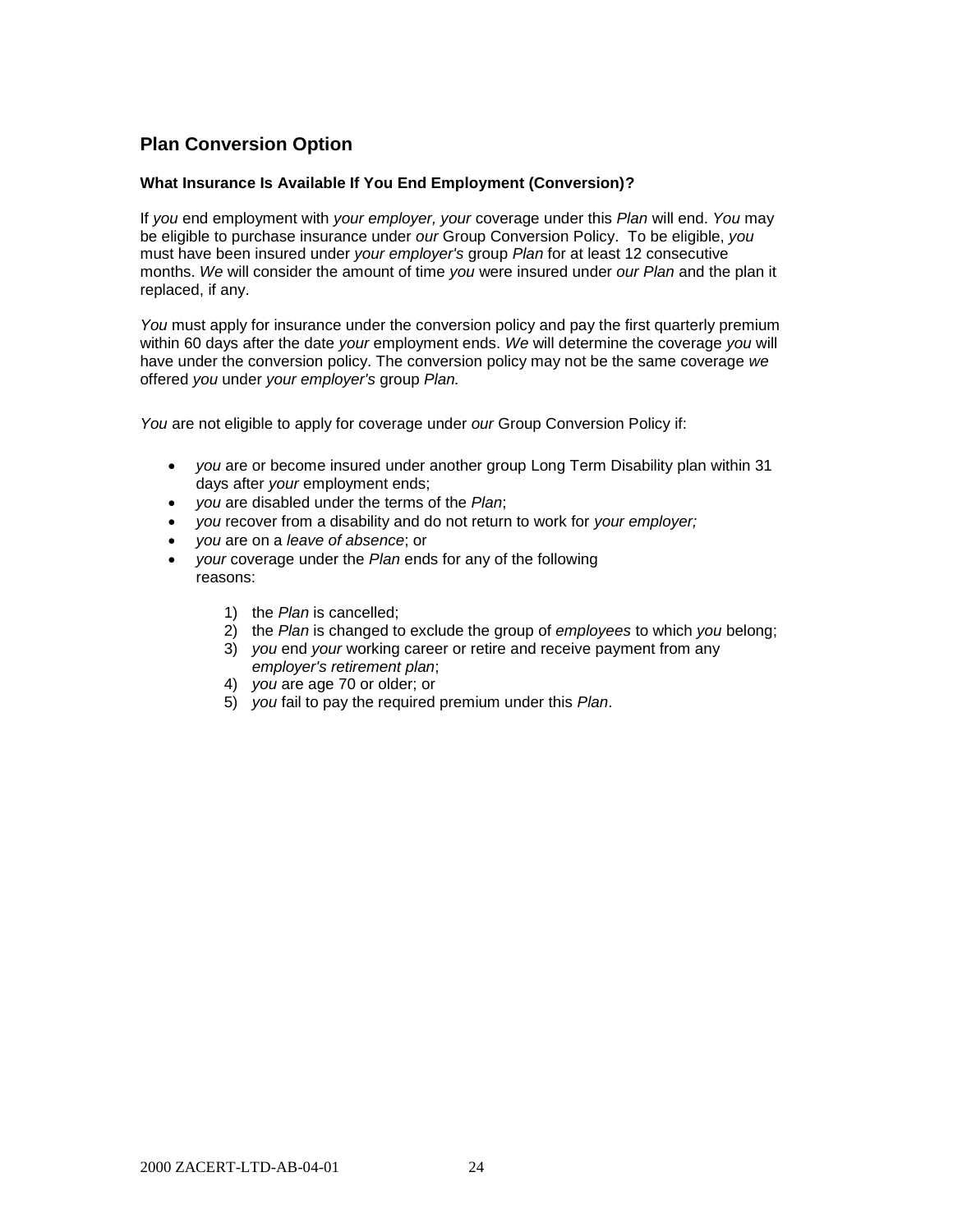# **Claim Information**

# **Long Term Disability**

## **Reporting Of Claims**

*You* are required to submit a claim to *us* in writing by mail or fax. Claim forms may be obtained from *your employer* or from *us*. Follow the procedure chosen by *your employer* to report a disability claim to *us*.

# **When Do You Notify Us Of A Claim?**

*We* encourage *you* to notify *us* of *your* disability claim as soon as possible, so that a claim decision will be made in a timely manner. Written notice of a claim should be sent within 90 days after the date *your* disability begins. Failure to give notice within the time prescribed does not invalidate or reduce any claim if it is shown that it was not reasonably possible to give the notice within that time, and notice was given as soon as was reasonably possible. However, *you* must send *us* written proof of *your* claim no later than 180 days after *your elimination period*. If it is not possible to give proof within 180 days, it must be given no later than two (2) years after the time proof is otherwise required except in the absence of legal capacity.

If *you* submit a claim before *you* have been notified of *our* decision on any coverage amount requiring *evidence of insurability*, *your* amount of coverage will be determined as if *our* final underwriting decision had been made prior to the date of claim.

The claim form is available from *your employer*, or *you* can request a claim form from *us*. If *you* do not receive the form from *us* within 15 days of *your* request, send *us* written proof of claim without waiting for the form.

*You* must notify *us* immediately when *you* return to work in any capacity.

#### **How Do You File A Claim?**

*You* and *your employer* must fill out *your* own sections of the claim form. *You* must then give *your* claim form to *your* attending *physician* for *your* disability. *Your physician* should fill out his or her section of the form and send it directly to *us*.

# **What Information Is Needed As Proof Of Your Claim?**

*Your* proof of claim must be provided at *your* expense. It must include the following information:

- 1. that *you* are under the *regular care* of a licensed *physician*;
- 2. appropriate documentation of *your monthly covered income*;
- 3. appropriate documentation that *you* are not working at any job during the *elimination period* for *your* Long Term Disability claim;
- 4. the date *your* disability began;
- 5. the cause of *your* disability;
- 6. the extent of *your* disability, including restrictions and limitations preventing *you* from performing *your regular occupation*; and
- 7. the name and address of any inpatient or outpatient facility, *hospital*, *institution* where *you* received treatment, including all attending *physicians*.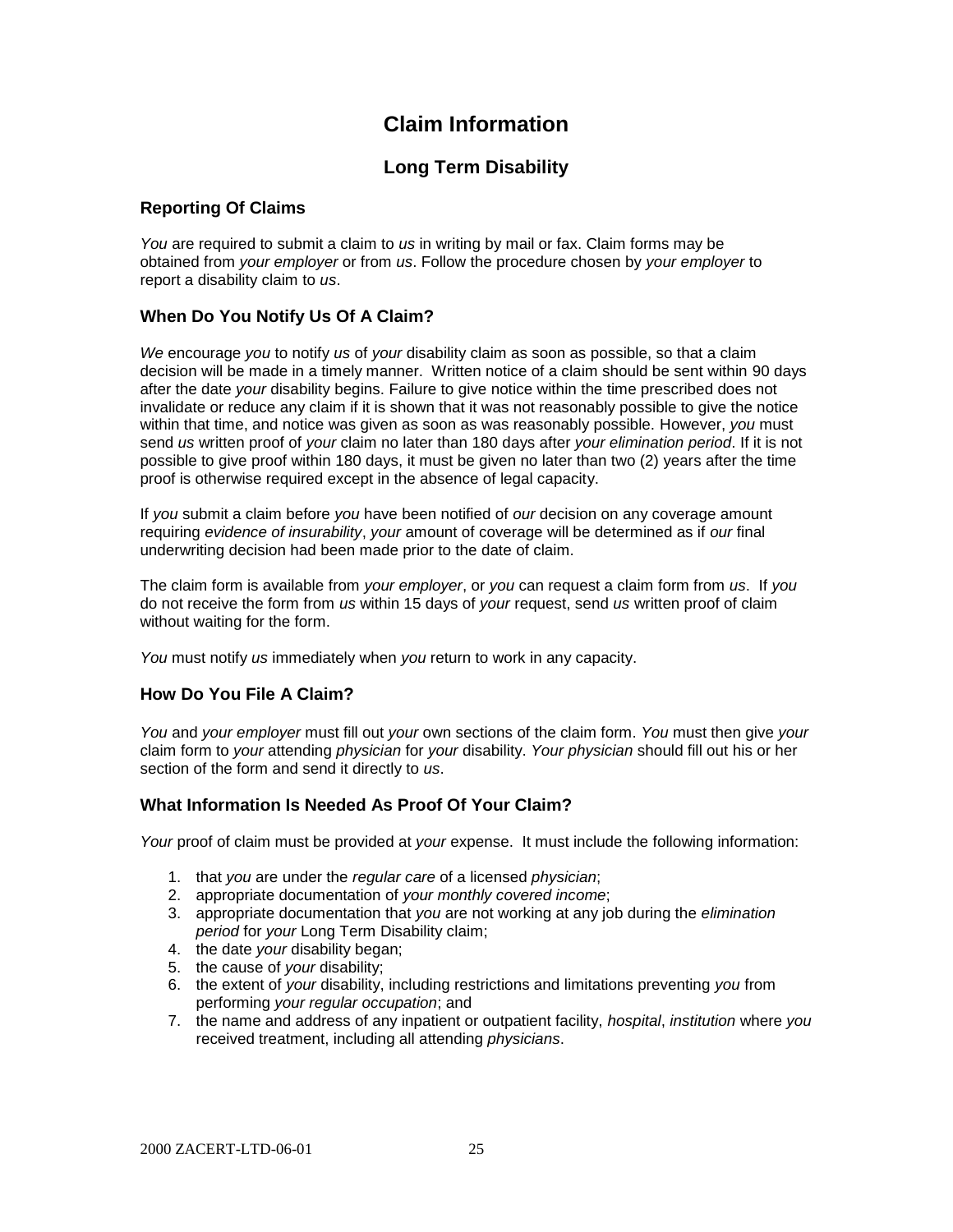*We* may request that *you* provide *us* with proof of continuing disability indicating that *you* are under the *regular care* of a *physician*. This proof shall be in writing and satisfactory to *us*.

*You* will be required to give *us* authorization to obtain additional medical information from *your* medical providers. *You* may also be required to provide *us* with non-medical information such as copies of *your* IRS Federal Income Tax return, W-2's and 1099's, as part of *your* proof of continuing disability.

This proof must be provided at *your* own expense and must be received within 30 days of a request by *us*. *We* will deny *your* claim or stop sending *you* payments if the appropriate information is not submitted.

#### **Who Will We Make Benefit Payment To?**

Benefits will be paid to *you*.

#### **What Happens If We Overpay Your Claim?**

*We* have the right to recover any overpayments for amounts paid greater than the benefits that *you* are entitled to receive. This includes but is not limited to *our* error, *your* receipt of *deductible sources of income* or fraud. *We* will not recover more money than the amount *we* paid *you*.

*We* have the right to do any one or all of the following:

- **•** require *you* to return the overpayment on request;
- stop payment of benefits until the overpayment is recovered;
- take any legal action needed to recover the overpayment; and
- place a lien, if not prohibited by *law*, in the amount of the overpayment on the proceeds of any other *income*, whether on a periodic or lump sum basis.

If the overpayment occurred as a result of *your* receipt of *deductible sources of income,* during the period for which *you* have received a benefit under this *Plan*, *we* will exclude from the amount to be recovered, any advocate or legal fees incurred by *you* to obtain such *deductible sources of income,* provided *you* return the overpayment to *us* within 30 days of *our* written request. If *you* do not return the overpayment to *us* within 30 days, such fees will not be excluded. *You* will remain responsible for repayment of the total overpaid amount.

Examples of *deductible sources of income* are:

- workers' compensation;
- federal Social Security benefits;
- disability payments made by, or on behalf of, a *third party* as a result of any person's action or inaction.

All full list of *deductible sources of income* is located in the Benefits Section of the Certificate.

#### **Unpaid Premium Due**

Any unpaid premium due for *your* coverage under this *Policy* may be recovered by *us* by offsetting against amounts otherwise payable to *you* under this *Policy*, or by other legally permitted means.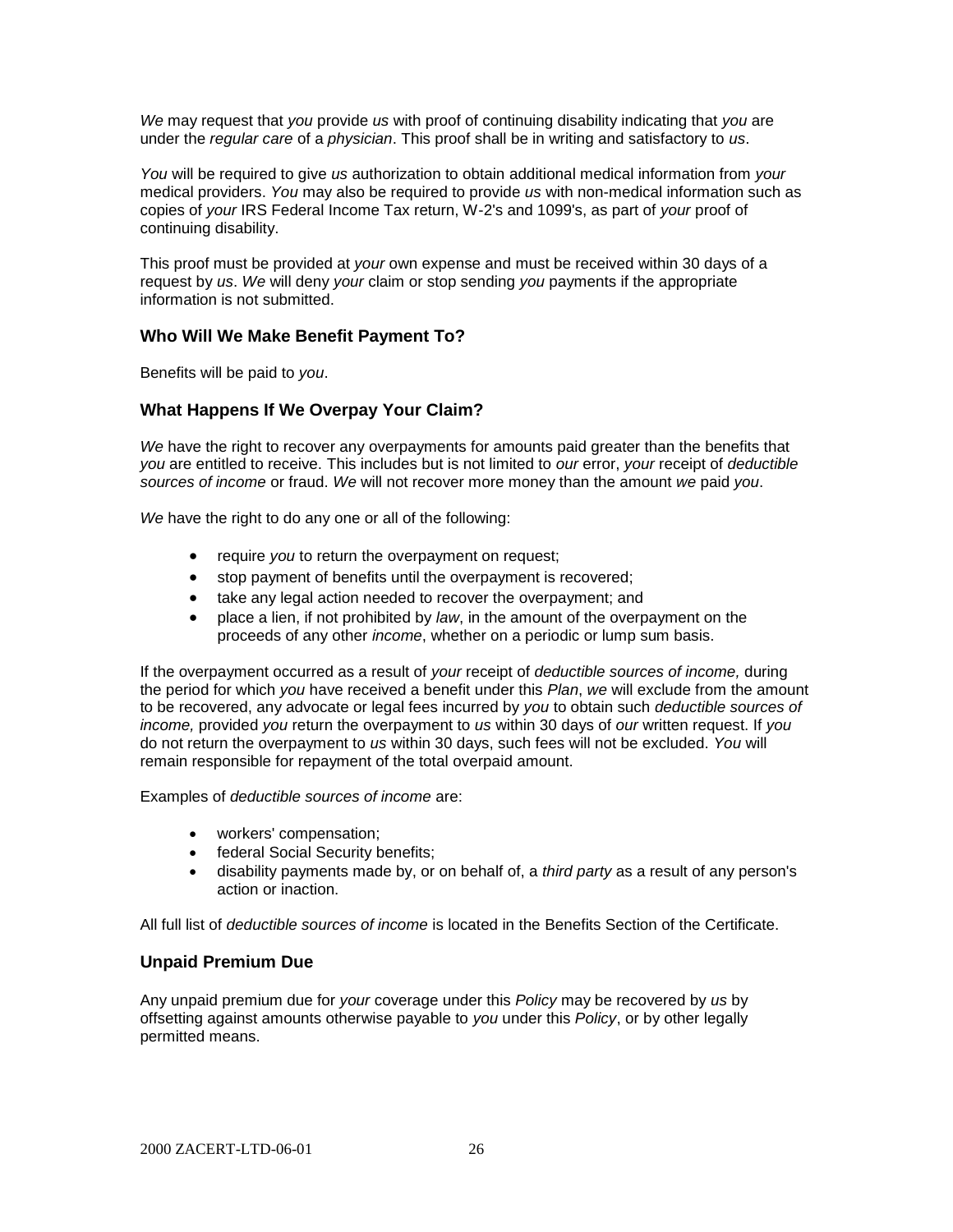## **When Will We Require You To Obtain Physical Examinations And Evaluations?**

*We* will have the right and opportunity to have a *physician*, dentist, vocational expert or other medical or vocational professional of *our* choice examine *you* when *you* request benefits for new and ongoing claims under this *Plan*. Multiple exams, evaluations and functional capacity exams may be required during *your* disability for an ongoing claim. This will be done at all reasonable times while a claim for benefits is pending or under review. This will be done at *our* expense at no cost to *you*.

## **What Are The Time Limits For Legal Proceedings?**

*You* can start legal action regarding *your* claim 60 days after proof of claim has been given to *us* and up to three (3) years from the time proof of claim is required, unless otherwise provided under federal *law*.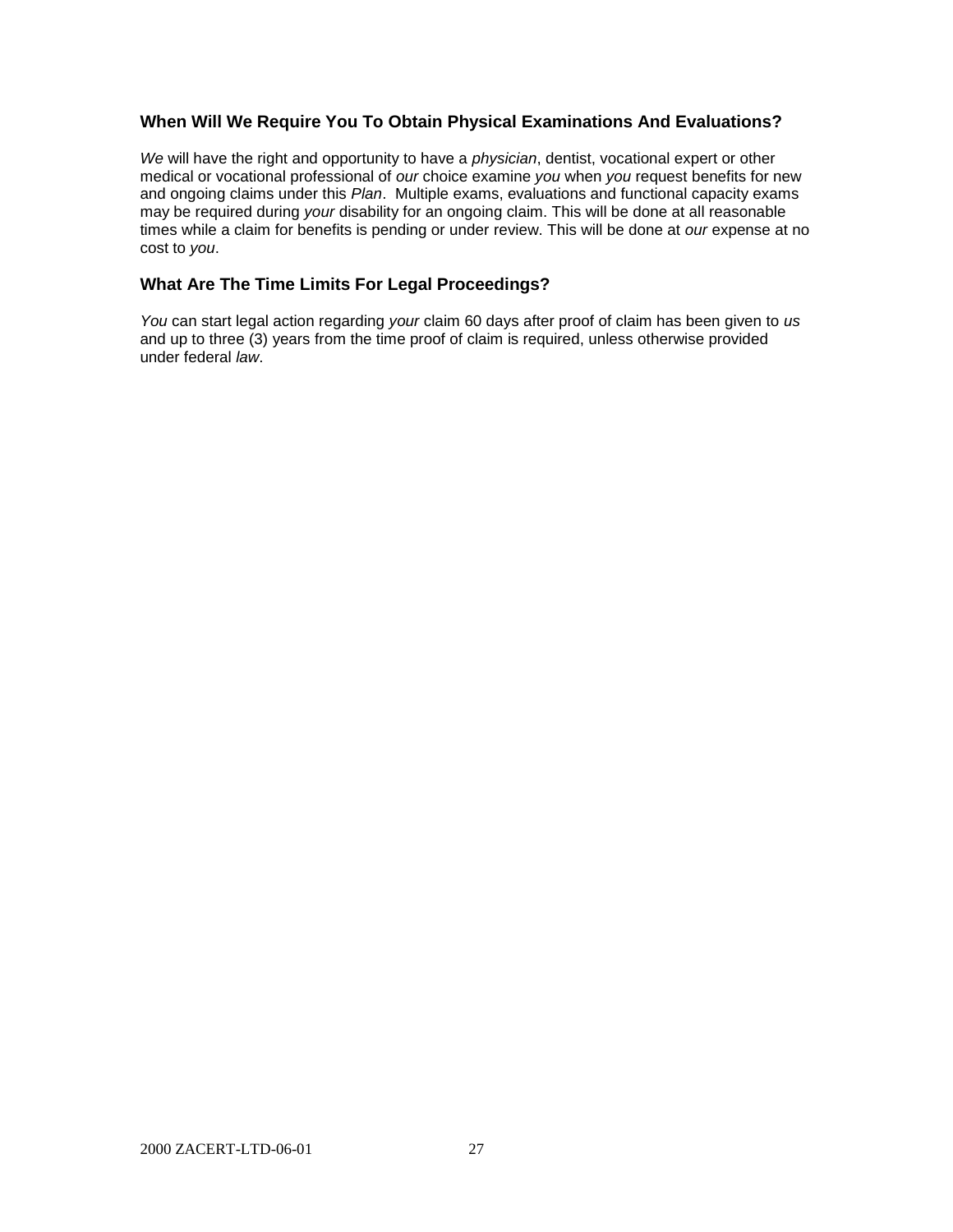# **Claim Procedures and Appeal Information**

## **Zurich American Life Insurance Company**

# **Applicability Of ERISA**

If this *Policy* provides benefits under a *Plan* which is subject to the Employee Retirement Income Security Act of 1974 (ERISA), the following provisions apply. Whether a *Plan* is governed by ERISA is determined by a court, however, *your employer* may have information related to ERISA applicability. If ERISA applies, the following items constitute the *Plan*: the additional information contained in this document, the *Policy*, including *your* Certificate of Coverage, the Schedule of Benefits and any additional summary plan description information provided by the *Plan Administrator*. Benefit determinations are controlled exclusively by the *Policy*, *your* Certificate of Coverage, and the information in this document.

## **How To File A Claim**

If *you* wish to file a claim for benefits, *you* should follow the claim procedures described in *your* Certificate of Coverage. To complete *your* claim filing, *we* must receive the claim information from *you* (or *your* authorized representative), *your* attending *physician,* and *your employer*. If *you* or *your* authorized representative has any questions about what to do, *you* or *your* authorized representative should contact *us* directly.

#### **Claims Procedures**

*We* will give *you* notice of the decision no later than 45 days after the claim is filed. This time period may be extended twice by 30 days if *we* determine that such an extension is necessary due to matters beyond the control of the *Plan* and *we* notify of the circumstances requiring the extension of time and the date by which *we* expect to render a decision. If such an extension is necessary due to *your* failure to submit the information necessary to decide the claim, the notice of extension will specifically describe the required information, and *you* will be afforded at least 45 days within which to provide the specified information. If *you* deliver the requested information within the time specified, any 30 day extension period will begin after *you* have provided that information. If *you* fail to deliver the requested information within the time specified, *we* may decide *your* claim without that information.

If *your* claim for benefits is wholly or partially denied, the notice of adverse benefit determination under the *Plan* will:

- state the specific reason(s) for the determination;
- reference specific *Plan* provision(s) on which the determination is based;
- describe additional material or information necessary to complete the claim and why such information is necessary;
- describe *Plan* procedures and time limits for appealing the determination, and *your* right to obtain information about those procedures and the right to bring a lawsuit under Section 502(a) of ERISA following an adverse determination from *us* on appeal; and
- disclose any internal rule, guidelines, protocol or similar criterion relied on in making the adverse determination (or state that such information will be provided free of charge upon request).

Notice of the determination may be provided in written or electronic form. Electronic notices will be provided in a form that complies with any applicable legal requirements.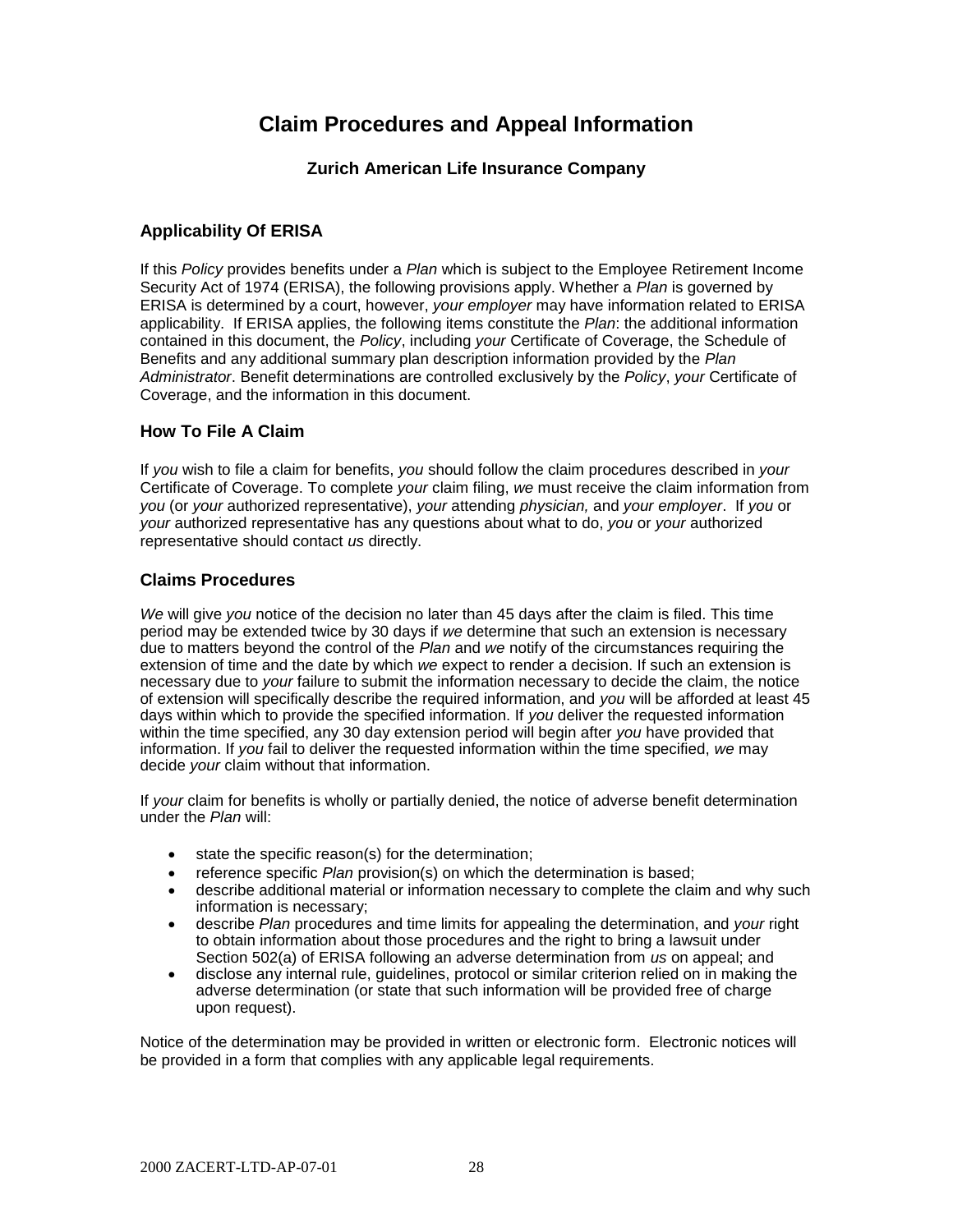## **Appeal Procedures**

*You* have 180 days from the receipt of notice of an adverse benefit determination to file an appeal. Requests for appeals should be sent to the address specified in the claim denial. A decision on review will be made no later than 45 days following receipt of the written request for review. If *we* determine that special circumstances require an extension of time for a decision on review, the review period may be extended by an additional 45 days (90 days in total). *We* will notify *you* in writing if an additional 45 day extension is needed.

If an extension is necessary due to *your* failure to submit the information necessary to decide the appeal, the notice of extension will specifically describe the required information, and *you* will be afforded at least 45 days to provide the specified information. If *you* deliver the requested information within the time specified, the 45 day extension of the appeal period will begin after *you* have provided that information. If *you* fail to deliver the requested information within the time specified, *we* may decide *your* appeal without that information.

*You* will have the opportunity to submit written comments, documents, or other information in support of *your* appeal. *You* will have access to all relevant documents as defined by, applicable U.S. Department of Labor regulations. The review of the adverse benefit determination will take into account all new information, whether or not presented or available at the initial determination. No deference will be afforded to the initial determination.

The review will be conducted by *us* and will be made by a person different from the person who made the initial determination and such person will not be the original decision maker's subordinate. In the case of a claim denied on the grounds of a medical judgment, *we* will consult with a health professional with appropriate training and experience. The health care professional who is consulted on appeal will not be the individual who was consulted during the initial determination or a subordinate. If the advice of a medical or vocational expert was obtained by the *Plan* in connection with the denial of *your* claim, *we* will provide *you* with the names of each such expert, regardless of whether the advice was relied upon.

A notice that *your* request on appeal is denied will contain the following information:

- the specific reason(s) for the determination;
- a reference to the specific *Plan* provision(s) on which the determination is based;
- a statement disclosing any internal rule, guidelines, protocol or similar criterion relied on in making the adverse determination (or a statement that such information will be provided free of charge upon request);
- a statement describing *your* right to bring a lawsuit under Section 502(a) of ERISA if *you* disagree with the decision;
- the statement that *you* are entitled to receive upon request, and without charge, reasonable access to or copies of all documents, records or other information relevant to the determination; and
- the statement that "*you* or *your Plan* may have other voluntary alternative dispute resolution options, such as mediation. One way to find out what may be available is to contact *your* local U.S. Department of Labor Office and *your* State insurance regulatory agency."

Notice of the determination may be provided in written or electronic form. Electronic notices will be provided in a form that complies with any applicable legal requirements. Unless there are special circumstances, this administrative appeal process must be completed before *you* begin any legal action regarding *your* claim.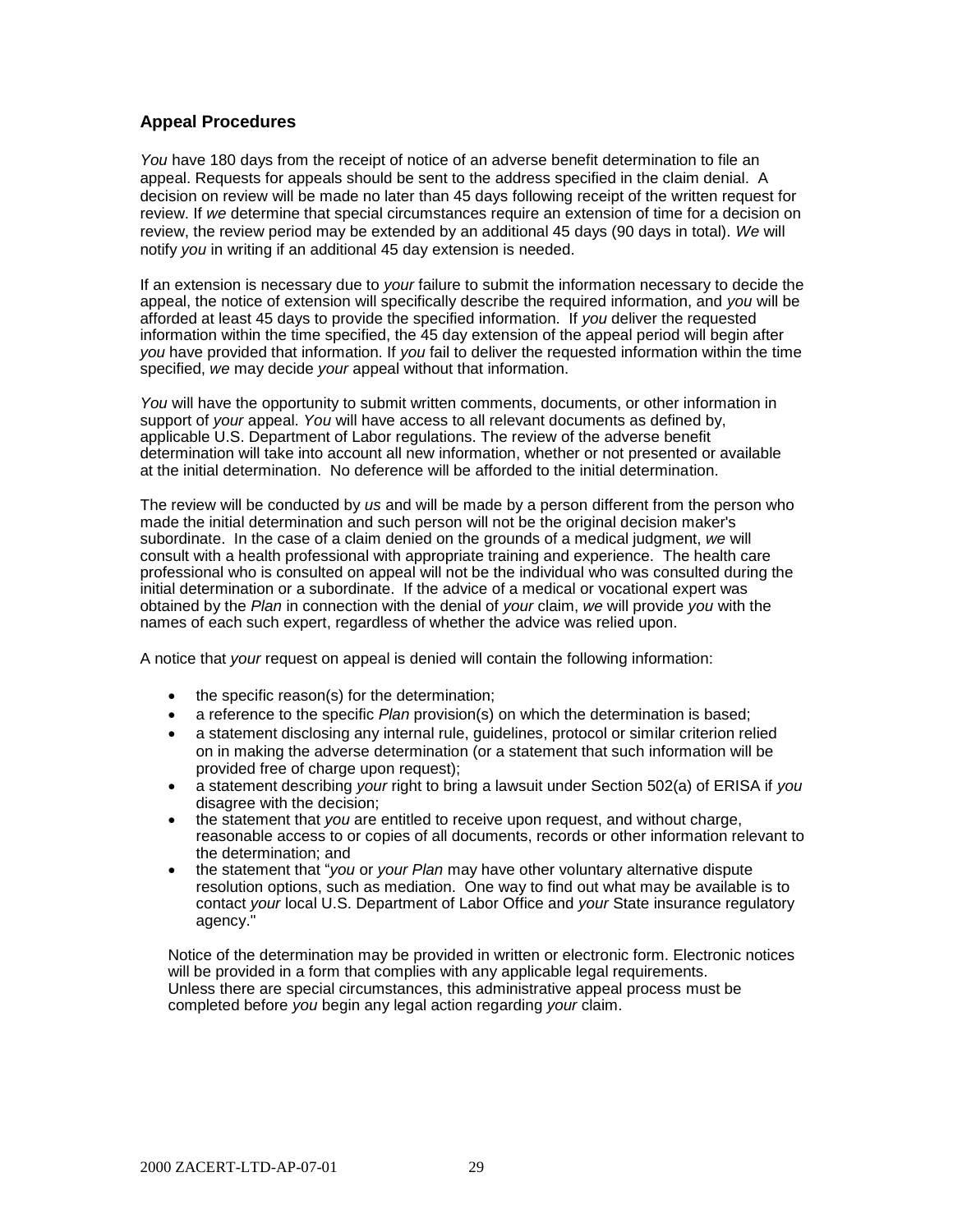## **Other Rights**

The Company, for itself and as claims fiduciary for the *Plan*, is entitled to legal and equitable relief to enforce its right to recover any benefit overpayments caused by *your* receipt of *deductible sources of income* from a *third party*. This right of recovery is enforceable even if the amount *you* receive from the *third party* is less than the actual loss suffered by *you* but will not exceed the benefits paid *you* under the *Policy*. The Company and the *Plan* have an equitable lien over such sources of *income* until any benefit overpayments have been recovered in full.

## **Delegation Of Authority**

The *Plan*, acting through the *Plan Administrator*, Zurich American Life Insurance Company, delegates to and its affiliate's authority to make benefit determinations under the *Plan*. The Company may act directly or through their *employees* and agents or further delegate their authority through contracts, letters or other documentation or procedures to other affiliates, persons or entities. Benefit determinations include determining eligibility for benefits and the amount of any benefits, resolving factual disputes, and interpreting and enforcing the provisions of the *Plan*. All benefit determinations must be reasonable and based on the terms of the *Plan* and the facts and circumstances of each claim.

Once *you* are deemed to have exhausted *your* appeal rights under the *Plan*, *you* have the right to seek court review under Section 502(a) of ERISA of any benefit determinations with which *you* disagree. The court will determine the standard of review it will apply in evaluating those decisions.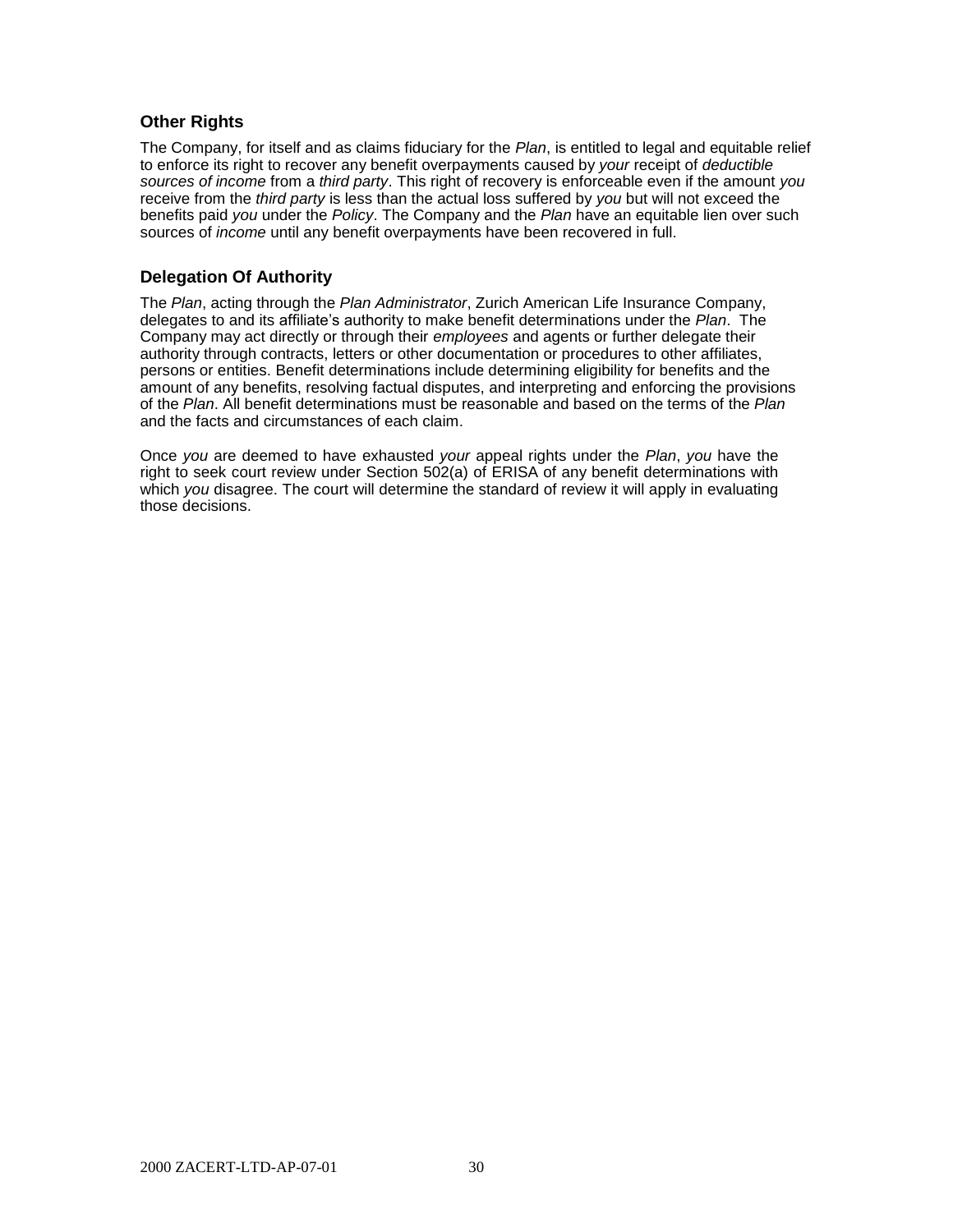# **GLOSSARY**

General definitions used throughout this Certificate include:

**Accident** means a sudden unforeseeable external event that caused bodily *injury* to an *Insured* while coverage is in force under the *Policy*.

**Accumulation Period** means the period of time from the date disability begins during which *you* must satisfy the *elimination period*.

**Active Employment** means *you* are working for *your employer* for earnings that are paid regularly and that *you* are performing the *material and substantial duties of your regular occupation. You* must be working at least the minimum number of hours as described under *eligible class(es)* in each *Plan*.

*Your* work site must be:

- *your employer's* usual place of business;
- an alternative work site at the direction of *your employer*, other than *your* home unless clear specific expectations and duties are documented;
- a location to which *your* job requires *you* to travel; or
- at a location to which *your employer's* business requires *you* to relocate live for an extended period of time.

Normal vacation is considered *active employment*.

If *your* employment status is being continued under a severance or termination agreement, *you* will not be considered in *active employment*.

Temporary and seasonal workers are excluded from coverage.

**Administrator** means Zurich American Life Insurance Company.

**Appropriate Care** means the determination of an accurate and medically supported diagnosis of the *Insured's* disability, or ongoing medical treatment and care of the *Insured's*  disability by a *physician* that conforms to generally-accepted medical standards, including frequency of treatment and care.

**Benefit Amount; Benefit Payable** means the disability *income* payable to *you* according to the terms of the *Policy*.

**Confined or Confinement** means a *hospital* stay of at least eight (8) hours per day.

*"Covered monthly earnings"* for **Class 1** means *your* gross monthly *income* from *your* employer in effect just prior to *your* date of disability. It includes *your* total *income* before taxes. It is prior to any deductions made for pre-tax contributions to a qualified deferred compensation plan, section 125 plans, or flexible spending account.

It does not include *income* received from commissions, bonuses, overtime pay, any other extra compensation, or *income* received from sources other than *your employer.*

As of the first of each year, the *employee's* salaries will be frozen and premium will be paid on that amount. Claims will be based on current salaries.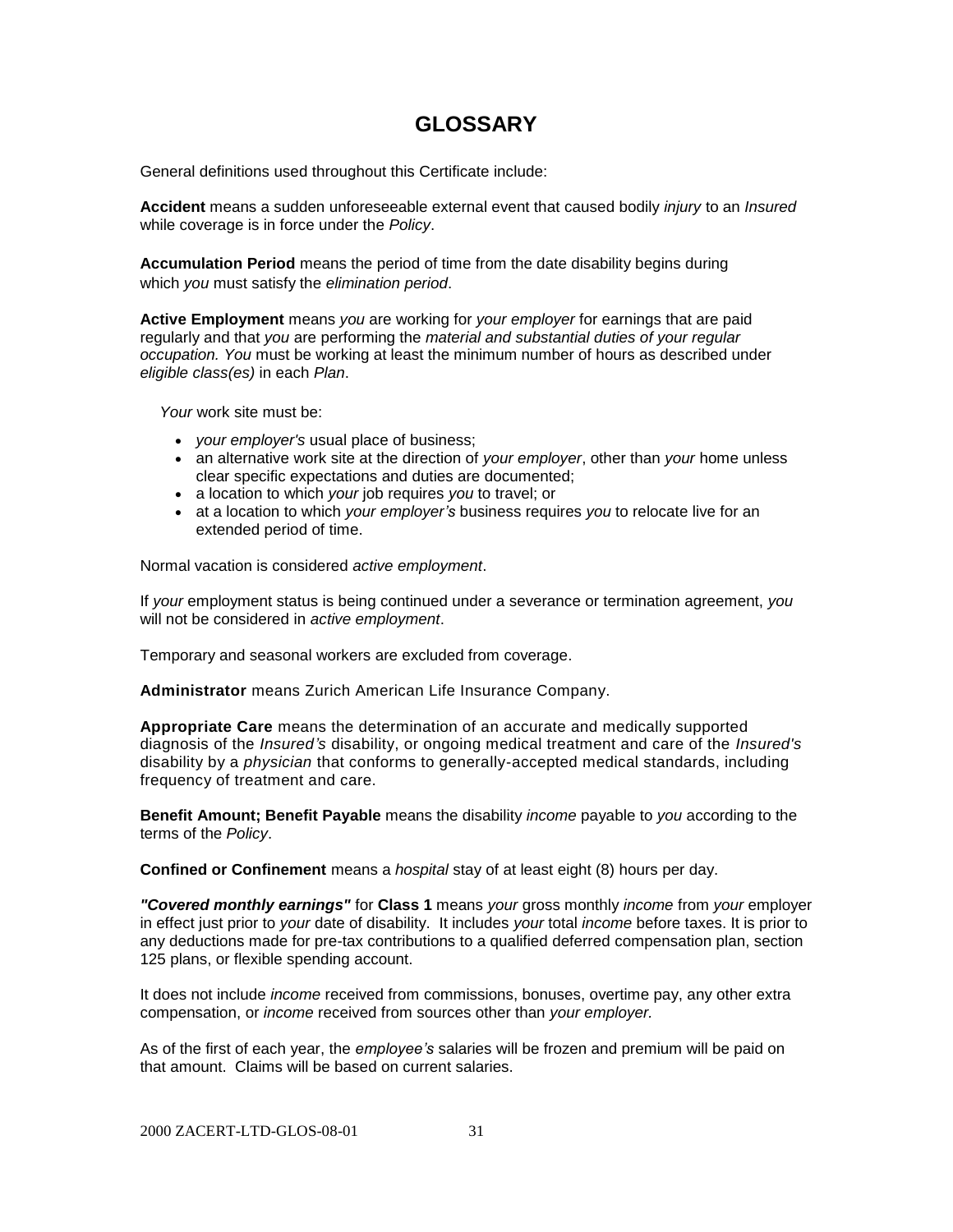*"Covered monthly earnings"* for **Class 2** means *your* gross monthly *income* from *your* employer in effect just prior to *your* date of disability. It includes *your* total *income* before taxes. It is prior to any deductions made for pre-tax contributions to a qualified deferred compensation plan, section 125 plans, or flexible spending account.

*Covered monthly earnings* include bonuses. It does not include any shift differential, commissions, expenses, allowances and other unusual and non-recurring compensation, such as relocation assistance and event awards. Bonuses will be averaged for the 12 months just prior to the date disability begins, or the months employed, if less than 12 months.

As of the first of each year, the *employee's* salaries will be frozen and premium will be paid on that amount. Claims will be based on current salaries.

**Deductible Sources of Income** means *income* from the deductible sources listed in the *Plan* that *you* receive or are entitled to receive while *you* are disabled. This *income* will be subtracted from *your gross disability benefit*.

**Dependent** means:

- *your* child(ren) under the age of 15; and
- *your* child(ren) age 15 or over or a family member who requires personal care assistance.

**Disability Benefit** when used with the term *retirement plan*, means money which:

- is payable under a *retirement plan* due to a disability, as defined in the *Plan*; and
- does not reduce the amount of money, which would have been paid as retirement benefits under the *Plan* if the disability had not occurred. If the payment does cause a reduction, it will be considered a retirement benefit as defined in this Certificate.

**Eligible Class(es)** means the classes of *employees* that *your employer* has selected as being eligible to receive coverage under a *Plan*. *Your employer* alone determines the criteria that is used to define the *eligible class(es)* for insurance coverage under this *Plan*.

**Eligibility Date** means the date *you* become eligible for insurance.

**Eligible Survivor** means *your* s*pouse*, if living, otherwise *your* children under age 26 equally.

**Elimination Period** means a period of continuous disability that must be satisfied before *you* are eligible to receive benefits from this *Plan*.

**Employee** means a person who is in *active employment* working and residing inside the United States with the *employer* and the *employees*, individual proprietors, and partners of one or more affiliated corporations, proprietorships or partnerships if the business of the *employer* and such affiliated corporations, proprietorships or partnerships is under common control. *Employee* shall exclude in any case, *part-time employees*, temporary *employees* and *employees* who work for the *employer* less than the number of hours per week indicated in the Schedule of Benefits. This term does not include *employees* who normally work less than 30 hours a week for the *employer*.

**Employer** means the *Policyholder* and subsidiaries or affiliates of the *Policyholder* that the *Policyholder* has requested in writing to have included under the *Policy*, which request *we* have approved such request.

**Full-Time** as used with the Education Benefit means a full course load as defined by the accredited post-secondary school.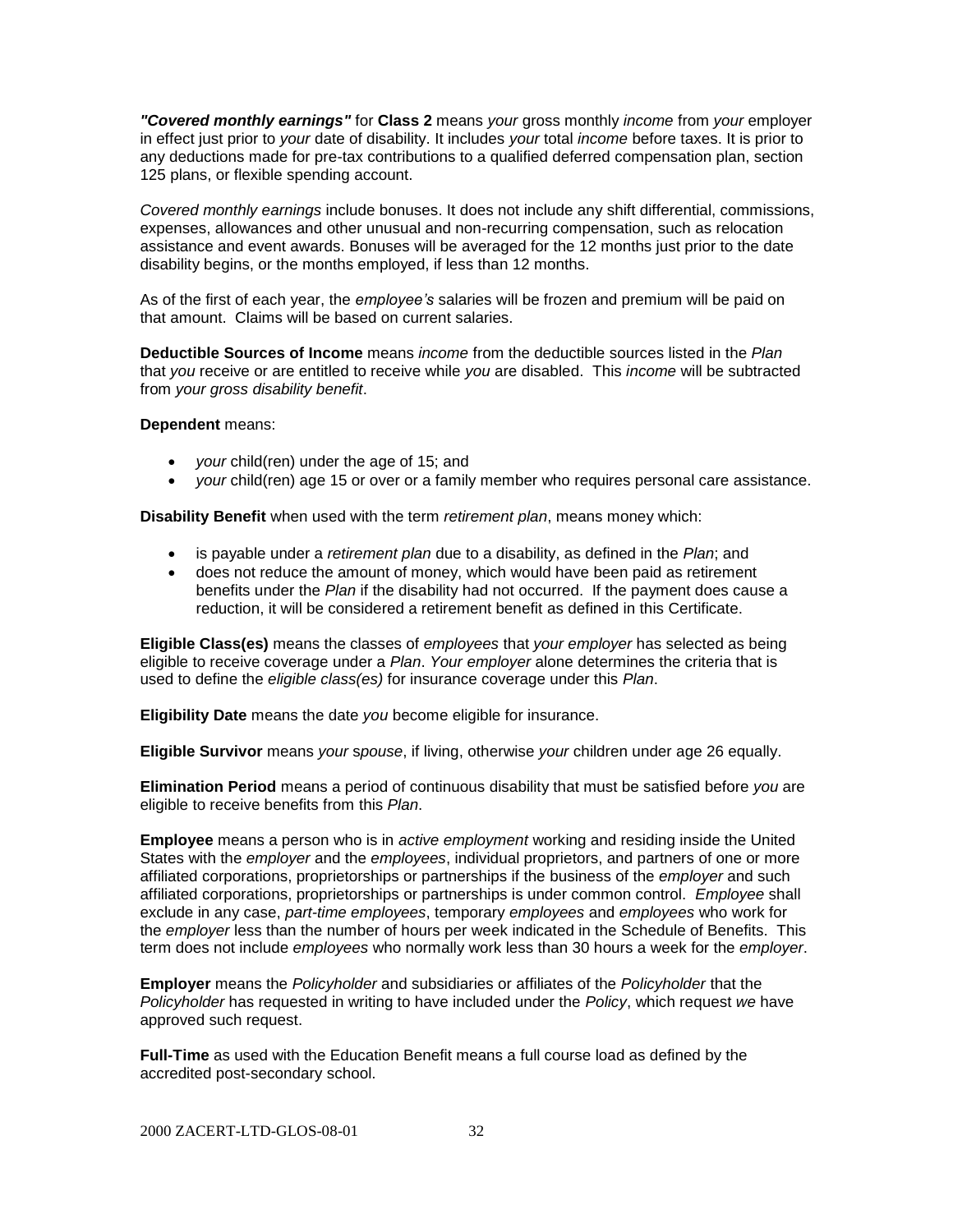**Full-Time** means the number of hours set by the *employer* as a regular work day for *full-time employees* in the *Insured's eligible class*.

**Gainful Occupation** means an occupation for which *you* are or become reasonably fitted by training, education or experience.

**Good Cause** means a medical reason preventing *your* participation in the *rehabilitation program* or in a transitional work arrangement. Satisfactory proof of *good cause* must be provided to *us*.

**Grace Period** means a period of time following the premium due date during which premium payment may be made.

**Gross Disability Benefit** means the total *benefit amount* for which an *employee* is insured under this *Plan* before *we* subtract *deductible sources of income* and disability earnings subject to the maximum benefit.

**Home Office** means means 1299 Zurich Way, Schaumburg, Illinois 60196.

**Hospital** or **Institution** means an accredited facility licensed to provide care and treatment for the condition causing *your* disability.

**Indexed Monthly Earnings** means for the first year *you* are disabled *your indexed monthly earnings* will be equal to *your monthly covered earnings*. After *you* have been disabled for one year, *your indexed monthly earnings* means *your covered monthly earnings* adjusted on each anniversary of benefit payments, after a 12 month period of disability by the lesser of 1% or the current annual percentage increase in the Consumer Price Index. *Your indexed monthly earnings* may increase or remain the same, but will never decrease.

The U.S. Department of Labor publishes the consumer price Index (CPI-W). *We* reserve the right to use some other similar measurement if the Department of Labor changes or stops publishing the CPI-W. Indexing is only used as a factor in the determination of the percentage of lost earnings while *you* are disabled and working in the determination of any *gainful occupation*.

**Income** means *income you* earn, while disabled and working, from *your employer* or any other *employer*. However, any *income* earned by working for another *employer* will be considered *income* only to the extent that it exceeds the amount of *income you* were earning from such *employer* immediately before *you* became disabled.

**Injury** means bodily *injury* that is a direct result of an *accident* and independent of all other causes. The *injury* must occur and the disability must begin while *you* are covered under this *Plan*. Exception: any disability that occurs more than 60 days after the *injury* will be considered a *sickness* for the purpose of determining benefits under this *Policy*.

**Insured** means any person covered under this *Plan* for whom premium has been paid.

**Intoxicated** means that *your* blood alcohol level equals or exceeds the legal limit for operating a *motor vehicle* in the state where the *accident* occurred.

**Law, Plan** or **Act** means the original enactment of the *law, plan* or *act* and all amendments.

**Layoff** or **Leave of Absence** means *you* are temporarily absent from *active employment* for a period of time that has been agreed to in advance in writing by *your employer. Your* normal vacation time or any period of disability is not considered a temporary *layoff* or *leave of absence.*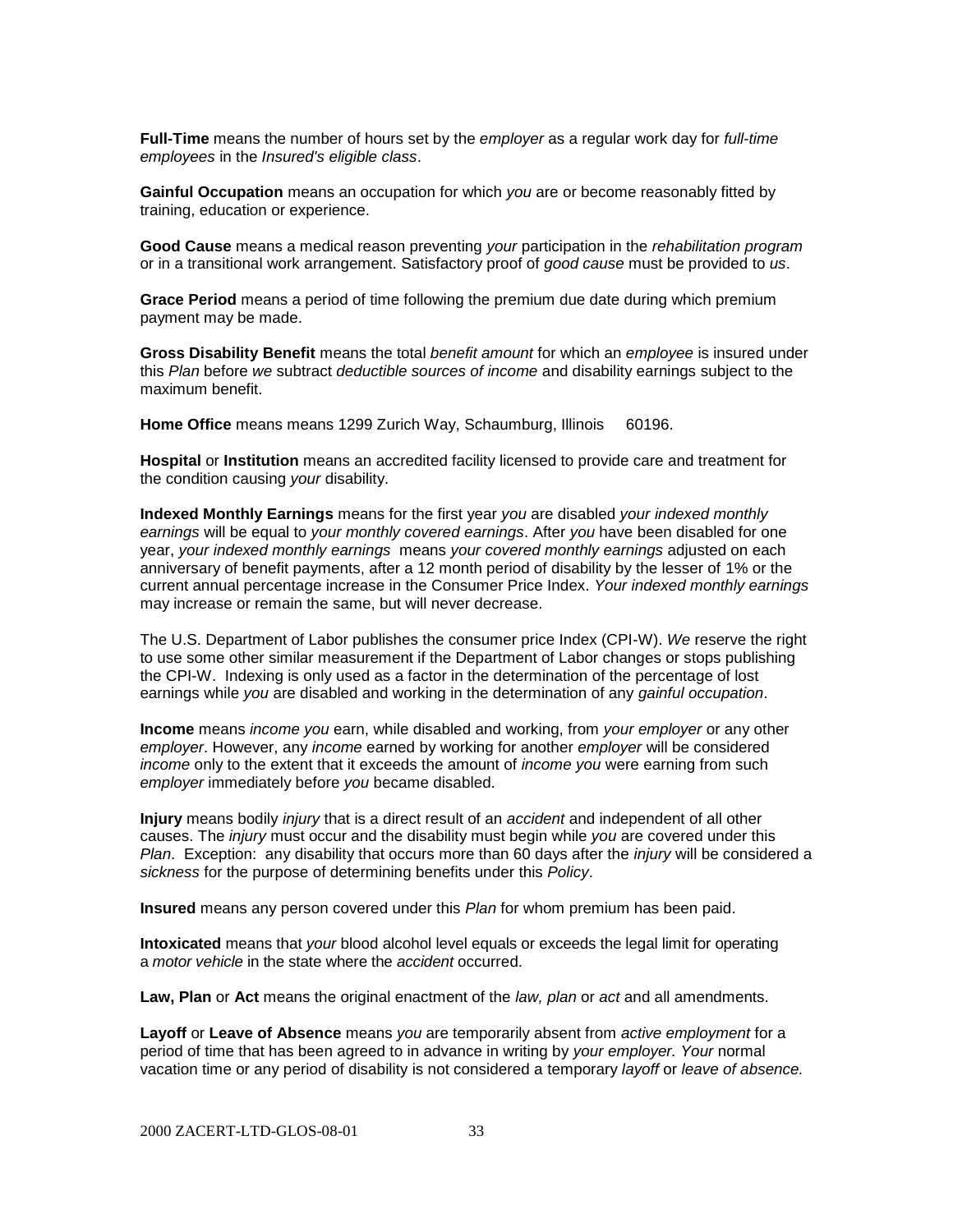**Limited** means what *you* cannot or are unable to do.

**Material and Substantial Duties** means duties that:

- are normally required for the performance of *your regular occupation*; and
- cannot be reasonably omitted or modified, except that if *you* are required to work an average in excess of 40 hours per week, *we* will consider *you* able to perform that requirement if *you* are working or have the capacity to work 40 hours per week.

**Maximum Capacity** means based on *your* restrictions and limitations:

- during the first 24 months of disability, the greatest extent of work *you* are able to do in *your regular occupation* that is reasonably available; and
- beyond 24 months of disability the greatest extent of work *you* are able to do in any occupation, that is reasonably available, for which *you* are reasonably qualified by education, training or experience.

**Maximum Period of Payment** means the longest period of time *we* will make payments to *you* for any one period of disability.

**Mental Illness** means a psychiatric or psychological condition classified in the Diagnostic and Statistical Manual of Mental Health Disorders (DSM) published by the American Psychiatric Association, most current as of the start of a disability. Such disorders include, but are not limited to, psychotic, emotional or behavioral disorders, schizophrenia, depression, bipolar illness, or disorders relating from stress or to substance abuse or dependency. If the DSM is discontinued or replaced, these disorders will be those classified in the diagnostic manual then used by the American Psychiatric Association as of the start of the disability. These conditions are usually treated by a mental health provider or other qualified provider using psychotherapy, psychotropic drugs, or other methods of treatment as standardly accepted in the practice of medicine.

**Monthly Benefit** means *your benefit amount* after any *deductible sources of income* and *disability earnings* have been subtracted from *your gross disability benefit*.

**Normal Retirement Age** means the Social Security *normal retirement age* as stated in the 1983 revision of the United States Social Security Act. It is determined by *your* date of birth.

**Optional Plan** means the option to purchase additional insurance beyond the core *Plan* under which *you* are currently covered. This insurance is elected and paid for by the *Insured*.

**Partial Disability or Partially Disabled** means as a result of the *illness* or *injury* following a period of total disability for which benefits were payable, *we* will pay a *partial disability benefit* if *you*:

- are *partially disabled* within 31 days of the date *your* total disability benefits cease; and
- give *us* upon request and at *your* own expense, proof of continued disability.

**Part-Time Basis** means the ability to work and earn between 20% or more of *your indexed monthly earnings*.

**Payable Claim** means a claim for which *we* are liable under the terms of the *Policy*.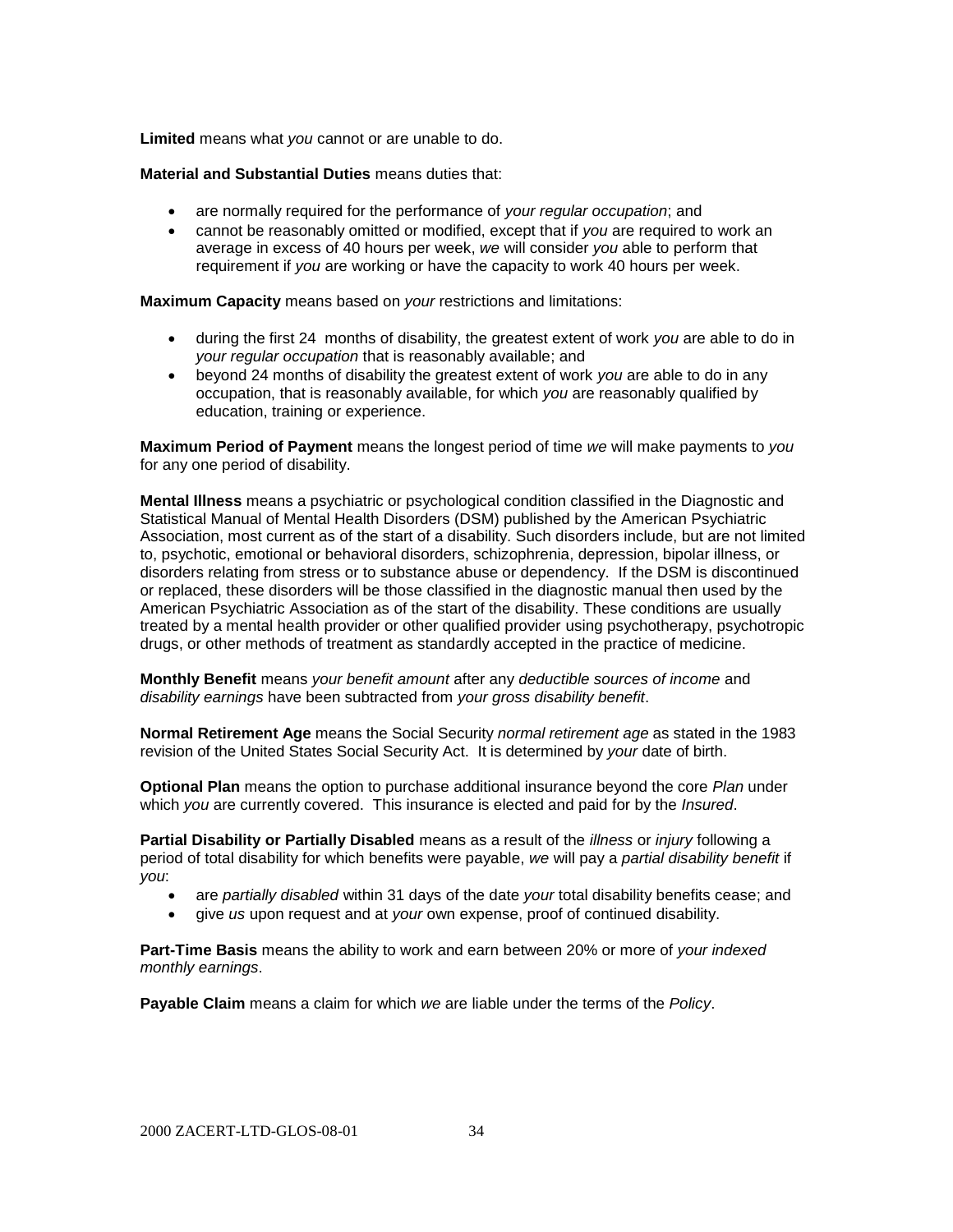**Physician** means a person performing tasks that are within the limits of his or her medical license; and

- a person who is licensed to practice medicine, and prescribe and administer drugs and medicines, or to perform surgery; or
- a person with a doctoral degree in Psychology (Ph.D. or Psy.D.) whose primary practice is treating patients; or
- a person who is a legally qualified medical practitioner according to the *laws* and regulations of the governing jurisdiction.

*We* will not recognize *you* or a person related to *you* as a *physician* for a claim that *you* send to *us*. This includes but not limited to *your spouse*, children, parents, siblings, brother-in-laws, sisterin-laws, or step children.

**Plan** means a line of coverage under the *Policy*.

**Policy** means the *Policy* provided to the *employer.*

**Policyholder** means an *employer* who as applied for coverage under the *Policy* for eligible *employees* and their *dependents*.

**Pre-Existing Condition** means a condition for which *you* received medical treatment, consultation, care or services including diagnostic measures, or took prescribed drugs or medicines for *your* condition during the given period of time as stated in the *Plan*.

**Prior Plan** means the plan of insurance providing similar benefits sponsored by the *employer* in effect directly prior to the *Policy* effective date.

**Reasonable Accommodation** means modifications or adjustments to a job, an employment practice or the work environment that makes it possible for a disabled person to perform the material duties of their occupation without causing undue hardship to any *employer*. It must meet federal standards of *reasonable accommodation* as detailed in the Americans with Disabilities Act of 1991 and any later amendments.

**Reasonable Occupation** means any gainful activity for which *you* are, or may reasonably become fitted by education, training, or experience.

**Recurrent Disability** means a disability, which is:

- caused by a worsening in *your* condition; and
- due to the same cause(s) as *your* prior disability for which *we* made a Long Term Disability payment or *you* satisfied *your elimination period*.

#### **Regular Care** means:

- *you* personally visit a *physician* as frequently as is medically required, according to generally accepted medical standards, to effectively manage and treat *your* disabling condition(s); and
- *you* are receiving the most appropriate treatment and care, which conform with generally accepted, medical standards, for *your* disabling condition(s) by a *physician* whose specialty or experience is the most appropriate for *your* disabling condition(s) according to generally accepted medical standards.